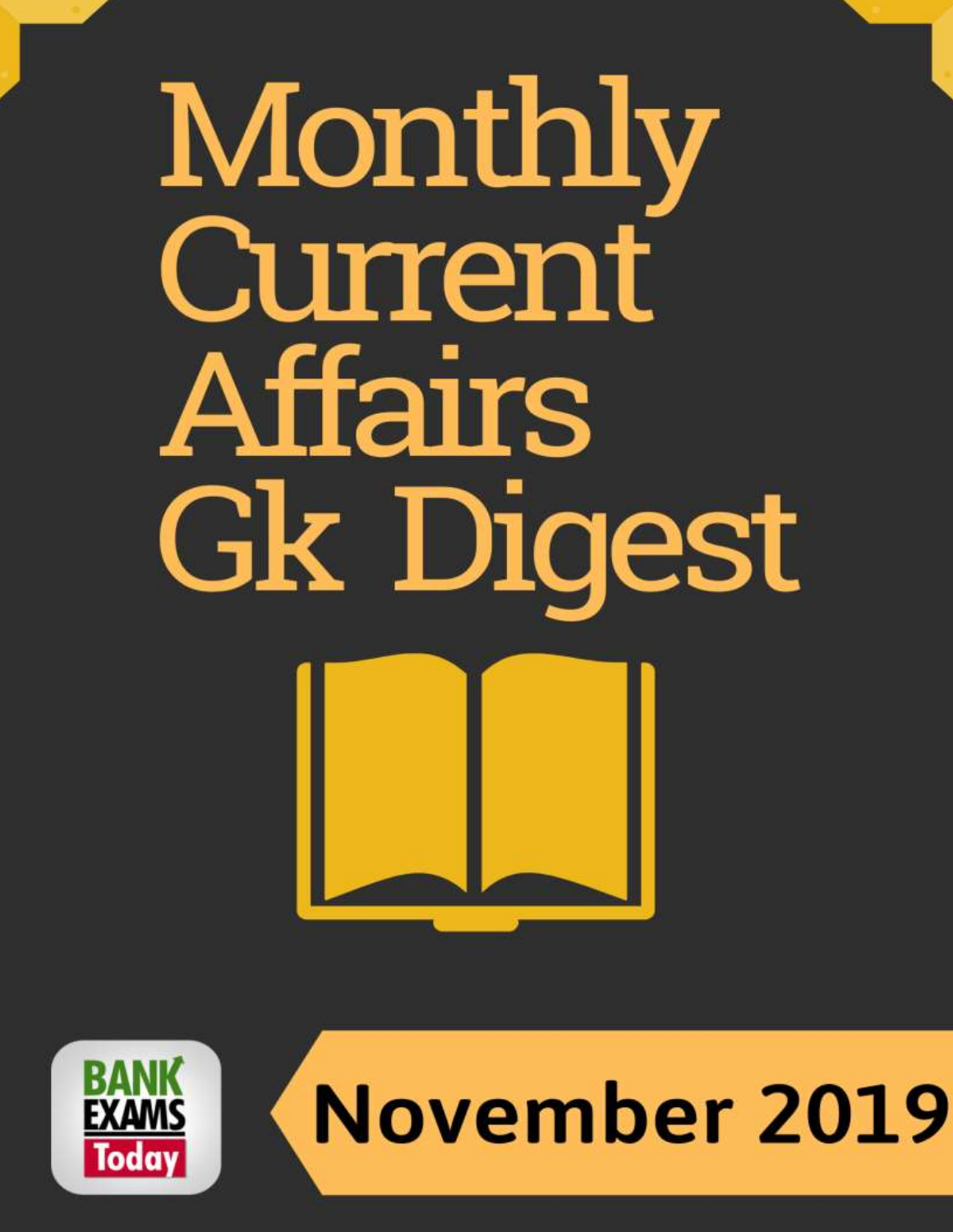### **TABLE OF CONTENTS**

| $\mathbf{1}$<br>www.BankExamsToday.com |  |
|----------------------------------------|--|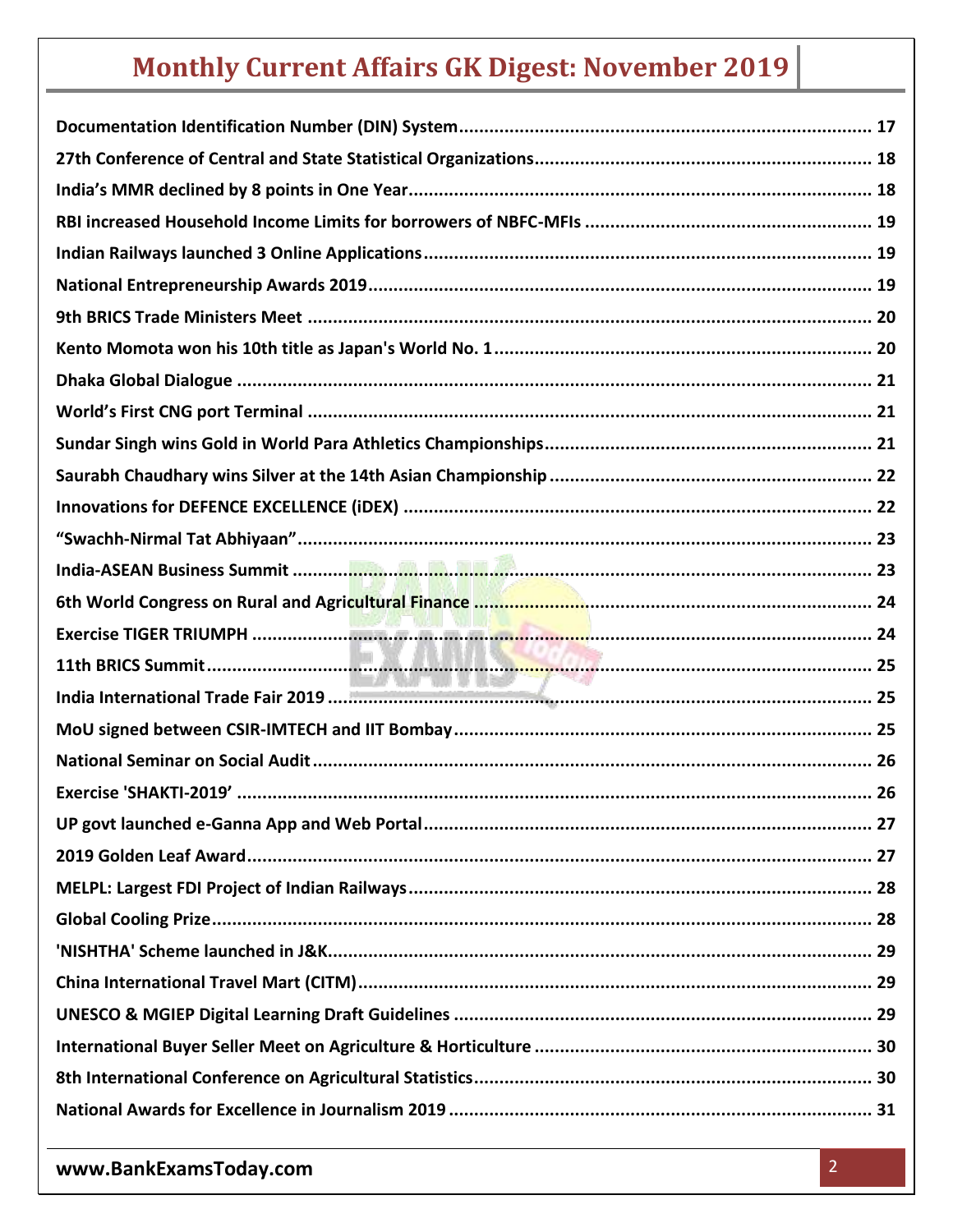| 2019 World Conference on Access to Medical Products: Achieving the SDGs 2030 37 |
|---------------------------------------------------------------------------------|
|                                                                                 |
|                                                                                 |
|                                                                                 |
|                                                                                 |
|                                                                                 |
|                                                                                 |
|                                                                                 |
|                                                                                 |
|                                                                                 |
|                                                                                 |
|                                                                                 |
|                                                                                 |
|                                                                                 |
|                                                                                 |
|                                                                                 |
|                                                                                 |
|                                                                                 |
|                                                                                 |
|                                                                                 |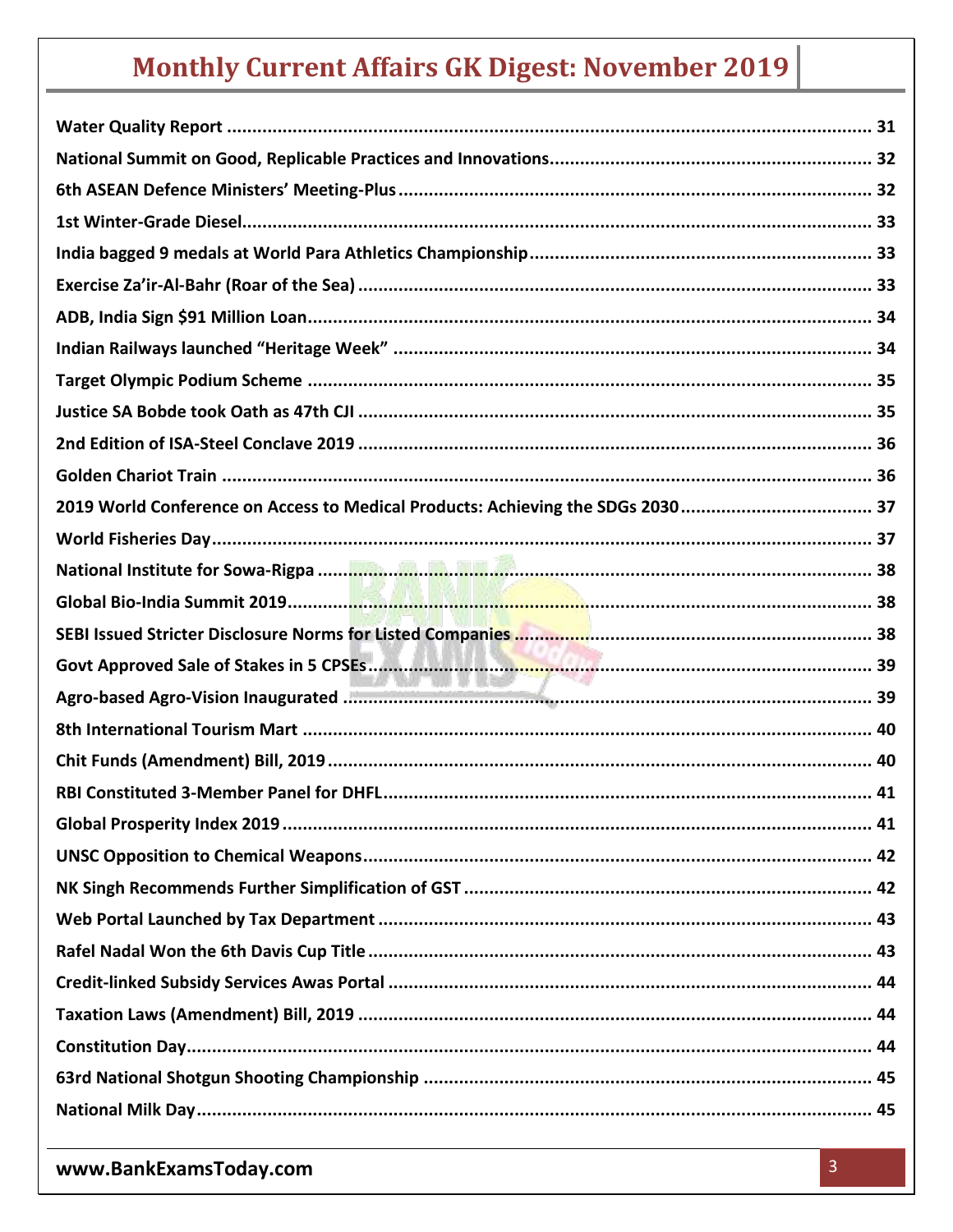### MONTHLY CURRENT AFFAIRS GK DIGEST: NOVEMBER 2019

#### GOLD IN OLYMPIC TEST EVENT FOR BOXING

<span id="page-4-0"></span>**Current context:** Indian pugilists **Shiva Thapa and Pooja Rani** clinched gold medals at the **Olympic Test Event for Boxing in Tokyo, Japan.**

#### **ABOUT**

- **Shiva Thapa** is the four-time Asian medallist and outpunched **Sanatali Toltayev**, Kazakhstan's national champion and Asian bronze-winner by 5-0 in **63 kilogram category.**
- **Pooja Rani,** Former Asian Games bronze-medallist edged past **Caitlin Parker** of Australia in **75-kilogram category.**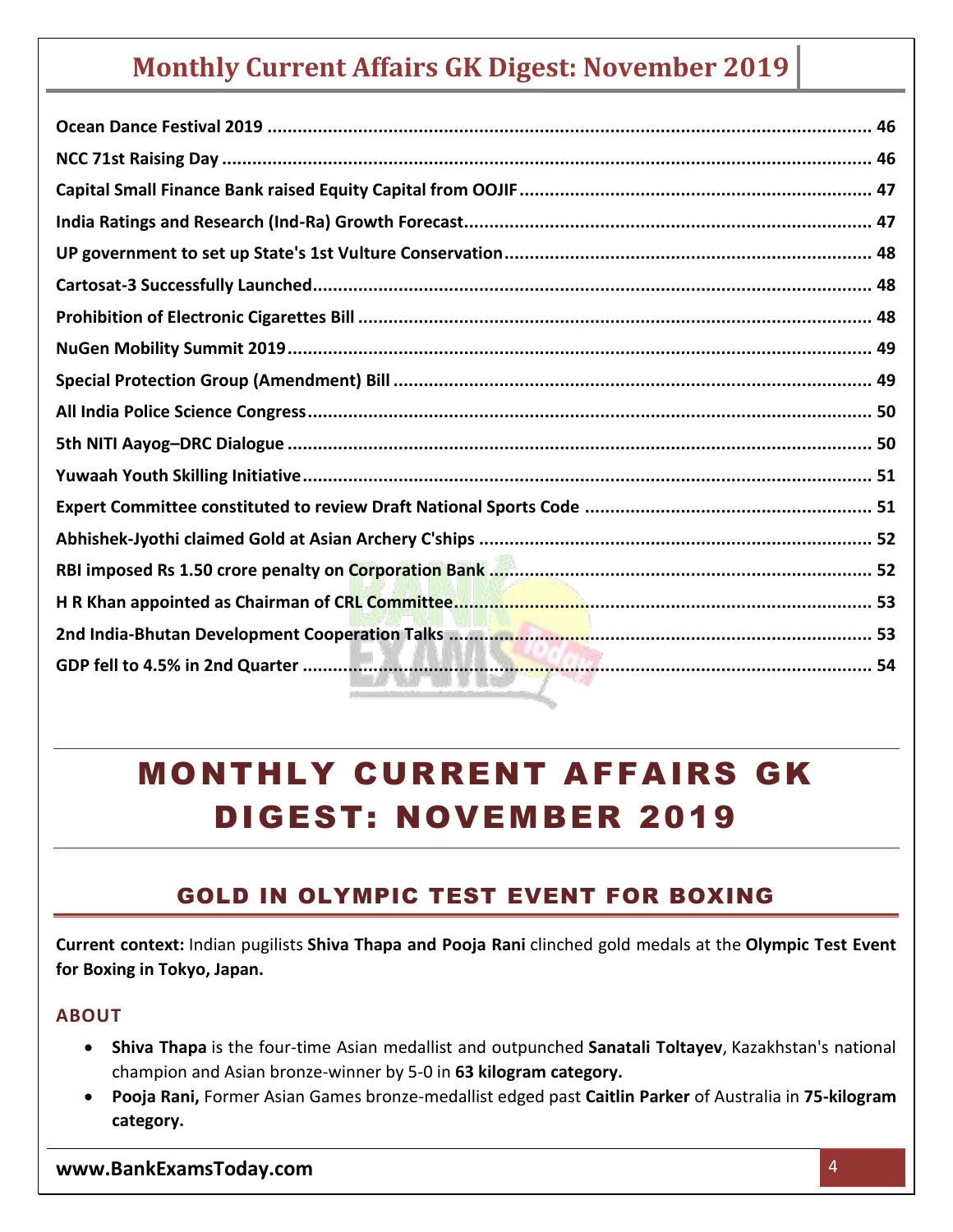<span id="page-5-0"></span>**Ashish** settled for a silver in **69 kilogram category** and lost to **Japan's Sewon Okazawa** in gold.

### WORLD"S TOP 10 BEST-PERFORMING CHIEF EXECUTIVES

**Current context:** Three Indian-origin CEOs have been featured in a list of world's top 10 best-performing chief executives.

#### **KEY HIGHLIGHTS**

- **Harvard Business Review (HBR)** has published **'The Best-Performing CEOs in the World, 2019'.**
- The list consists of **top 100 CEOs of the world** and the list is topped by **American technology company NVIDIA's CEO Jensen Huang.**
- The Indian-origin CEOs in the list are:
	- 1. **Shantanu Narayen** at 6th spot is Adobe CEO
	- 2. **Ajay Banga** at 7th position is MasterCard CEO
	- 3. **Satya Nadella** on the 9th spot is Microsoft chief
	- 4. India-born CEO of DBS Bank **Piyush Gupta** is positioned at the 89th spot
- The list is based on financial performance, environmental, social, and governance (ESG) ratings.
- HBR has been releasing the list **since 2015.**
- The 2019 list has **4 female CEOs** in the top half of the rankings, that was 3 in 2018 and 2 in 2017.
- <span id="page-5-1"></span> **Amazon CEO Jeff Bezos** has topped the list **every year since 2014,** failed to make this year's list owing to Amazon's relatively low ESG scores.

### STATE"S FOUNDATION DAY

**Current Context: 6 states and 3 UTs** are celebrating their formation day on **1st November 2019.**

#### **KEY FACTS**

- States of **Karnataka, Kerala, Madhya Pradesh, Chhattisgarh, Punjab and Haryana** are celebrating their formation day on 1st Nov.
- Union Territories of **Lakshwadeep, Puducherry, Andaman and Nicobar** also have their Foundation Days on 1st Nov.
- The French possessions in India were de facto transferred to the Indian Union on **November 1, in 1954** and became a Union Territory.
- All Kannada speaking regions were merged to form **Karnataka** on 1st November **1956.**
- The state of **Kerala** was created on November 1, **1956.**
- **In 1963, Puducherry** officially became an integral part of India.
- **Haryana** was carved out of the former state of East Punjab on Nov 1, **1966.**
- <span id="page-5-2"></span>The state of **Chhattisgarh** was carved out of the state of Madhya Pradesh on Nov 1, **2000.**

#### 35TH ASEAN SUMMIT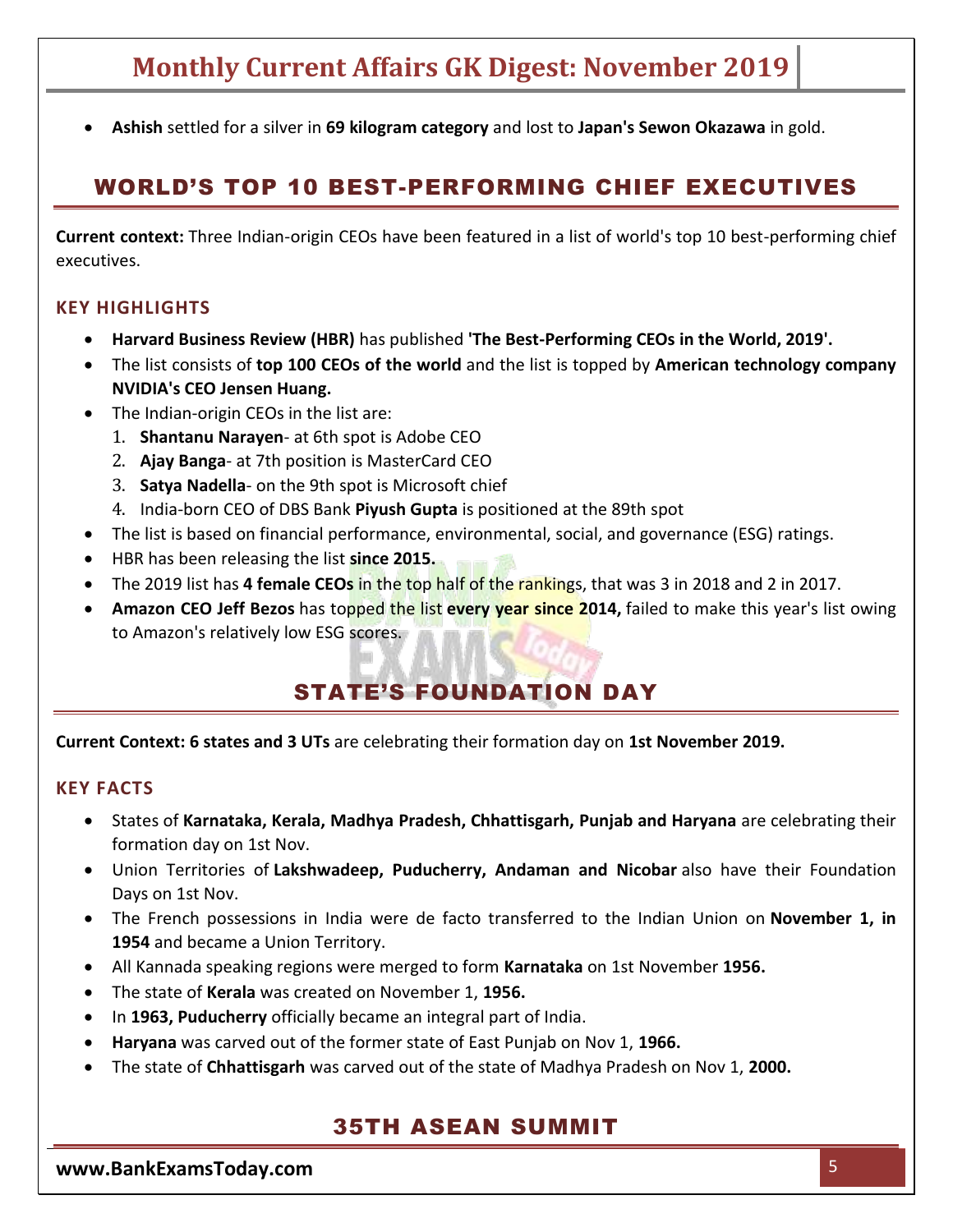**Current context:** The 35th ASEAN Summit has begun from 31st October in **Bangkok** and will continue till 4th November.

#### **FACTS OF 35TH ASEAN SUMMIT**

- The **Association of Southeast Asian Nations (ASEAN)** is a group of ten member countries that encourages social, political and economic co-operation in the region.
- The **theme** of the summit is **"Advancing Partnership for Sustainability".**
- Head of **Eight dialogue partner countries** including India, republic of Korea, Australia, USA, China, Japan, and New Zealand are also participating in the summit along with the 10 ASEAN countries.
- Negotiations related to the **Regional Comprehensive Economic Partnership (RCEP)** including market opening will take place at the meeting.
- The RCEP was launched in **November 2012,** is a proposed **free trade agreement( FTA)** between the ten members state of ASEAN and its partner countries.
- Trade partners of ASEAN are **India, China, Japan, South Korea, Australia and New Zealand.**
- <span id="page-6-0"></span> Prime Minister Modi will attend the Meet from 2nd to 4th Nov and will release the **commemorative coin marking the 550th birth anniversary of Sri Guru Nanak Dev Ji** and **Thai translation of Tirukkural** (Tamil classic).

### DARPG TO LAUNCH ONLINE HACKATHON

**Current context:** Department of Administrative Reforms and Public Grievances (DARPG), **Ministry of Personnel, Public Grievances and Pensions** is to launch a nation-wide online Hackathon **'Data-driven Innovation for Citizen Grievance Redressal'** on 5th November 2019.

#### **KEY FACTS**

- The Ministry is conducting the online Hackathon for inviting innovative solutions for the Citizen Grievance Redressal Mechanism.
- **Corporate, innovators, researchers, student, start-ups, academia** and other communities can take part in the Hackathon.
- The **objective of the Hackathon** is to provide technology driven solutions to improve the grievance redressal mechanism in the country.
- Potential solution prototypes would be selected for adoption in the innovative practices for improving **CPGRAMS (Centralized Public Grievance Redress and Monitoring System).**
- CPGRAMS is an online web-enabled system developed by **NIC (National Informatics Centre),** to enable submission of grievances by the citizens from anywhere and anytime (24x7) basis to Ministries/Departments/Organizations/State Governments.

### <span id="page-6-1"></span>RBI REORGANISED ITS REGULATION AND SUPERVISION DEPARTMENTS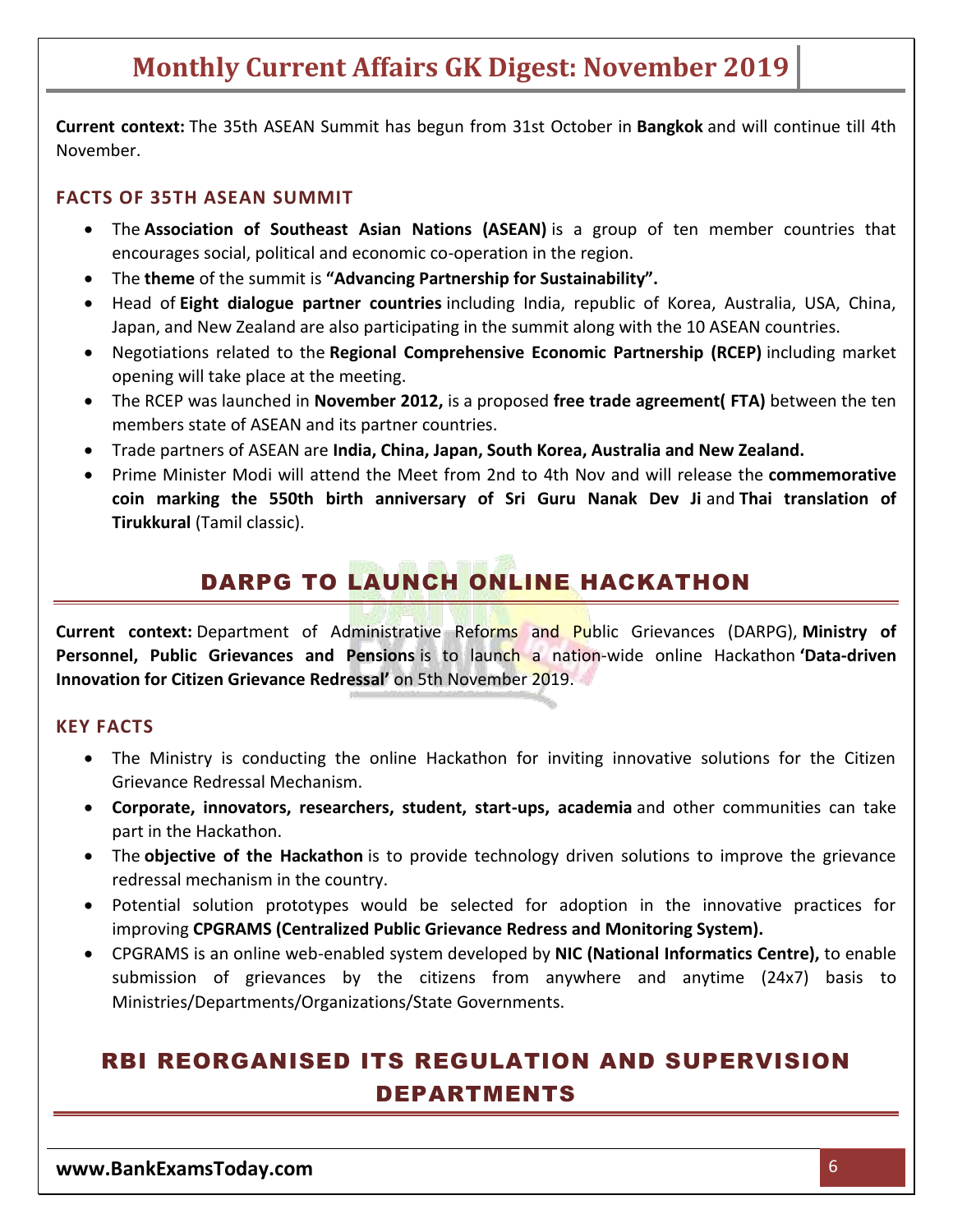**Current context:** Reserve Bank of India has reorganised the regulatory and supervisory Departments and has created **separate supervisory and regulatory cadre.**

#### **KEY HIGHLIGHTS**

- Currently, the **Supervision of financial sector entities** is undertaken in 3 separate categories:
	- 1. Department of Banking Supervision
	- 2. Department of Non-Banking Supervision
	- 3. Department of Co-operative Bank Supervision
- Similarly, the **Regulation of financial sector entities** is undertaken in 3 separate categories:
	- 1. Department of Banking Regulation
	- 2. Department of Non-Banking Regulation
	- 3. Department of Cooperative Banking Regulation
- RBI has now adopted a holistic approach to **supervision and regulation** of the regulated entities to address growing complexities, size and inter-connectedness and to deal with potential systemic risk.
- The supervision function for all financial entities is integrated into a unified **Department of Supervision** and the regulatory functions into a unified **Department of Regulation** with effect from 1st November 2019.

### <span id="page-7-0"></span>MUMBAI AND HYDERABAD RECEIVED UNESCO DESIGNATION

**Current context:** UNESCO has designated **Mumbai** as a member of **UNESCO Creative Cities Network (UCCN)** in the field of **FILM** and **Hyderabad** in the field of **GASTRONOMY.**

#### **ABOUT CREATIVE CITIES NETWORK**

- **UNESCO Creative Cities Network (UCCN) was created in 2004** and represents a network of cities that are active centres of cultural activities in their respective countries.
- Presently, there are total **246 cities** inducted into UCCN around the world.
- The **objective** of including cities into UCCN is to place creativity and the creative economy at the core of their urban development plans.
- **The 7 categories for recognition under UCCN are as follows-**
	- 1. Gastronomy
	- 2. Music
	- 3. Media Arts
	- 4. Literature
	- 5. Crafts and Folk Arts
	- 6. Design
	- 7. Film
- Earlier, **3 Indian cities** were recognized as members of UCCN:
	- 1. Jaipur-Crafts and Folk Arts(2015)
	- 2. Varanasi-Creative city of Music (2015)
	- 3. Chennai-Creative city of Music(2017)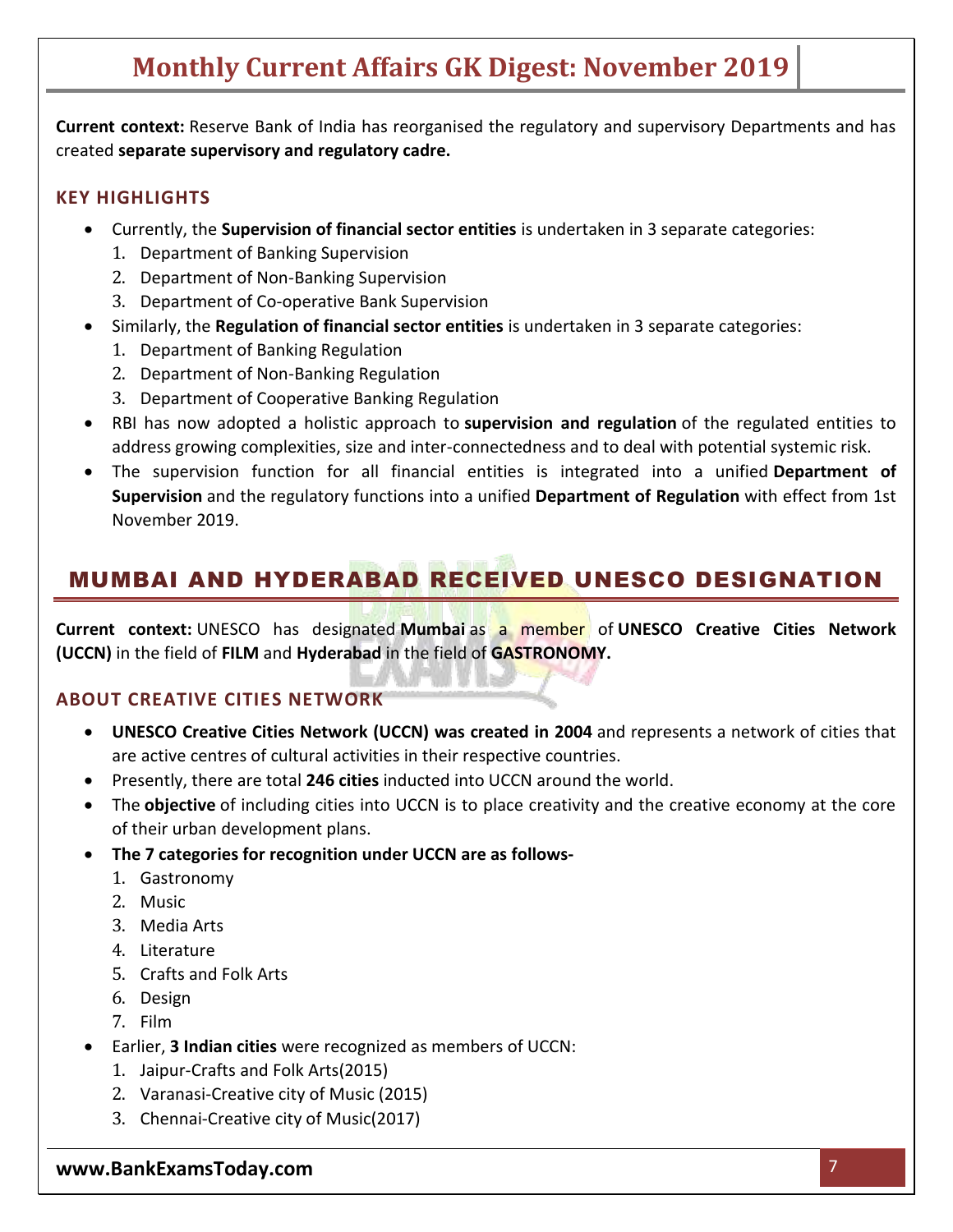#### "ECAPA 2019 - ART FROM THE HEART"

<span id="page-8-0"></span>**Current context:** "eCAPA 2019 - Art from the Heart" is **India's first-ever Arts Exposition** for Artists blessed with **Down syndrome, Autism, Mental Retardation, Seizure Disorder and Dyslexia** will be held in New Delhi on 2nd November 2019.

#### **ABOUT 'E-CAPA 2019- ART FROM THE HEART'**

- The "eCAPA 2019 Art from the Heart" a nationwide platform cum social venture for the artists to show their art (both visual and performing).
- The **aim of the exposition** is to create an exclusive platform for young adults with intellectual challenges to showcase their art talents.
- <span id="page-8-1"></span>The event will also connect the Divyang artists to mentors and eminent masters of different arts/crafts.

### SOUTH AFRICA WON RUGBY WORLD CUP 2019

**Current context:** South Africa won the **Rugby World Cup for the 3rd time** on 2nd November 2019.

#### **ABOUT RUGBY WORLD CUP**

- **South Africa defeated England in the world cup final by 2-12.**
- The Rugby World Cup 2019 was held in YOKOHAMA, Japan from 20th September to 2nd November across 12 venues all across the country.
- The final match was held at **International Stadium Yokohama** in Yokohama.
- The **Springboks** claimed the Cup for the first time since 2007.
- The Springboks became the **second team after New Zealand** to win three World Cup titles.
- <span id="page-8-2"></span> This was the **9th edition of Rugby World Cup** and for the **1st time,** the tournament has taken place in **Asia.**

### IMF REPORT ON GROWTH OF SOUTH ASIA

**Current context:** International Monetary Fund (IMF) has said that South Asia, led by India, is moving towards becoming **centre of global growth by 2040.**

#### **KEY FACTS**

- IMF released the paper titled **'Is South Asia Ready for take-off? A sustainable and inclusive growth agenda,'** on 4th November 2019.
- The report has said that under a substantial liberalisation scenario, supported by improved infrastructure and young workforce, the region has the potential to **contribute one-third of global growth by 2040.**
- As per the IMF survey, about **150 million people** will enter the labour market by **2030** in the region.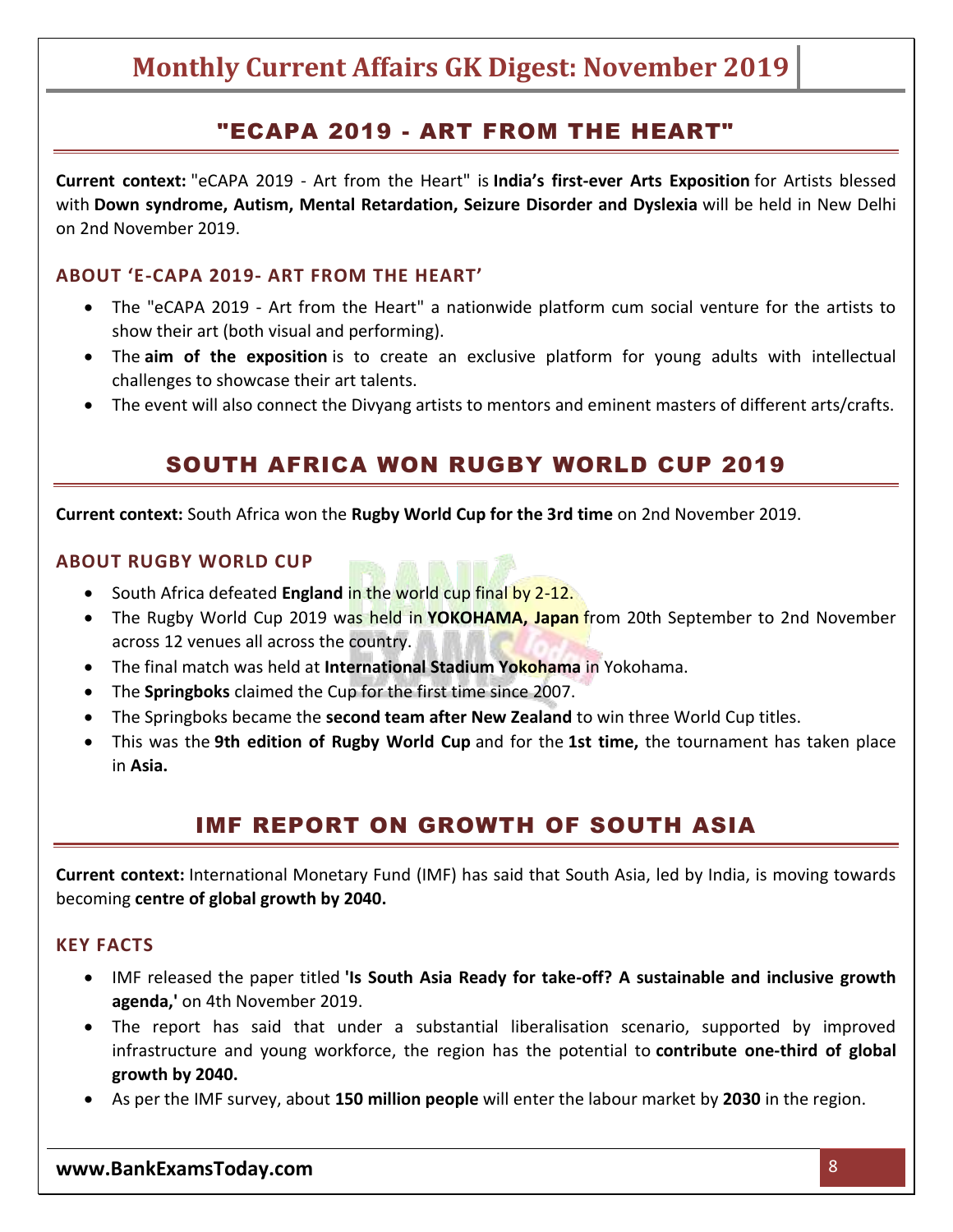- Under the IMF's geographical division of the world, **Afghanistan and Pakistan** are not included in the South Asia.
- <span id="page-9-0"></span>As per IMF, South Asia includes **India, Nepal, Sri Lanka, Bhutan, Bangladesh and Maldives.**

### POOJA GEHLOT WON SILVER IN UWW UNDER-23 WORLD CHAMPIONSHIPS

**Current context: Pooja Gehlot** clinched silver in the UWW Under-23 World Championships, held in **Budapest, Hungary.**

#### **TOURNAMENT HIGHLIGHTS**

- Pooja claimed India's **second silver medal** in wrestling in **53 kg** after Ravinder won the first silver in 61 kg in the tournament.
- She was defeated by **Japan's Haruna Okuno** in the finals of the UWW Under-23 World Championships.
- Pooja lost 0-2 to Okuno in the summit clash.
- <span id="page-9-1"></span>Pooja entered the final after defeating **Turkey's Zeynep Yetgil** in the semifinals.

### JOINT MILITARY EXCERCISE DUSTLIK-2019

**Current context:** The **first-ever India-Uzbekistan** joint military exercise - Dustlik-2019 is to begin at **Tashkent** from 4th November 2019.

#### **SIGNIFICANCE**

- The **curtain raiser** of the military drill was held on 3rd November by the Defence Minister Rajnath Singh and his Uzbekistan counterpart Major General Bakhodir Nizamovich Kurbanov.
- The **focus** of the exercise is on **counter-terrorism** and will continue till 13th November 2019 at Chirchiq Training Area near Tashkent.
- An Indian Army contingent will train along with Uzbekistan Army in the exercise.
- <span id="page-9-2"></span> The Defence Minister Rajnath Singh affirmed India's commitment of developing a **state-of-the-art IT complex in Armed Forces Academy of Uzbekistan.**

### 5TH INDIA INTERNATIONAL SCIENCE FESTIVAL

**Current context:** The 5th India International Science Festival is scheduled to be held on 5th November 2019 at Biswa Bangla Convention Centre, **Kolkata.**

#### **KEY FACTS**

 The prime **objective** of the four-day festival is to instil scientific temper among the masses and showcase India's contribution in the field of S&T.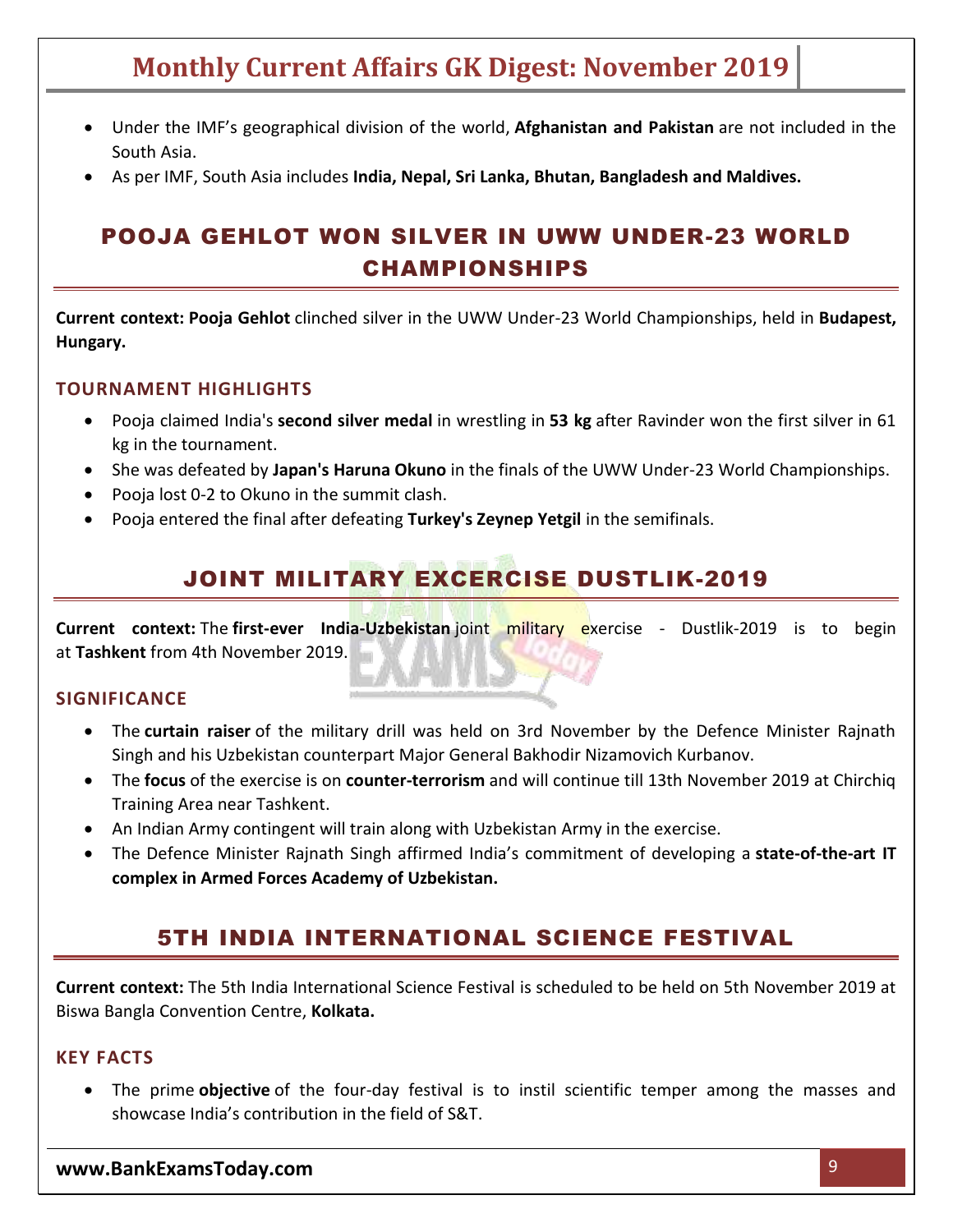- The India International Science Festival (IISF) 2019, is organized jointly by the **Ministry of science and technology and Vijnana Bharati (Vibha).**
- The **theme** of this annual event for 2019 is **"RISEN India – Research, Innovation, and Science Empowering the Nation".**
- <span id="page-10-0"></span> **Vijnana Bharati or VIBHA** is a non-profit organisation, working for the popularization of modern technology & ancient Sciences in India.

### SCO JOINT URBAN EARTHQUAKE SEARCH & RESCUE EXERCISE- 2019

**Current context:** The Shanghai Cooperation Organization Joint Exercise on Urban Earthquake Search & Rescue **(SCOJtEx-2019)** is to be inaugurated by the Union Minister of Home Affairs Shri Amit Shah on 4th November 2019 at New Delhi.

#### **ABOUT SCOJTEX-2019**

- All the **eight member countries** of Shanghai Cooperation Organization (SCO) Russia, Tajikistan, China, India, Kyrgyzstan, Pakistan, Uzbekistan and Kazakhstan shall participate in the exercise.
- The **National Disaster Response Force (NDRF), Government of India** is hosting the (SCOJTEX)-2019.
- The **aim of the exercise** is to rehearse the disaster response mechanism, share technology, Knowledge and enhance cooperation with multi-agency participation in earthquake scenario.
- <span id="page-10-1"></span> The **main focus** of (SCOJTEX)-2019 is to test the region's preparedness and resilience for immediate response against earthquake.

### ISABELLE HUPPERT WON THE LIFETIME ACHIEVEMENT AWARD AT IFFI 2019

**Current context: French actress Isabelle Anne Madeleine Huppert** will be conferred with the "Lifetime Achievement Award – Foreign Artiste" at the Golden Jubilee edition of International Film Festival of India (IFFI) 2019.

#### **KEY HIGHLIGHTS**

- The Lifetime Achievement Award is the **highest honour** and the most prestigious award of the IFFI event.
- The Lifetime Achievement Award carries a **cash prize of INR 10,000,00/-.**
- She has worked in more than **120 films** since her debut in 1971 and has won the César Award for Best Actress twice, for **La Cérémonie and Elle.**
- She was the **president of the Jury** at the 62nd Cannes Film Festival 2009.
- The 50th IFFI will be held in Goa from 20th to 28th November 2019.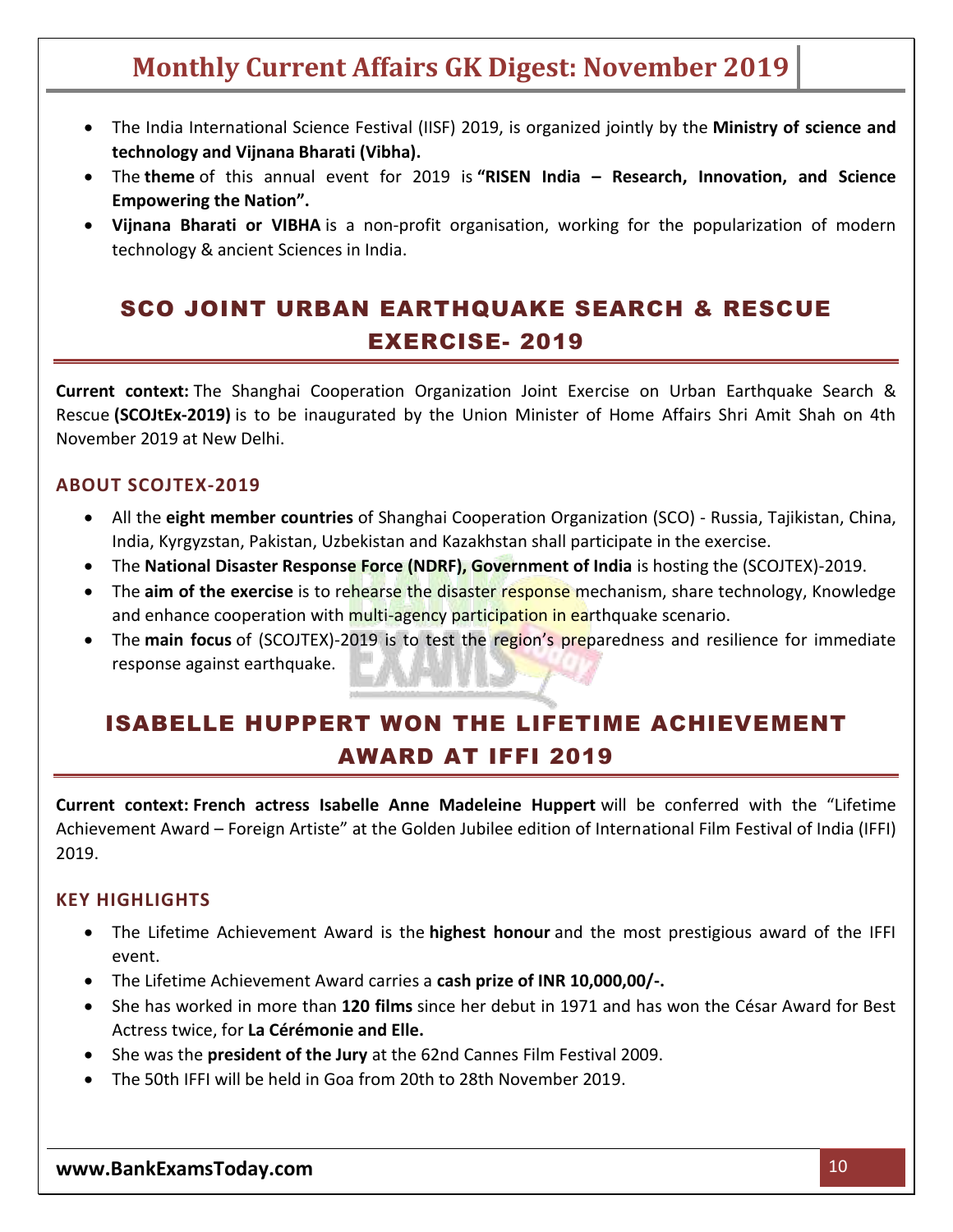### "ICON OF GOLDEN JUBILEE OF IFFI"

<span id="page-11-0"></span>**Current context:** A special award constituted by the Government of India for **the first time** titled 'Icon of Golden Jubilee of IFFI' will be conferred upon **S Rajinikanth at the 50th International Film Festival of India (IFFI) 2019.**

#### **ABOUT**

- Rajinikanth got his first break in the movies as a small role in the **Kannada film Katha Sangama, directed by Puttanna Kanagal.**
- The carpenter-turned-porter-turned-bus conductor-turned-superstar belongs to a Marathi-speaking family of Karnataka.
- His original name is **Shivaji Rao Gaekwad.**
- Rajinikanth has acted in over 170 films in many languages, including Malayalam, Hindi, Tamil, Telgu, Kannada, and Bengali.
- He was honoured **Padma Bhushan (2000) and the Padma Vibhushan (2016)** by the Government of India.
- He was conferred with the **"Centenary Award for Indian Film Personality of the Year"** at **45th IFFI 2014.**

### <span id="page-11-1"></span>DOCUMENTARY ON REAL KASHMIR WON 'BAFTA SCOTLAND' AWARDS 2019

**Current context:** A documentary on **Real Kashmir Football Club** has bagged the **BAFTA and Scotland Awards at Glasgow, Scotland.**

#### **KEY POINTS**

- BAFTA stands for **British Academy of Film and Television Awards.**
- The documentary depicted the journey of former Rangers ace **David Robertson** as the coach of Real Kashmir Football Club.
- In its first season, FC finished third in the I-League, which is currently **India's second tier football league.**
- The film won the award in the **'Single Documentary' category.**
- <span id="page-11-2"></span>It was directed by **Greg Clarke** and was nominated in the 'Director-Factual' category.

### GV-971 DRUG TO CURE ALZHEIMER'S

**Current context:** China has approved **GV-971** (home-grown drug) to be launched in the market from 29th December.

#### **ABOUT GV-971 DRUG**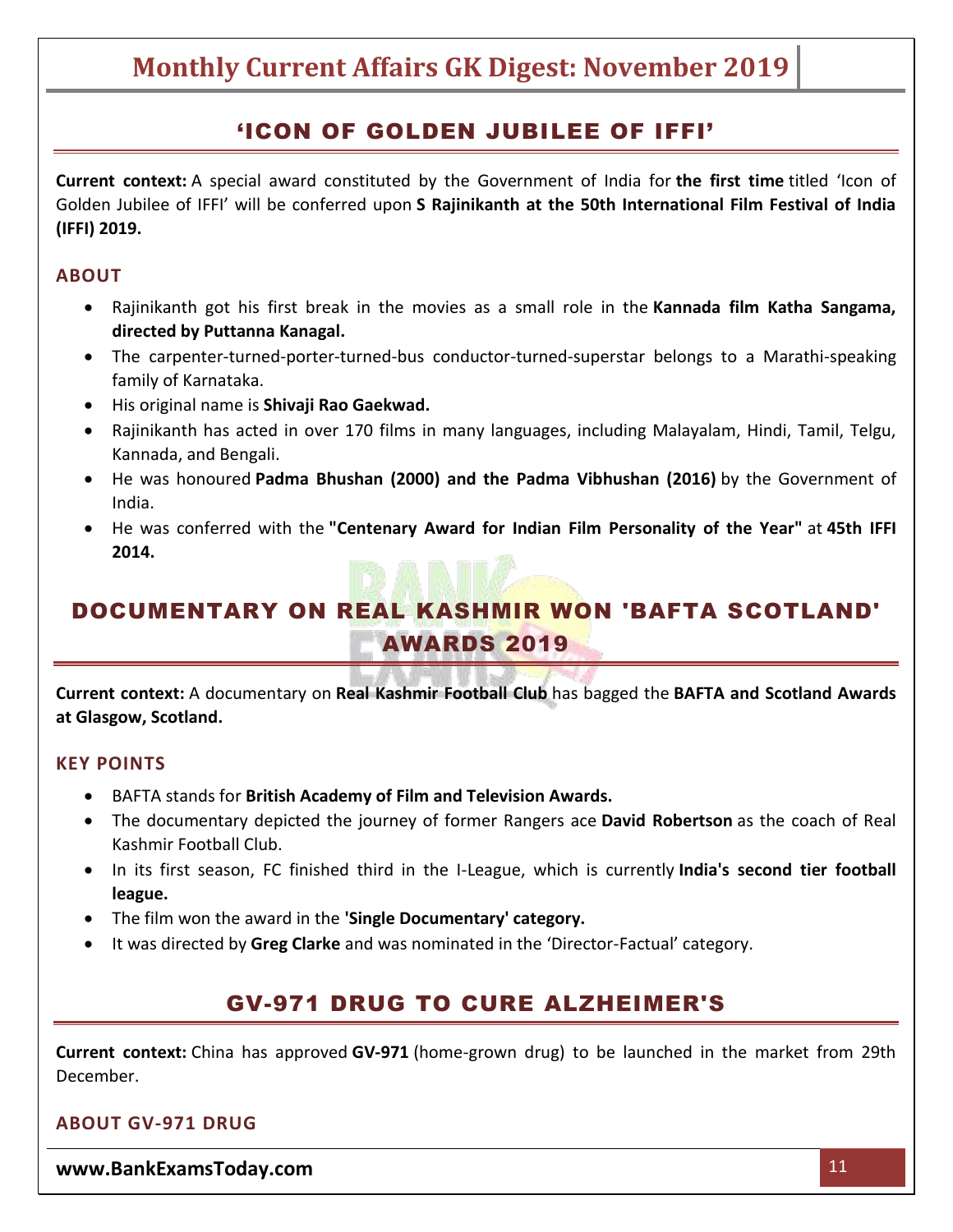- **GV-971 drug** is the **only Alzheimer's medicine to survive clinical trials**, out of more than 320 developed by pharmaceutical companies around the globe.
- The drug is extracted from brown algae, and is the first carbohydrate-based and multi-targeting drug for Alzheimer's.
- **Alzheimer's disease** is an irreversible brain disorder that destroys thinking ability of the brain to carry out simple tasks.
- **China** has the **highest people in the world** suffering from Alzheimer's, roughly **10 million people.**
- National Medical Products Administration of China has approved to sale it in the market and patients will be able to buy the drug around China from the 29th of December.

### <span id="page-12-0"></span>RBI COMPENSATION NORMS FOR FOREIGN, PRIVATE BANKS

**Current context:** The RBI has issued **compensation guidelines** for whole-time directors, control function staff, chief executive officers of foreign, private, local area banks, small finance and payments banks on 4th November 2019.

#### **KEY POINTS**

- RBI has said that there should be a proper balance between **fixed pay** and **variable pay** of the directors and chief executives.
- It has ensured that atleast **50% of the compensation** should be variable and should be paid on the basis of the performance of the individual, business-unit and firm-wide measures.
- RBI has said that if the variable pay is **up to 200% of the fixed pay, at least 50% of it should be in noncash.**
- And **67% of the variable pay will be paid in non-cash,** if the **variable pay is above 200% of the fixed pay.**
- The new guidelines will be effective from **April 2020.**
- <span id="page-12-1"></span> The RBI has taken the step to correct the misaligned compensation practices and to prevent the reckless risk-taking of directors and Chief executives that has burdened India's lenders with record bad loans.

### FINMIN LAUNCHED ICEDASH & ATITHI APP

**Current context:** Finance Minister Nirmala Sitharaman has launched two new IT Initiatives - ICEDASH and ATITHI on 4th November 2019.

#### **ABOUT ICEDASH & ATITHI**

- The two Apps have been launched for improved monitoring and pace of customs clearance of imported goods and facilitating arriving international passengers.
- Both the apps will reduce interface and increase the transparency of Customs functioning.
- **ICEDASH:**
	- 1. It is an Ease of Doing Business monitoring dashboard of the Indian Customs.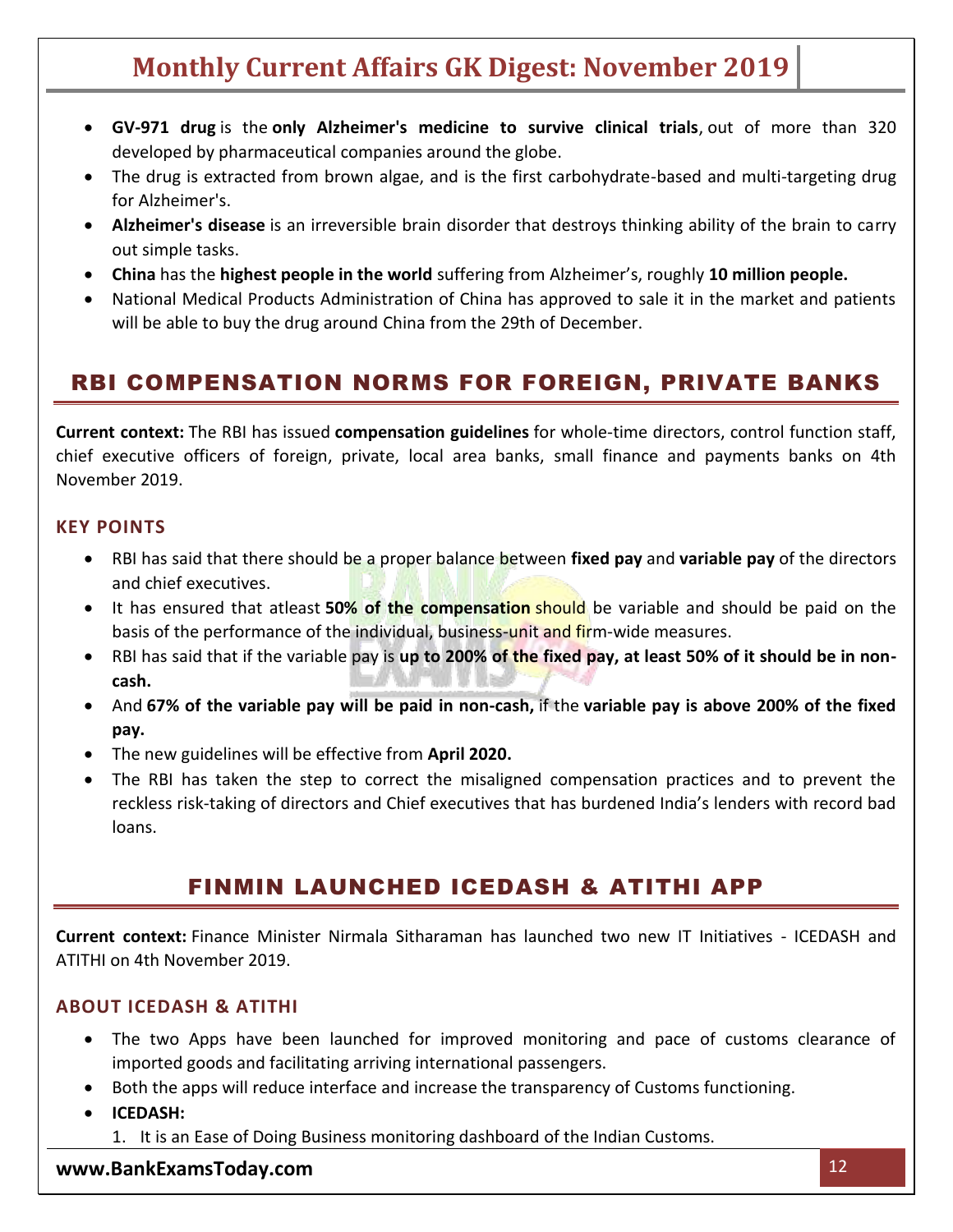- 2. It will help the public to see the daily Customs clearance times of import cargo at various ports and airports.
- **ATITHI:**
	- 1. It will facilitate hassle-free and faster clearance by Customs at the airports.
	- 2. Enhance the experience of international tourists and other visitors at the airports.

### <span id="page-13-0"></span>DEEPAK KUMAR AND MANU BHAKER AT 14TH ASIAN CHAMPIONSHIPS

**Current context:** Deepak Kumar claimed **India's 10th Tokyo Olympic quota in shooting** by winning the **bronze** medal and **Manu Bhaker** claimed a **gold** medal at the **14th Asian Championships.**

#### **ABOUT DEEPAK KUMAR & MANU BHAKER**

- Deepak secured the bronze in the **men's 10 metres air rifle** while Bhaker secured gold in the **women's 10 metres air pistol.**
- Deepak is the **2nd Indian shooter** to earn an Olympic quota in the event after **Divyansh Singh Panwar.**
- India already has secured **9 Tokyo quotas in rifle and pistol** and lies behind China (25 quotas), Korea (12 quotas) and Japan in the Asian region.
- Deepak shot 227.8 in the eight-man final to win the medal.
- <span id="page-13-1"></span>Manu Bhaker shot 244.3 to win the top prize in her event.

### 15TH MEETING OF GOVERNING COUNCIL OF SACEP

**Current context:** The 15th meeting of Governing Council of **South Asia Co-operative Environment Programme (SACEP)** is to be held in **Dhaka** from 6th November 2019.

#### **KEY FACTS**

- Environment, Forest & Climate Change and Information & Broadcasting Minister **Prakash Javadekar** will attend the meet from India.
- During the visit to Bangladesh, the Minister will also visit **Bangabandhu Memorial Museum** to pay respects to **Bangabandhu Sheikh Mujibur Rahman.**
- The inter-governmental organization SACEP was established in **1982.**
- **India, Maldives, Nepal, Afghanistan, Pakistan, Bangladesh, Bhutan and Sri Lanka** are its member countries.
- The organization **aims** to promote and support protection, management and enhancement of the environment in the region.
- <span id="page-13-2"></span>The last SACEP Governing Council meet i.e. 14th meet was held in Colombo in March 2018.

#### US FORMALLY WITHDREW FROM PARIS CLIMATE ACCORD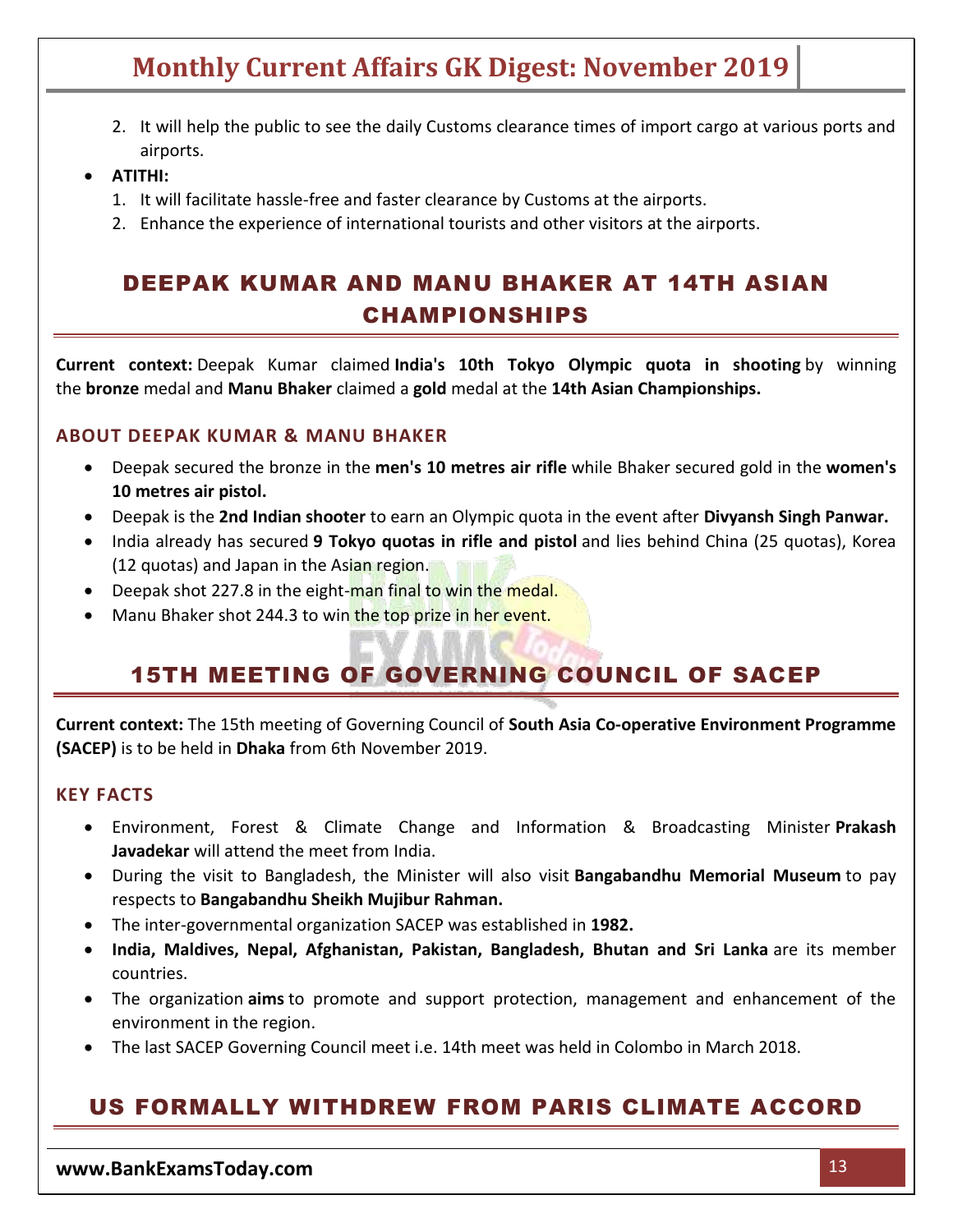**Current context:** The US has formally notified the United Nations that it was withdrawing from the **Paris climate accord** on 4th November 2019.

#### **KEY POINTS**

- Secretary of State Mike Pompeo said that the agreement imposed an unfair economic burden on the US.
- As per the notification, a one-year process of exiting the global climate change accord will culminate the day after the 2020 US election.
- The **Paris accord** is an agreement signed by 188 nations in **2015** and entered into force on 4th November 2016 to keep rising global temperatures **below 2 Celsius** above pre-industrial levels and limit them to **1.5 Celsius rise.**
- <span id="page-14-0"></span> The US contributes about **15%** of the total global carbon emissions, the **2nd biggest emitter** of greenhouse gases.

#### "HUNAR HAAT"

**Current context:** The formal inauguration of "Hunar Haat" was made by the Union **Minister for Minority Affairs Mukhtar Abbas Naqvi** at Prayagraj in Uttar Pradesh on 2nd November 2019.

#### **HIGHLIGHTS**

- The "Hunar Haat" (Talent Hub) will continue till 10th of November.
- The "Hunar Haat" provides employment opportunities through skill development to the traditional artisans, craftsmen and traditional culinary experts as per the needs of the market.
- It is an exhibition of handicrafts and traditional products made by artisans and minority communities.
- All the "Hunar Haat" of 2019-2020 will be based on the **theme of "Ek Bharat Shrestha Bharat".**
- The ministry has announced to organize about 100 "Hunar Haat" in different parts of the country in the next 5 years.
- The next "Hunar Haat" will take place between 14 to 27 November at Pragati Maidan in Delhi.

### <span id="page-14-1"></span>UNION CABINET APPROVED RS 25,000 CRORE FOR STALLED HOUSING PROJECTS

**Current context:** The union cabinet in its meeting on 6th November has decided to set up **Rs 25,000 fund to revive stalled housing projects.**

#### **KEY FACTS**

- The fund is being provided to complete a set of unfinished projects due to non-availability of the fund to developers, and consequently ensure delivery of homes to a large number of home-buyers.
- It will finance over **1,600 stalled housing projects** that comprise **4.58 lakh housing units** across the country.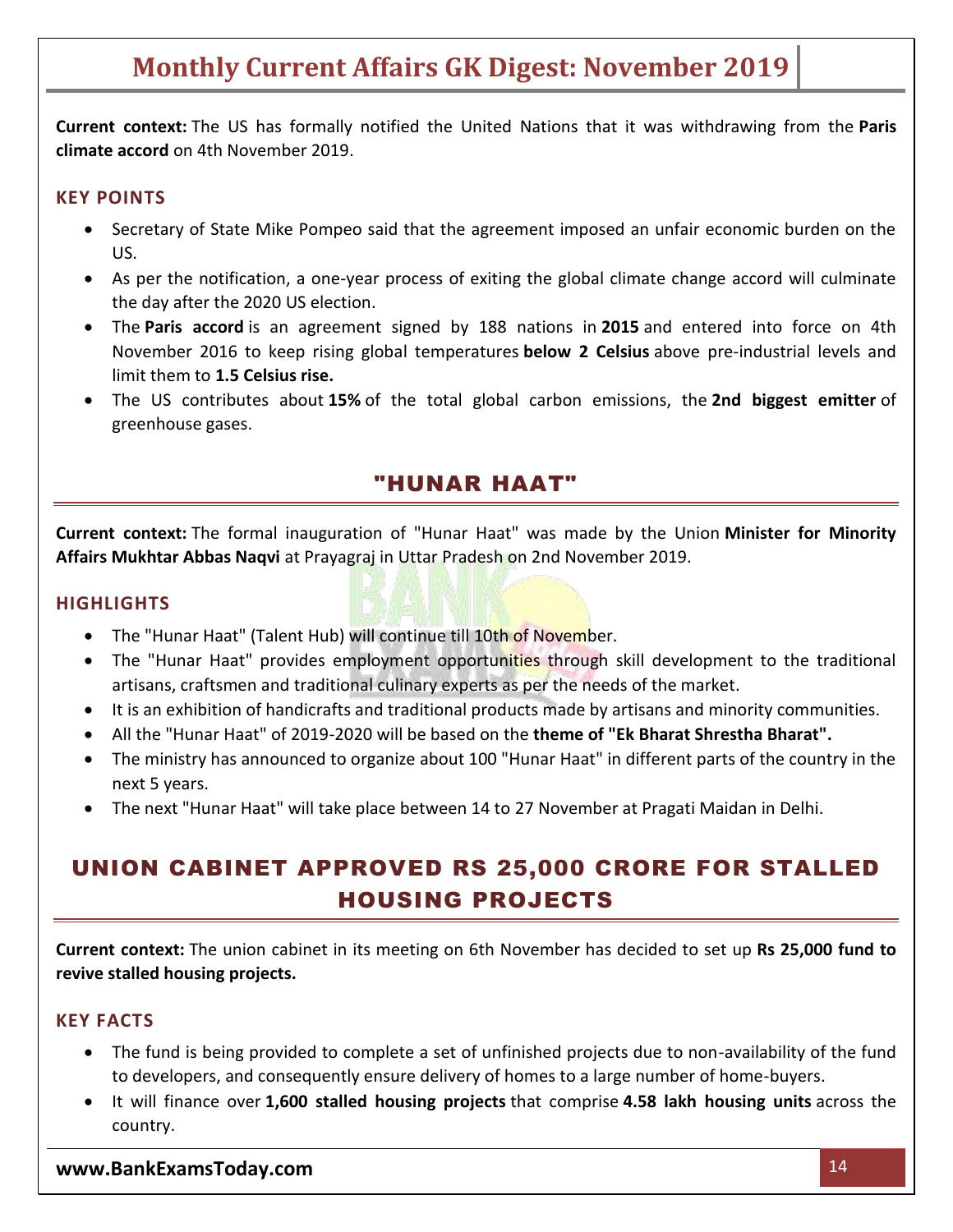- The government shall act as the sponsor and the funds are provided as:
	- o **Rs 10,000 crore** will be put in as **Category-II Alternative Investment Fund (AIF)** registered with **SEBI.**
	- o **Rs 15,000 crore** will be provided by the State Bank of India (**SBI**) and Life Insurance Corporation (**LIC**).
	- o The AIF would be entrusted to professional Investment Managers.
	- o Projects declared as non-performing assets and those undergoing insolvency at the National Company Law Tribunal (NCLT) are included for financing.

#### 19TH IRIGC-M&MTC MEETING

<span id="page-15-0"></span>**Current context:** The 19th **India-Russia Inter-Governmental Commission on Military and Military-Technical Cooperation** (IRIGC-M&MTC) meeting was held in Moscow on 6th November 2019.

#### **ABOUT IRIGC-MTC**

- The meeting took place between the **Indian Defence Minister Rajnath Singh and Russian Defence Minister General Sergey Shoigu.**
- The ministers reviewed the progress of the two working groups on Military and Military-Technical Cooperation.
- Major decisions taken during the meet include:
	- 1. Russia assured participation in **DefExpo 2020**, to be held in Lucknow, Uttar Pradesh in February 2020.
	- **2.** Both sides agree to constitute **specific working groups for after-sales support of key defence platforms.**
	- 3. Russia affirmed to operationalise the joint venture **lndo-Russia Rifles Private Limited** for the manufacture of **world-class Kalashnikov AK 203 rifles in India.**
	- 4. The forthcoming TriService **Indra Exercises** will be held to strengthen Military Cooperation between the two countries.
	- 5. Russia will depute an officer for the **National Defence College (NDC) course** in New Delhi commencing 2020.
	- **6.** Russian Defence Minister asked Rajnath Singh for the participation of an Indian Military Contingent in Army Parade on the occasion of **75th Anniversary of the victory in the 2nd World War.**

#### BIMSTEC PORTS CONCLAVE

<span id="page-15-1"></span>**Current context:** The two-day **BIMSTEC (Bay of Bengal initiative multi-sector technical and economic cooperation) ports Conclave** will be held at **Visakhapatnam** on 7th and 8th November 2019.

#### **HIGHLIGHTS**

 For the **first time**, an exclusive port conclave is being organised and **Vizag port trust (VPT)** will host the conclave.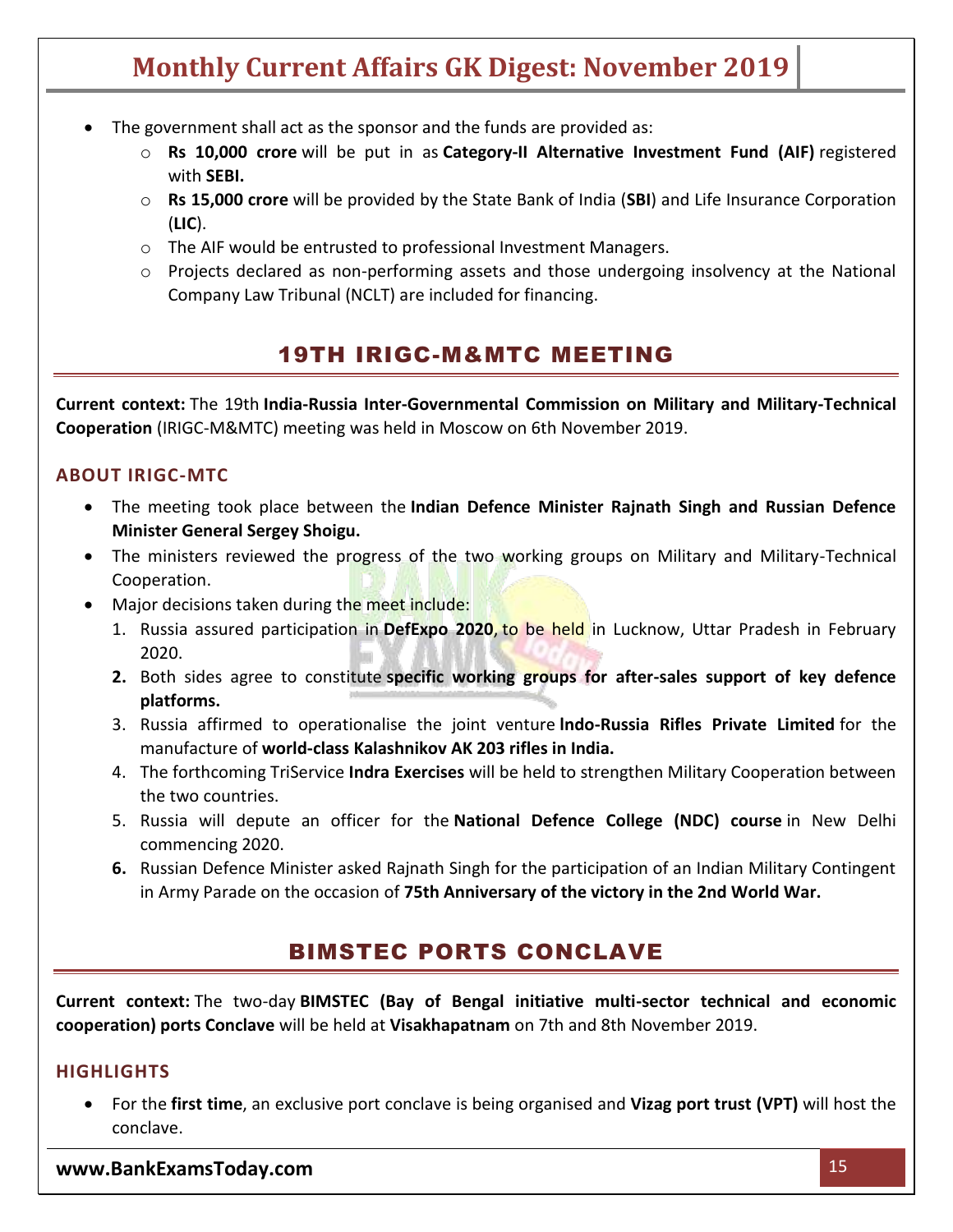- The conclave will discuss and share measures to increase ports productivity, develop free trade zones, tourism and investment opportunities.
- **BIMSTEC was formed in 1997** with the cooperation of **seven member countries** including **India, Myanmar, Nepal, Bhutan, Srilanka, Bangladesh and Thailand.**
- <span id="page-16-0"></span> Union minister of shipping **Mansukh Mandaviya** will inaugurate the Conclave and will attend the event besides the chairmen of all 12 major ports in India.

### GLOBAL INVESTORS' MEET

**Current context:** Prime Minister Narendra Modi inaugurated the two-day **Himachal Pradesh Global investors' meet in Dharamshala,** Himachal Pradesh.

#### **GLOBAL INVESTOR'S MEET**

- Himachal Pradesh government is organising the event to **attract investment and create employment opportunities** in the state.
- The state will showcase the policy and regulatory environment investment scope across the **eight focus sectors.**
- Himachal Pradesh Global investors' meet **'Rising Himachal'** will be attended by ambassadors from 16 countries, 209 foreign delegates along with local entrepreneurs.
- <span id="page-16-1"></span>The State government has set a target of signing pacts worth **Rs 85,000 crore** during the event.

### 19TH INDIAN OCEAN RIM ASSOCIATION (IORA) MEET

**Current context:** The 19th Indian Ocean Rim Association (IORA) Meeting has begun from 7th November 2019 at **Abu Dhabi.**

#### **HIGHLIGHTS**

- **V Muraleedharan,** Minister of State in the External Affairs Ministry has participated in the event representing India.
- The **theme** of this year meeting is **"Promoting a Shared Destiny and Path to Prosperity in the Indian Ocean."**
- During this meet, the IORA Chairmanship will be given to the **United Arab Emirates** from **South Africa,** for a two year period till 2021.
- IORA was founded in **1997** and is headquartered at Mauritius.
- It is an inter-governmental organisation with **22 member states** as well as **nine dialogue partners.**
- It seeks to promote sustained growth and balanced development within the Indian Ocean region.
- <span id="page-16-2"></span>• The Indian Ocean region's maritime trade accounts for around half of the world's container ships, onethird of the world's bulk cargo traffic and two-thirds of world oil shipments.

### 2ND EDITION OF EXERCISE "SAMUDRA SHAKTI"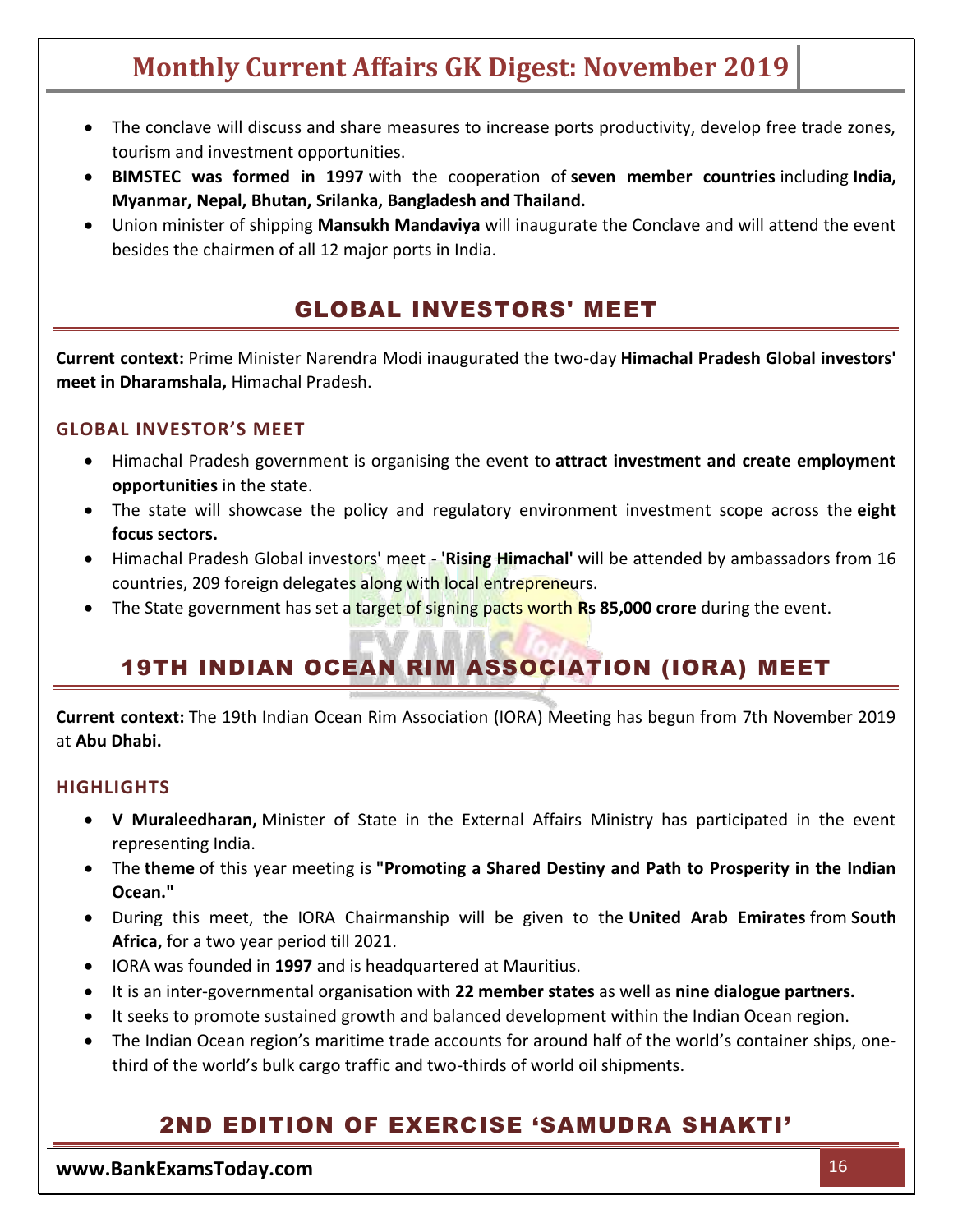**Current context:** The 2nd edition **Indian Navy – Indonesian Navy** Bilateral Maritime Exercise 'Samudra Shakti was conducted in the **Bay of Bengal** from 6th Nov to 7th Nov 2019.

#### **ABOUT EX- SAMUDRA SHAKTI**

- An Anti-Submarine Warfare Corvette, **INS Kamorta,** is jointly exercising with Indonesian Warship KRI **Usman Harun**, a multi-role Corvette.
- The joint exercises include Air Defence exercises, Weapon firing drills, manoeuvres, Surface Warfare exercises, Helicopter Operations and Boarding Operations.
- <span id="page-17-0"></span>The Harbour Phase which was conducted on 4th and 5th November.

### RBI PUT RS 5 LAKH PENALTY ON OXIGEN SERVICES

**Current context:** The Reserve Bank of India (RBI) has imposed a fine of **Rs 5 lakh** on prepaid payment instrument Oxigen Services (India) Private Limited.

#### **KEY POINTS**

- The penalty has been imposed for non-compliance of RBI's regulatory guidelines. However, it didn't mention the exact area it failed to comply with.
- The move was taken in exercise of powers vested under **Section 30 of the Payment and Settlement Systems Act, 2007.**
- The fine comes through a **speaking order dated 17th September 2019.**
- Oxigen Services is a **Prepaid Payment Instrument (PPI) issuer** and facilitates payment processing and money transfer services.
- **PPIs** are instruments that facilitate purchase of goods and services, including financial services, remittance facilities, etc., against the value stored on such instruments.

#### <span id="page-17-1"></span>DOCUMENTATION IDENTIFICATION NUMBER (DIN) SYSTEM

**Current context:** The Documentation Identification Number (DIN) system of **Central Board of Indirect Taxes and Customs (CBIC)** will come into existence from **8th November 2019.**

#### **ABOUT DIN**

- The step is aimed at bringing transparency and accountability in the **indirect tax administration** through the widespread use of information technology.
- The step is taken as per the direction of Union Minister for Finance and Corporate Affairs Nirmala Sitharaman.
- Now the **CBIC communication** will have to have a Documentation Identification Number and **No communication would be issued without DIN.**
- The DIN system is **already executed in the direct tax administration.**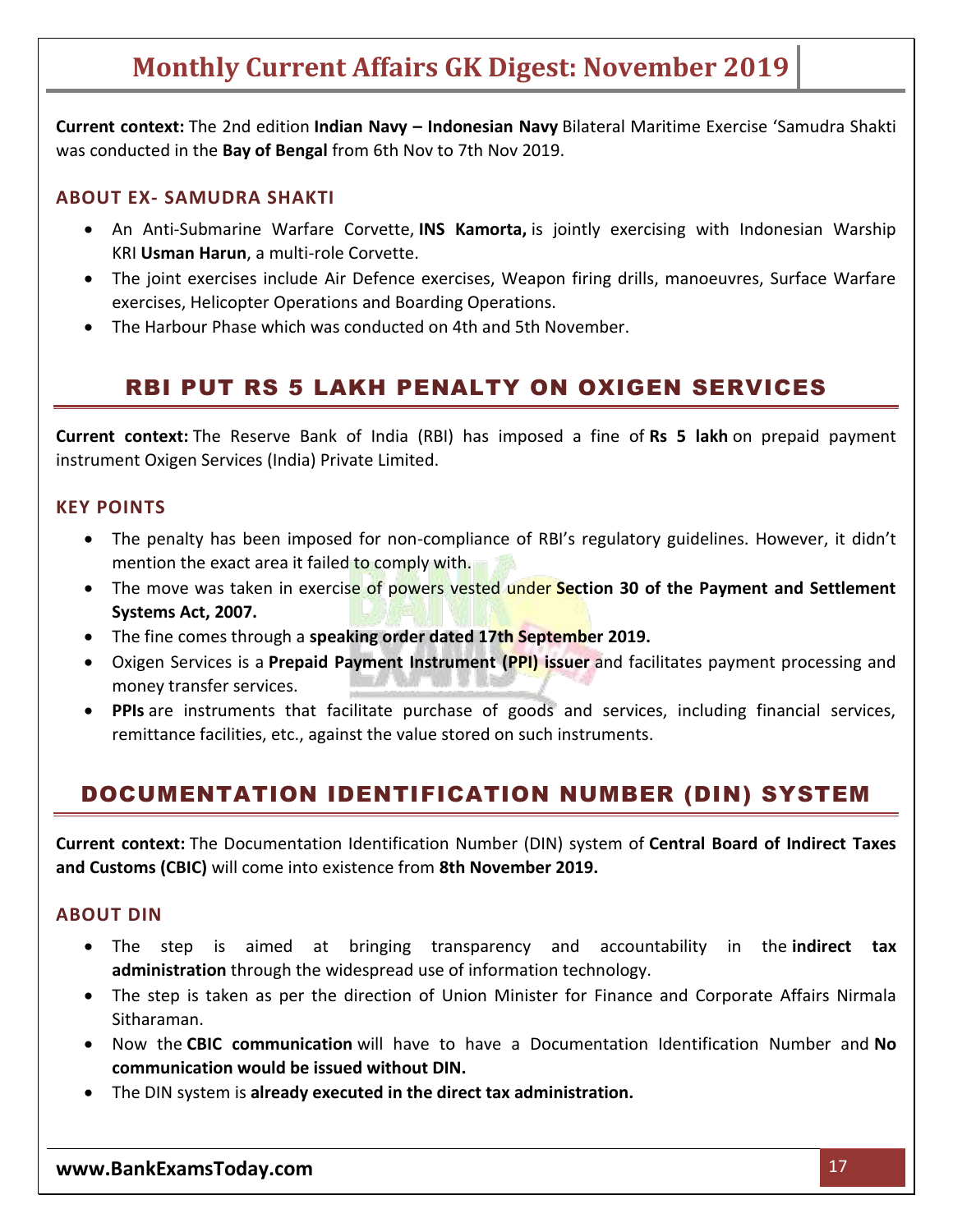- Any communication from GST or Custom or Central Excise department without a computer-generated DIN would be treated as **invalid.**
- <span id="page-18-0"></span>The DIN system will provide the taxpayer with a digital facility to **verify any communications.**

### 27TH CONFERENCE OF CENTRAL AND STATE STATISTICAL ORGANIZATIONS

**Current context:** 27th Conference of Central and State Statistical Organizations **(COCSSO)** is to held in New Delhi on 11th-12th November 2019.

#### **KEY FACTS**

- The conference is being organised by the **Ministry of Statistics and Programme Implementation (MoSPI).**
- The **theme of the conference** for the year 2019 is **"Sustainable Development Goals (SDGs)".**
- The conference provides a platform for discussion and improving coordination between the Central and State Statistical agencies.
- The aim is to fill the data gaps and improvement of timelines/quality in SDG monitoring.
- <span id="page-18-1"></span> MoSPI has developed **National Indicator Framework (NIF)** for monitoring country's progress on SDGs. Also, the **NIF Baseline Report 2015-16** is released by the ministry to set the benchmark for measuring SDGs progress up to **2030.**

### INDIA"S MMR DECLINED BY 8 POINTS IN ONE YEAR

**Current context:** As per the **Sample Registration System Bulletin-2016** released by the Registrar General of India on 7th November 2019, the **Maternal Mortality Ratio (MMR) of India** has declined by 8 points in one year.

#### **KEY HIGHLIGHTS**

- Dr Harsh Vardhan, Union Minister of Health & Family Welfare stated the report and said India is on track to achieving the **Sustainable Development Goal (SDG) target** for reducing MMR by **2025**, five years ahead of the timeline of **2030.**
- MMR has declined by **6.2% from 130/ lakh live births in 2014-16 to 122/ lakh live births in 2015-17.**
- 11 states in India have achieved the target of **MMR of 100/lakh Live Births by 2020** set under the **National Health Policy 2017.**
- These states are: Andhra Pradesh, Jharkhand, Maharashtra, Tamil Nadu, Telangana, West Bengal, Karnataka, Haryana, Kerala, Gujarat and Uttarakhand.
- **Kerala, Tamil Nadu and Maharashtra** have already met the **SDG target 3.1 of 70 maternal deaths per 100 000 live births by 2030.**
- **Maternal Mortality Ratio (MMR)** is the number of maternal deaths per 100,000 live birth.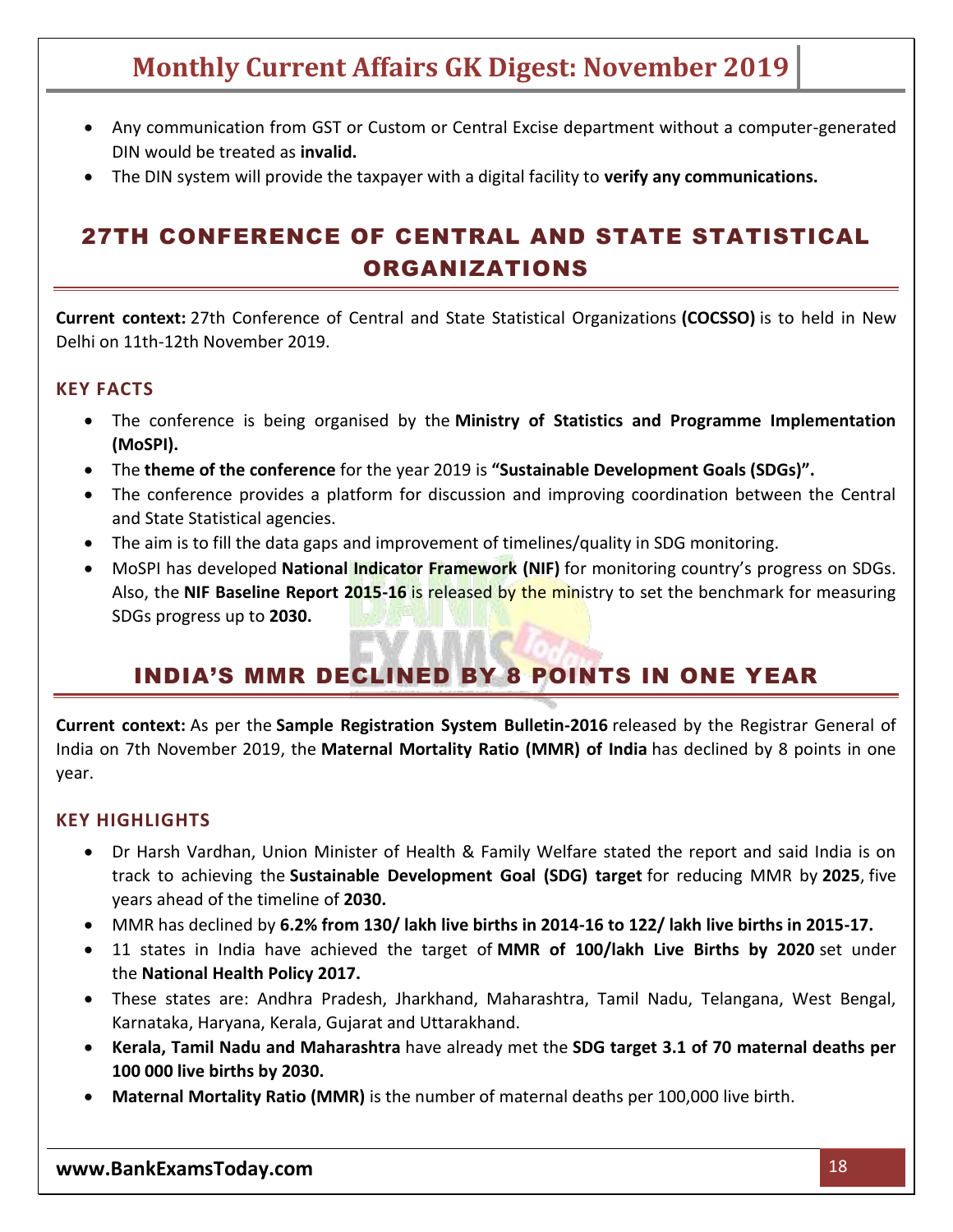### RBI INCREASED HOUSEHOLD INCOME LIMITS FOR BORROWERS OF NBFC-MFIS

<span id="page-19-0"></span>**Current context:** Reserve Bank of India has increased the household income limits for borrowers of **Non-Banking Financial Companies (NBFCs) and microfinance institutions (MFIs).**

#### **KEY POINTS**

- The household income limits for borrowers of NBFCs and MFIs has been increased from **Rs 1 lakh to Rs 1.25 lakh for rural areas.**
- Similarly, the limit has been increased from the **current level of Rs 1.6 lakh for urban/semi urban areas to Rs 2 lakh.**
- The move is **aimed** at strengthening credit to those at the bottom of the economic pyramid and considering the important role played by MFIs in delivering credit.
- Further, the limit on **total indebtedness of the borrower** has been increased from **Rs 1 lakh to Rs 1.25 lakh.**
- <span id="page-19-1"></span> The limits on **disbursal of loans** have been raised from Rs 60,000 for the first cycle and Rs 1 lakh for the subsequent cycles to Rs 75,000 and Rs 1.25 lakh respectively.

### INDIAN RAILWAYS LAUNCHED 3 ONLINE APPLICATIONS

**Current context:** Indian Railways has launched three applications for all-India roll out to strengthen its ITenabled services.

#### **HIGHLIGHTS**

- The apps will ensure proper monitoring of projects being undertaken by Railways.
- The aim is to beef up the IT-enabled services in the monitoring, maintenance and procedures of the Indian Railways system. The three applications are:
	- 1. **CRS Sanction Management System:** For construction, maintenance and up-gradation of railway assets.
	- 2. **Rail-road crossing GAD approval system:** For online e-Governance platform to expedite preparation, processing and approval of general agreement drawings (GAD) related to the construction of Road Over Bridges and Road Under Bridges.
	- 3. **TMS for construction:** For new assets being constructed by the construction organization.

### NATIONAL ENTREPRENEURSHIP AWARDS 2019

<span id="page-19-2"></span>**Current context:** Mahendra Nath Pandey, Minister of Skill Development and Entrepreneurship has conferred the National Entrepreneurship Awards 2019 to Enterprises and Ecosystem builders on 9th November 2019.

#### **ABOUT NATIONAL ENTREPRENEURSHIP AWARDS 2019**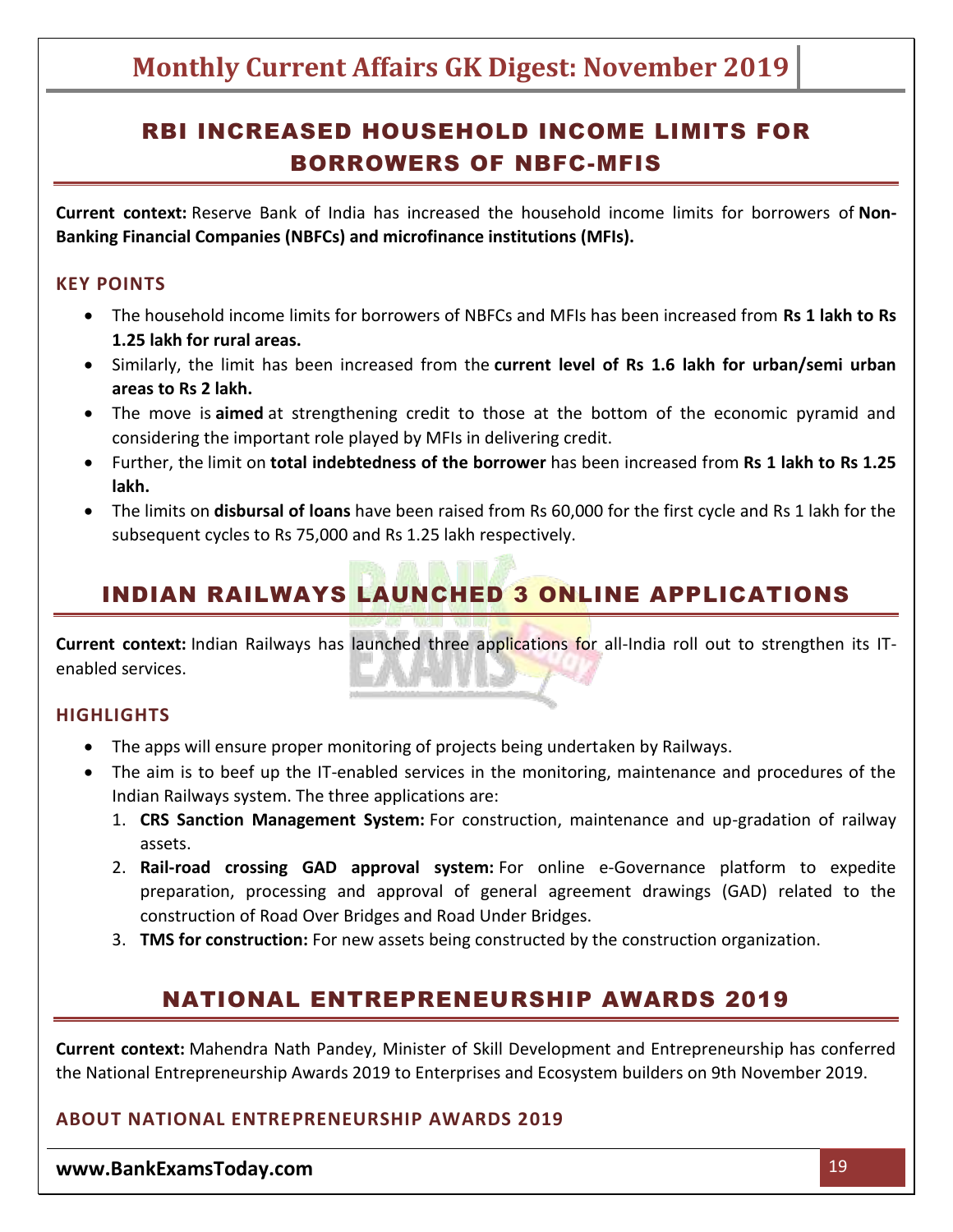- This was the **4th edition of the award** and it marked the **5 years of setting up of the Ministry of Skill Development and Entrepreneurship (2014).**
- The award honours the outstanding young **First-Generation Entrepreneurs**, for their contribution in entrepreneurship development.
- **Dr R A Mashelkar** was the **chairman** of the National Jury for the award.
- The award was given in **3 categories:**
	- 1. A1 category: For initial investments upto Rs 1 lakh
	- 2. A2 category: For initial investments between Rs 1 lakh to Rs 10 Lakh
	- 3. A3 category: For initial investment between Rs 10 lakh to Rs 1 crore
- The award contained **4 special categories** namely:
	- 1. Women Entrepreneur
	- 2. Entrepreneur from SC/ST Category
	- 3. Entrepreneur from People with Disability category
	- 4. Entrepreneur from difficult areas
- <span id="page-20-0"></span> A Cash Prize of Rs **5 lakh (enterprises/ individuals) and Rs10 lakh (organizations/ institutes)** along with a Trophy and Certificate was given to the winners.

### 9TH BRICS TRADE MINISTERS MEET

**Current context:** The 9th BRICS Trade Ministers Meet will be held in **Brasilia, Brazil**, on the 11th of November 2019.

#### **KEY HIGHLIGHTS AT MEET**

- **Piyush Goyal,** Commerce and Industry and Railway Minister will attend the meet from India.
- The discussion at the meet is focused to enhance **intra-BRICS trade** and investment cooperation.
- The issues in discussion would be MSMEs, Intellectual Property Right, e-commerce and investment facilitation along with challenges facing the multilateral trading system.
- An MoU with **Trade and Investment Promotion Agencies of BRICS countries** will be signed at the meet to enhance collaboration between the trade and investment promotion agencies of BRICS nations.

### <span id="page-20-1"></span>KENTO MOMOTA WON HIS 10TH TITLE AS JAPAN'S WORLD NO. 1

**Current context: Kento Momota and Chen Yufei** won the titles in the men's amd women's title respectively at the Fuzhou China Open Badminton.

#### **KEY POINTS**

- **Kento Momota** defeated Taiwan's world number two **Tien-chen** to won his **10th title as Japan's world number one.**
- **Chen Yufei** similarly defeated **Japan's Nozomi Okuhara** to win the title.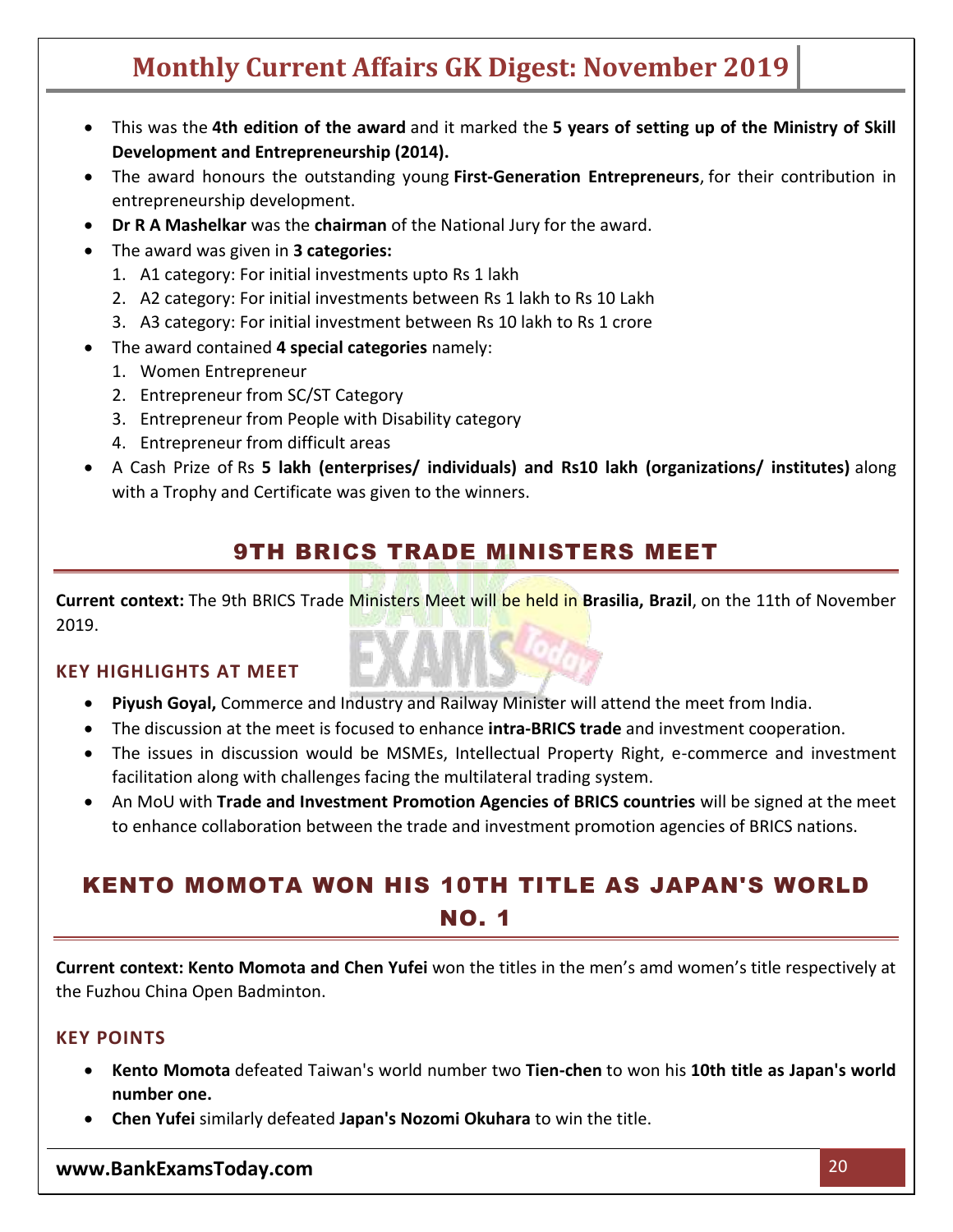- Chen Yufei lifts the Fuzhou title for the **second year in a row.**
- Nozomi Okuhara has now lost all six finals, she has contested this year.
- <span id="page-21-0"></span>The **Fuzhou China Open** is an annual badminton tournament held in **China.**

### DHAKA GLOBAL DIALOGUE

**Current context:** The **first edition** of the three days long **Dhaka Global Dialogue** was inaugurated by the Prime Minister of Bangladesh Sheikh Hasina.

#### **ABOUT DHAKA GLOBAL DIALOGUE**

- The programme is jointly organised by the **Observer Research Foundation (ORF)** and the **Bangladesh Institute of International and Strategic Studies (BIISS).**
- The **theme** of the dialogue is **"Growth, development and Indo-Pacific".**
- Delegates from 50 countries (Including India) will participate in the event to discuss the most pressing global imperatives in the context of the **Indo-pacific region.**
- Dhaka Global Dialogue will act as a platform for the countries in this region to achieve environmental sustainable peace and prosperity.
- <span id="page-21-1"></span> The geographical location Bangladesh is a bridge between **South Asia and South-East Asia** and 90% of the discussion will be focused on Bangladesh or ideas centering on the country.

### WORLD"S FIRST CNG PORT TERMINAL

**Current context:** The world's first CNG port terminal is approved by the **Gujarat Government at Bhavnagar.**

#### **KEY FACTS**

- A CNG port terminal at **Bhavnagar port** is being set up jointly by the U.K. based **Foresight group** and Mumbai based **Padmanabh Mafatlal group.**
- The joint venture will invest **Rs.1900 crore** for the project.
- Chief Minister **Vijay Rupani**, who is the **chairman of the Gujarat Infrastructure Development Board-GIDB** has approved the proposal to construct the terminal at Bhavnagar.
- The CNG port terminal will have annual capacity of **6 million matric tone.**
- <span id="page-21-2"></span> A MoU between the Gujarat Maritime Board and London based Foresight Group was signed during the **2019 Vibrant Gujarat summit.**

### SUNDAR SINGH WINS GOLD IN WORLD PARA ATHLETICS CHAMPIONSHIPS

**Current context: Sundar Singh Gurjar** has won gold at the World Para Athletics Championships in the men's F46 javelin throw.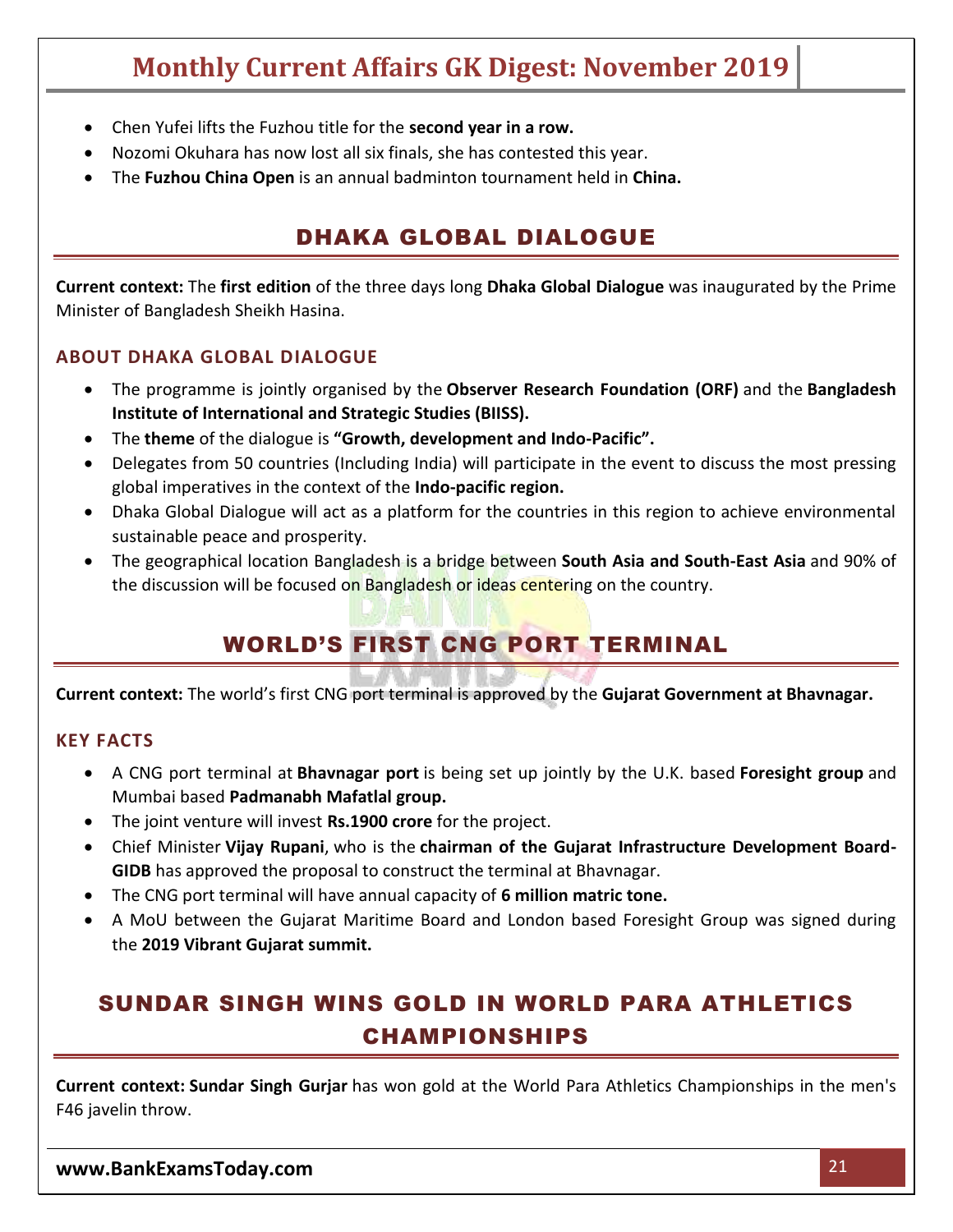#### **DETAILS**

- The event was held in **Dubai**, UAE and will take place from 7th to 15th November 2019 at **Dubai Club for People with Determination.**
- This is India's **2nd gold** in the Championship after **Devendra Jhajharia's** gold and silver in 2013 Lyon and 2015 Doha Championships.
- With this, India has secured **three Tokyo Paralympic Games quota**, along with the bronze winner **Ajeet Singh and Rinku.**
- **Yogesh Kathuniya** won silver for India in men's discus throw F56 event.
- <span id="page-22-0"></span>**India has presently two gold, two silver and a bronze** in the Championships.

### SAURABH CHAUDHARY WINS SILVER AT THE 14TH ASIAN CHAMPIONSHIP

**Current context: Saurabh Chaudhary** claimed the silver medal in men's **10m air pistol event** at the 14th Asian Shooting Championship.

#### **HIGHLIGHTS**

- The Championship is held at **Doha, Qatar.**
- North Korea's **Kim Song Guk**, won the **gold** with a world record 246.5.
- **Iran's Foroughi Javed** won the **bronze medal** at the event.
- **Abhishek Verma, Sharvan Kumar and Saurabh** won the **team bronze** for India.
- **Shreya Agrawal and Dhanush Srikanth** won the **gold** medal in the 10m air rifle mixed team junior competition.
- <span id="page-22-1"></span> **Gurnihal Garcha, Abhay Singh Sekhon and Ayush Rudraraju** claimed the team gold in the junior men's skeet. In total, India secured eight medals on the day.

### INNOVATIONS FOR DEFENCE EXCELLENCE (IDEX)

**Current context:** Defence ministry has organised **Def-Connect in New Delhi** on 11th November 2019.

#### **DETAILS**

- The Def-connect was organised to showcase the accomplishments of the **Innovations for Defence Excellence (iDEX) initiative.**
- The conference aims to bring together all **stakeholders** of the iDEX ecosystem, that includes:
	- 1. Ministry of defence
	- 2. iDEX selected startups
	- 3. Partner Incubators
	- 4. Defence Innovation Organisation
	- 5. Nodal agencies (Indian Army, Navy, Airforce)
	- 6. Defence Research and Development Organisation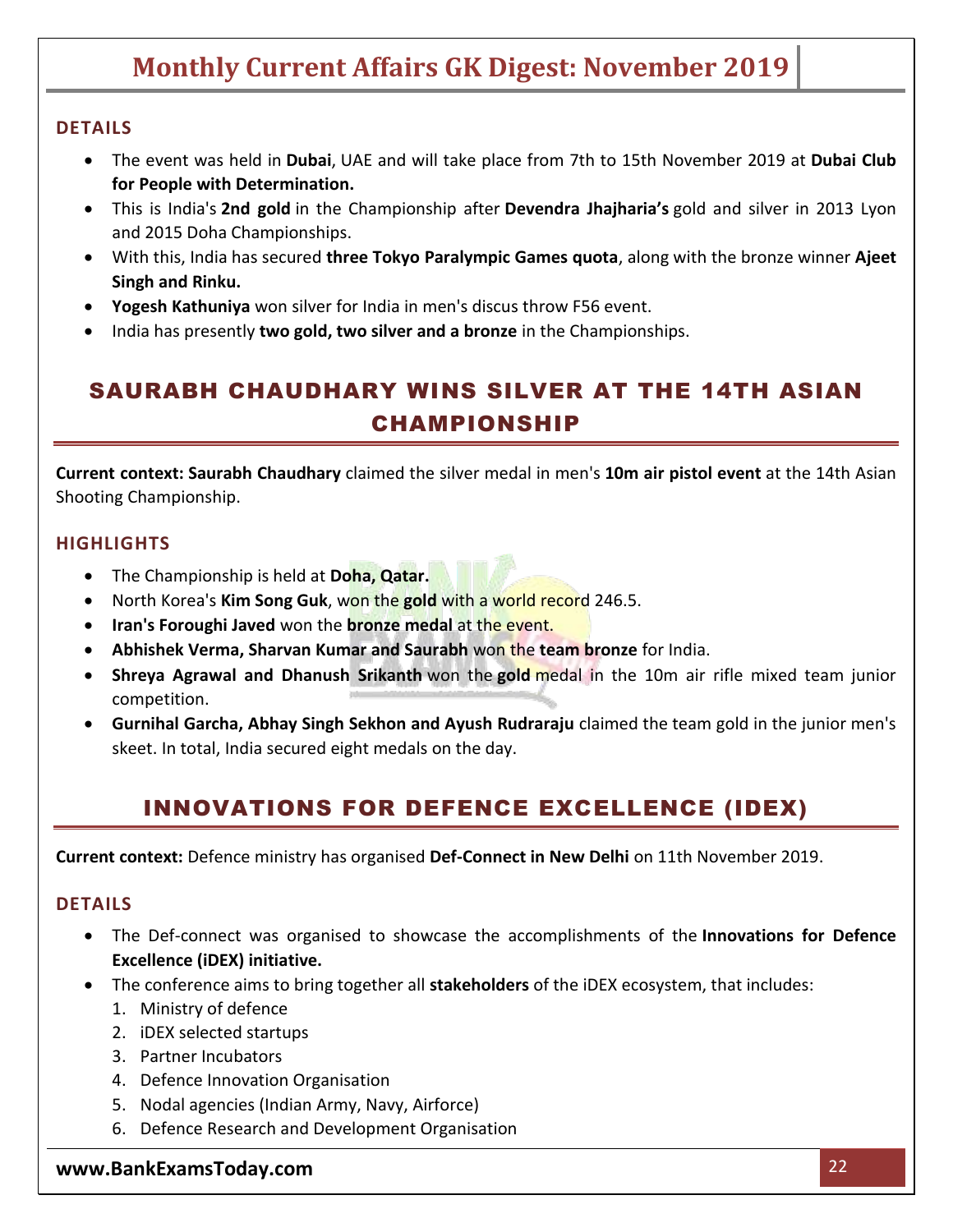- 7. Defence Public Sector Undertakings and Indian Ordnance Factories
- The iDEX initiative was launched by the Government of India in **2018.**
- **'Defence Innovation Organization (DIO)'** funds and manages the iDEX and was formed as a 'not for profit' company as per **Section 8 of the Companies Act 2013.**
- **Functions** of iDEX include:
	- 1. Co-Innovation/co-creation
	- 2. Piloting of candidate technologies in important platforms
	- 3. Indigenization of various defence and aerospace-related platforms

### "SWACHH-NIRMAL TAT ABHIYAAN"

<span id="page-23-0"></span>**Current context:** The **Ministry of Environment, Forest and Climate Change (MoEF&CC)** has organised a cleanliness-cum-awareness drive under the **"Swachh – Nirmal Tat Abhiyaan".**

#### **ABOUT SWACHH- NIRMAL TAT ABHIYAAN**

- The drive is organised for cleaning **beaches** and creating awareness amongst citizens about **coastal ecosystems.**
- The Ministry has identified **50 beaches** under the "Swachh Nirmal Tat Abhiyaan across **10 coastal States/Union Territories (UTs).**
- The drive is undertaken involving school/college students of Eco-clubs, district administration etc. and will continue from 11th -17thNovember, 2019.
- <span id="page-23-1"></span> The drive in 50 beaches is administered by the **Environment Education Division of the Ministry and Society of Integrated Coastal Management (SICOM).**

### INDIA-ASEAN BUSINESS SUMMIT

**Current context:** The Union Minister of State Development of North Eastern Region (DoNER), **Dr Jitendra Singh** addressed the Inaugural Session of 2-day **India-ASEAN Business Summit** on 11th Nov in **New Delhi.**

#### **INDIA-ASEAN BUSINESS SUMMIT**

- The **theme** of the summit is **"Today, Tomorrow, Together".**
- The summit is organised to strengthen trade & investment flows with ASEAN Economies.
- The **objective** of the conference is to enhance the trade trajectory between India and ASEAN nations to new highs.
- The minister focused on many ongoing and future projects in the **North Eastern Region** including Itanagar to get an airport, train connectivity in Arunachal Pradesh and Meghalaya, Inland waterways developed by the government down the Brahmaputra river, Brahmaputra Study Centre, setting up of APJ Abdul Kalam Study Centre at IIM Shillong, etc.
- The minister called upon the Government's vision to set up a **Films and Training Institute of India (FTII) in Arunachal Pradesh.**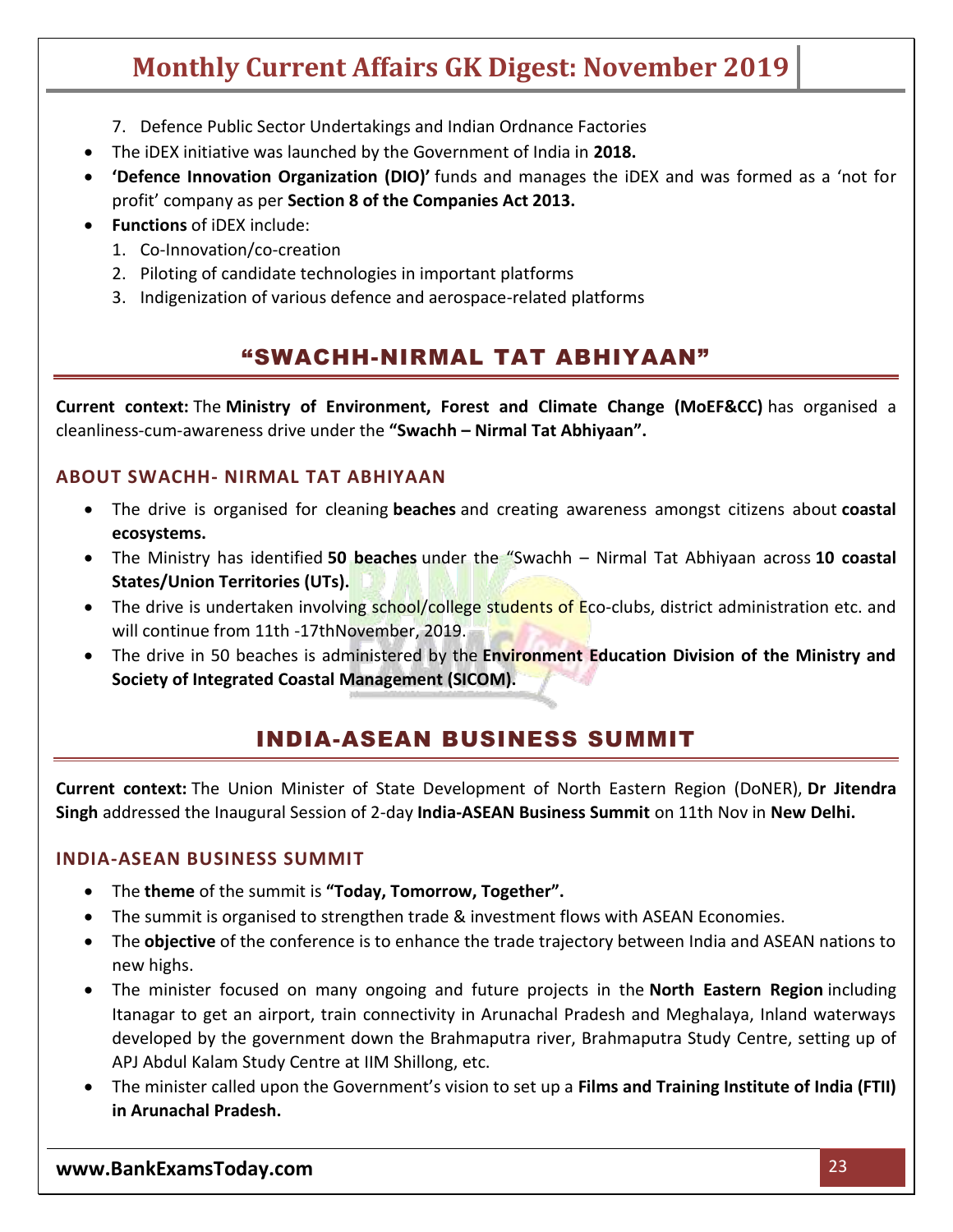<span id="page-24-0"></span> Measures for the promotion of bi-lateral trade and investments was discussed between the India and the ASEAN Nations and the Business community of India and ASEAN.

### 6TH WORLD CONGRESS ON RURAL AND AGRICULTURAL FINANCE

**Current context:** Union Minister for Finance & Corporate Affairs Smt. Nirmala Sitharaman inaugurated the 6th World Congress on Rural and Agriculture Finance on 12th November 2019.

#### **SIGNIFICANCE**

- The 6th World Congress is **jointly organised by:**
	- 1. National Bank for Agriculture and Rural Development (**NABARD**)
	- 2. Asia Pacific Rural Agricultural and Credit Association (**APRACA**)
	- 3. Ministry of Agriculture Farmers Welfare
- It **aims** to provide pathways to all stakeholders for extending financial services to the rural and agricultural sector.
- The representatives of banks and financial institutions from over 40 countries have gathered in the conference to deliberate on the subject of **Rural and Agriculture Finance: Critical Input to Achieve Inclusive and Sustainable Development.**
- <span id="page-24-1"></span> **Asia - Pacific Rural Agricultural and Credit Association (APRACA)** is a regional association facilitates mutual exchange of information and expertise in the field of rural finance to avert financial risks.

### EXERCISE TIGER TRIUMPH

**Current context: India-US joint bilateral Tri services** Humanitarian Assistance and Disaster Relief (**HADR**) Exercise **'TIGER TRIUMPH'** will begin from 13th November 2019.

#### **KEY FACTS**

- Indian Air Force **MI-17 helicopters**, Indian Naval ships **Jalashwa, Airavat and Sandhayak**, and Rapid Action Medical Team (**RAMT**) would participate from India.
- US Navy Ship **Germantown** and troops from US Third **Marine Division** would participate in the exercise.
- The exercise is being conducted to increase interoperability **Humanitarian Assistance and Disaster Relief (HADR) operations.**
- The Harbour Phase of the exercise will begin at **Visakhapatnam.**
- <span id="page-24-2"></span>India has previously only held tri-service exercises with **Russia.**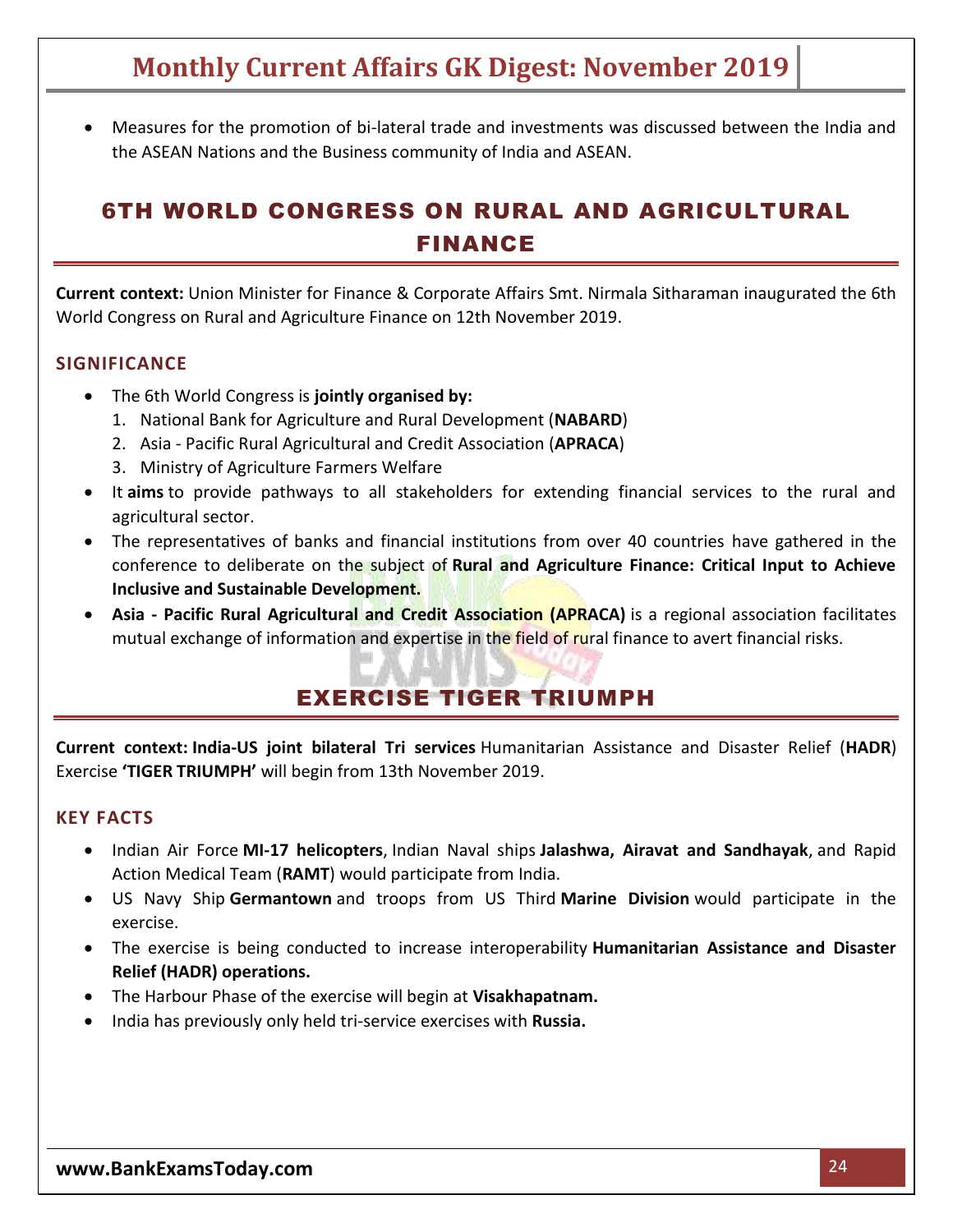### 11TH BRICS SUMMIT

**Current context:** Prime Minister Narendra Modi will attend 11th BRICS (Brazil, Russia, India, China and South Africa) Summit on 14th November in **Brasilia, Brazil.**

#### **HIGHLIGHTS OF THE SUMMIT**

- The **theme** for this year summit is **"Economic growth and innovative future for BRICS economies".**
- The focus areas of the BRICS Summit 2019 are:
	- 1. science, technology and innovation
	- 2. cooperation on digital economy
	- 3. fight against transnational crime and money laundering
	- 4. counter-terrorism cooperation
- BRICS Innovation Network, BRICS Institute of Future Network and a Women Business Alliance will also be launched this year.
- The BRICS grouping represents **3.6 billion people** (half of the world population).
- <span id="page-25-0"></span>The combined nominal **GDP** of BRICS countries is **\$16.6 trillion.**

### INDIA INTERNATIONAL TRADE FAIR 2019

**Current context:** The **39th edition of the India International Trade Fair 2019** will begin from 14th November 2019 in **New Delhi.**

#### **KEY FACTS**

- The **theme** of the fair is **'Ease of Doing Business'** on the eve of India's unique achievement in improving its rank in World Bank's Ease of Doing Business Index to 63rd.
- The fair will provide equal opportunities to non-government agencies, artisans, SHGs and large corporations to promote their products/services to potential customers.
- The fair will serve as a **convergence point** for government and non-government agencies along with private sector enterprises.
- **'The Islamic Republic of Afghanistan'** has been accorded the status of **'Partner Country'** for this year.
- <span id="page-25-1"></span> And **'The Republic of Korea'** will be the **'Focus Country'** for this year while **Bihar and Jharkhand** will be the **focus states** in the fair.

### MOU SIGNED BETWEEN CSIR-IMTECH AND IIT BOMBAY

**Current context:** CSIR-Institute of Microbial Technology (IMTECH), Chandigarh signed a Memorandum of Understanding (MoU) with IIT Bombay for collaborative research.

#### **DETAILS**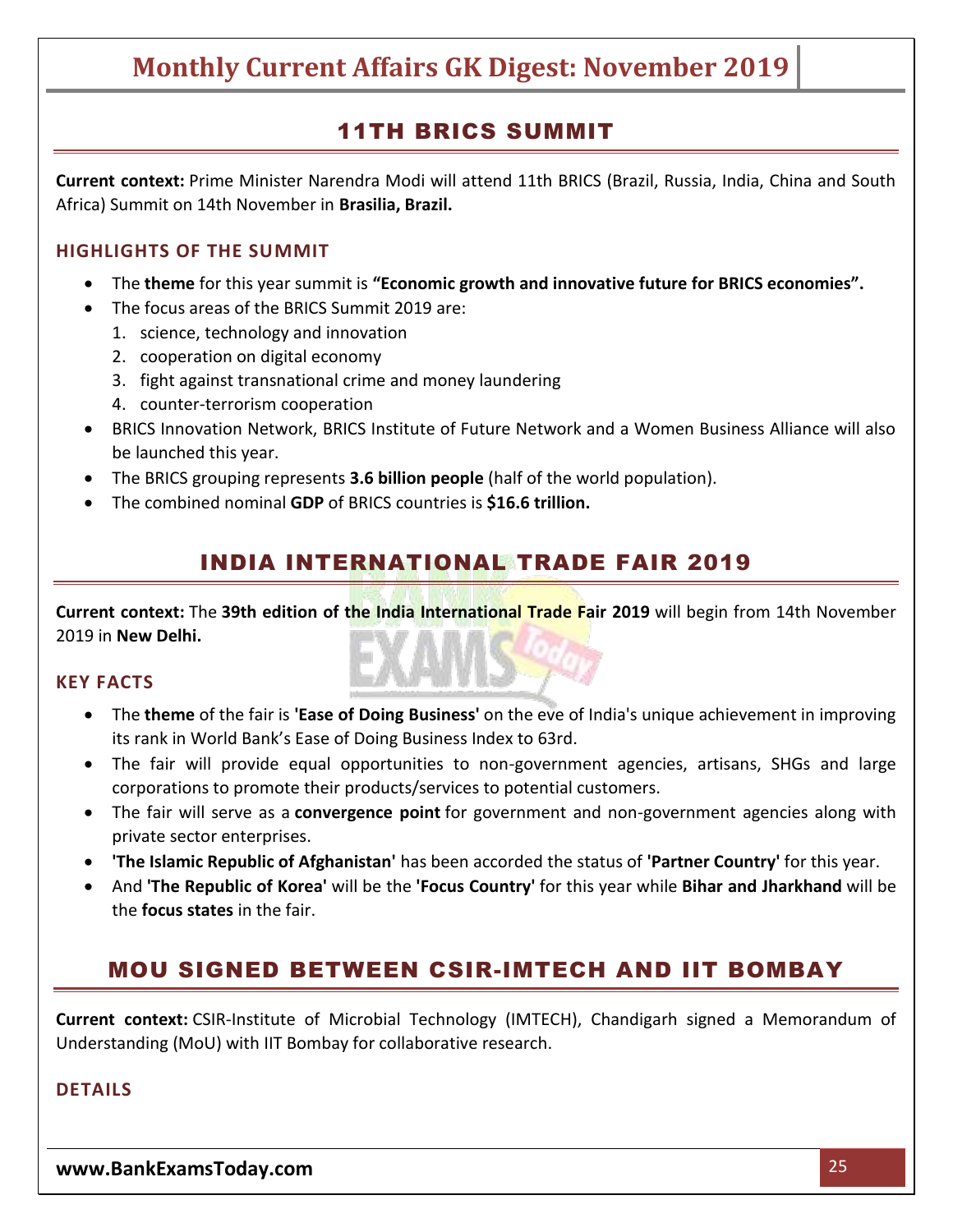- The MoU will facilitate the development of new knowledge and enhance high-quality research, exchange of ideas between the researchers and faculty of both the institutes.
- The **objective** of the collaboration is to carry out **state of the art research in areas of healthcare.**
- The MoU is in line with the circular issued by MHRD in **2018** to collaborate with **National Research Laboratories affiliated to CSIR** and paving way for all IITs.
- **CSIR-IMTECH** was established in 1984, is a national center for excellence in microbial sciences.
- <span id="page-26-0"></span>IMTECH's vision is to discover **new drugs to address key societal and medical needs.**

### NATIONAL SEMINAR ON SOCIAL AUDIT

**Current context:** The Minister of State for Rural Development **Sadhvi Niranjan Jyoti** inaugurated the **'National Seminar on Social Audit of Rural Development Programmes'** on 13th November 2019.

#### **KEY FACTS**

- She also released the Social Audit Guidelines for **National Social Assistance Program (NSAP) and Pradhan Mantri Awas Yojana –Grameen (PMAY-G).**
- A report titled **'Status of Social Audits in India'** was also released at the seminar.
- The seminar was jointly organised by the **Department of Rural Development and National Institute of Rural Development and Panchayati Raj.**
- The **objective** of the seminar was to understand the current status of social audits and develop plans to roll out a social audit in other programmes.
- **Social Audit** is a public assembly where all the details of a project are scrutinized that includes the resources, **both financial and non-financial,** used by public agencies for development initiatives.
- <span id="page-26-1"></span>It involves an **in-depth analysis** of the working of an entity in which the **public is involved.**

#### EXERCISE 'SHAKTI-2019"

**Current context:** Indo-French Joint Military Training Exercise Shakti– 2019 was concluded at Mahajan Field Firing Range, **Rajasthan** on 13th November 2019.

#### **HIGHLIGHTS**

- The **aim of the exercise** was to achieve interoperability in operational procedures, combat drills and understand the functioning in such situations.
- The **focus of the exercise** is on counter-terrorism operations under the United Nations mandate.
- The exercise was conducted in **two phases:**
	- 1. First phase of combat conditioning and tactical training.
	- 2. Second phase was the validation stage to put into practice the training received in the 1st phase.
- **'RUDRA' helicopter,** which is the weaponised version of the Advanced Light Helicopter **'Dhruv'** was included in the exercise.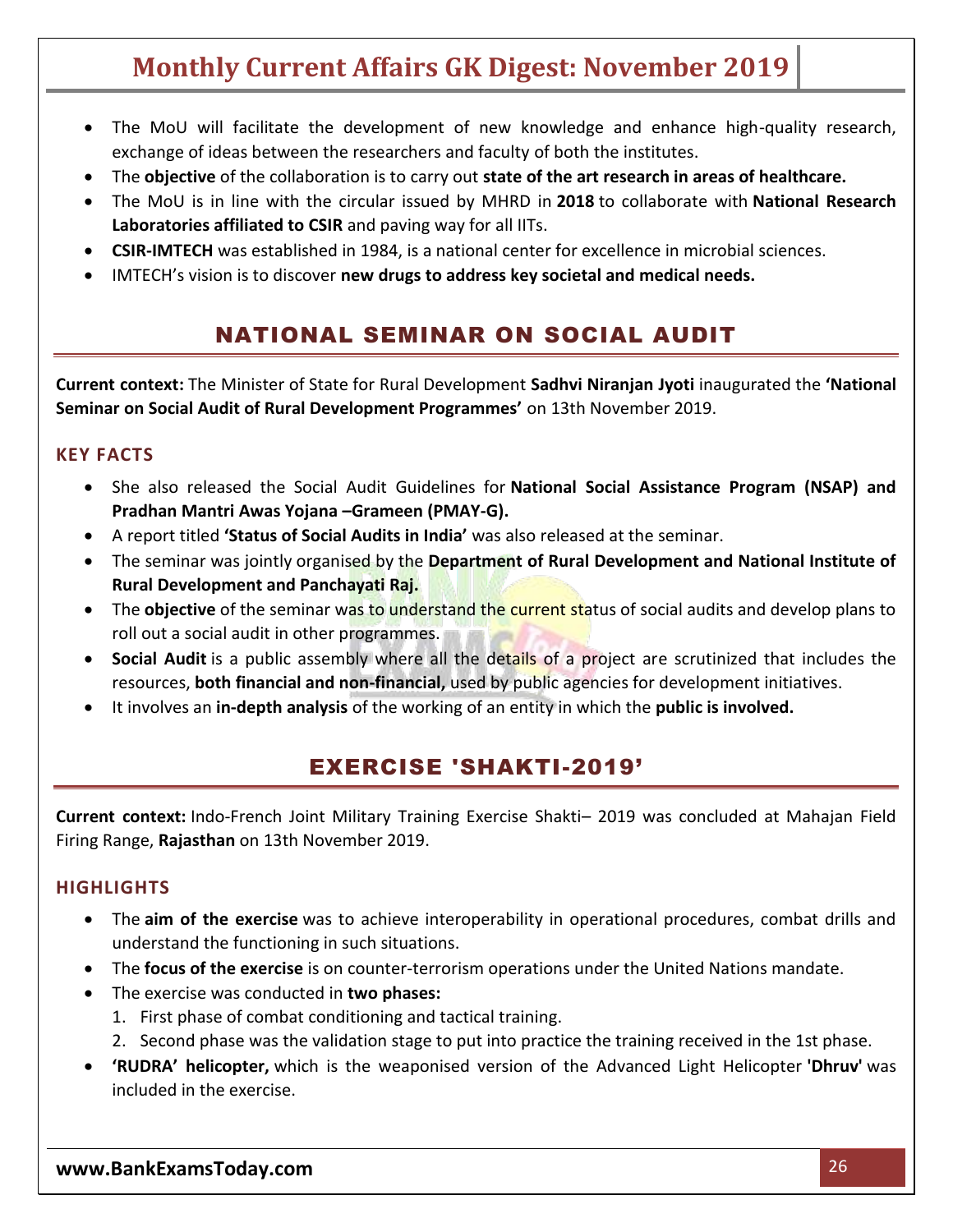- Troops of the 21st Marine Infantry Regiment of the 6th Armoured Brigade represented the French Army and Indian Army was represented by the Sikh Regiment of South western command.
- <span id="page-27-0"></span>The biennial exercise was started in **2011** between the two countries.

### UP GOVT LAUNCHED E-GANNA APP AND WEB PORTAL

**Current context:** Uttar Pradesh government has launched e-Ganna web portal and a mobile application **for sugarcane farmers of the state.**

#### **ABOUT WEB PORTAL AND E-GANNA APP**

- Under the new initiative, Cane **supply slip will now be issued to the farmers by sugar mills online.**
- The web portal and e-Ganna App will help in strengthening the cane development societies by eradicating **cane mafia and middleman** between the sugar cane farmers and the sugar mills.
- <span id="page-27-1"></span> The portal and the App will ensure transparency in the process of **getting slips, and facilitate sugarcane supply by farmers to mills and check irregularities.**

#### 2019 GOLDEN LEAF AWARD

**Current context: The Golden Leaf Award in the Most Impressive Public Service Initiative category** for the year 2019 has been given to the **Tobacco Board of India** at Tab Expo 2019 in **Amsterdam, The Netherlands.**

#### **KEY FACTS**

- Tobacco Board is a statutory body established under **Ministry of Commerce and Industry** and regulate the production and curing of **Virginia tobacco in India.**
- The award is granted on an annual basis to companies with outstanding performance in **five categories:**
	- 1. Most impressive public service initiative (**India is awarded in this category**)
	- 2. Most promising new product introduction
	- 3. Most exciting newcomer to the industry
	- 4. Most outstanding service to the industry
	- 5. Most committed to quality award
- The **Tobacco Board of India** got the award due to:
	- 1. Its best outstanding public service in sustainability to the industry
	- 2. Initiatives on natural farming in tobacco cultivation
	- 3. Introduction of 365 days green cover in tobacco cultivation
	- 4. Elimination of Non-Tobacco Related Material (NTRM) etc.
- The Golden Leaf Awards were created by **Tobacco Reporter,** an international magazine in the year **2006,** to recognize professional excellence and dedication in the tobacco industry.
- Earlier in 2014, the **Tobacco Board of India won a Golden Leaf Award in the Most Impressive Public Service Initiative category.**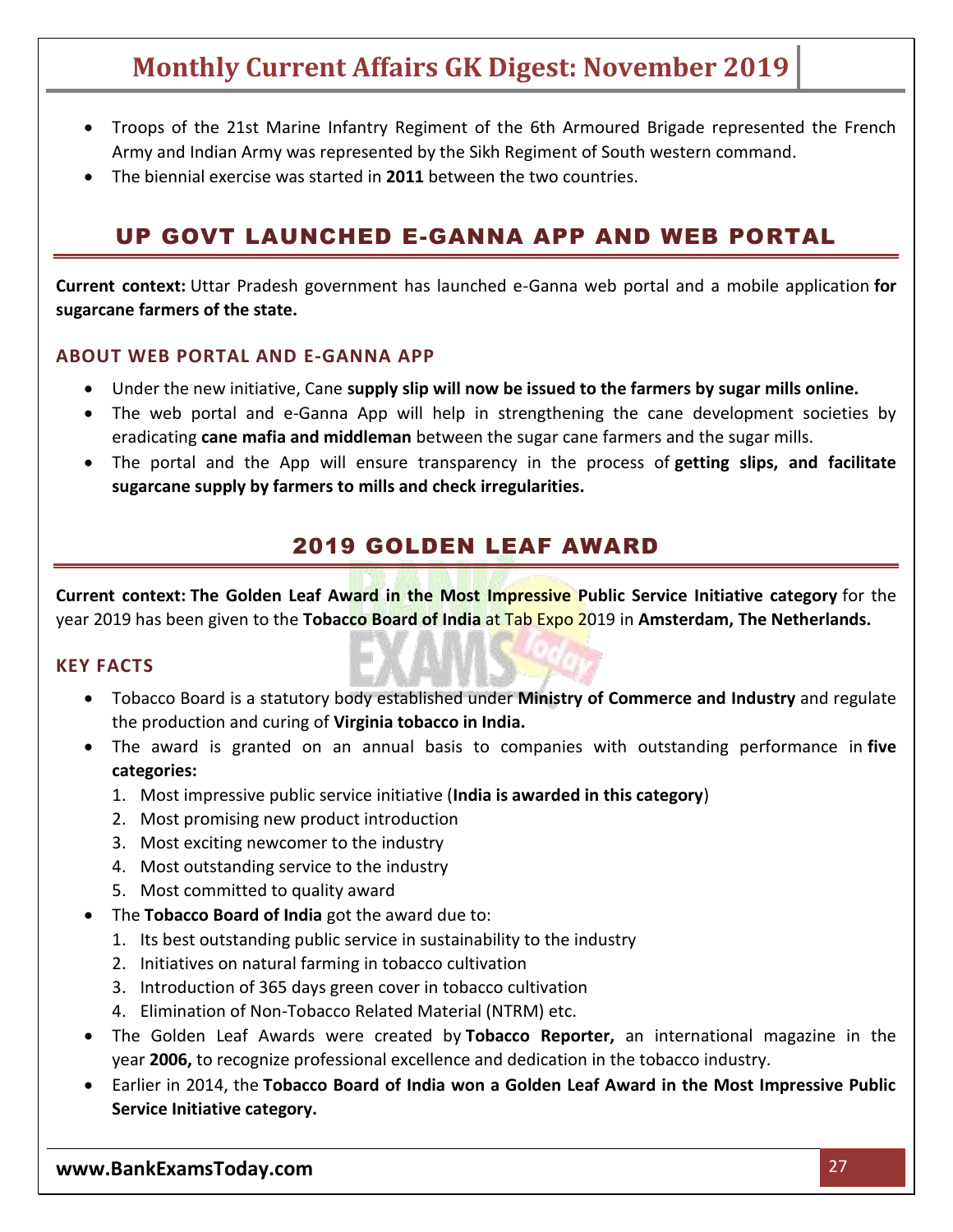<span id="page-28-0"></span> India is the **fourth largest producer of Flue-Cured Virginia (FCV) tobacco** in the world and farmer families in states of **Andhra Pradesh and Karnataka** are dependent on this crop for their livelihood.

### MELPL: LARGEST FDI PROJECT OF INDIAN RAILWAYS

**Current context:** Indian Railways has entered into Procurement cum Maintenance Agreement with **Madhepura Electric Locomotive Pvt. Ltd. (MELPL)** as part of largest Foreign Direct Investment project of Indian Railways.

#### **HIGHLIGHTS**

- The Madhepura Electric Locomotive Pvt. Ltd. (MELPL) is a **joint venture of Indian Railways (India) and Alstom (France).**
- Ministry of Railways and Alstom came together in **2015** to transform the heavy freight transportation landscape of India and an agreement worth **3.5 billion Euro** was signed to manufacture **800 electric locomotives for freight service.**
- As part of the project, the factory has been set up in **Madhepura, Bihar** to manufacture **120 locomotives per year.**
- <span id="page-28-1"></span> The project will allow faster (maximum speed of 100 kmph) and safer movement of heavier **freight trains.**

### GLOBAL COOLING PRIZE

**Current context:** Ministry of Science & Technology will announce the finalists of the 'Global Cooling Prize' (GCP) on 15th November 2019.

#### **ABOUT GLOBAL COOLING PRIZE**

- The Global Cooling Prize is organized by the **Department of Science and Technology** (DST) under the **Mission Innovation (MI) programme.**
- Mission Innovation (MI) is a global initiative of **24 countries and the European Union** to accelerate global clean energy innovation.
- The Mission Innovation Challenge **# 7: Affordable Heating and Cooling Challenge** has the objective to make low carbon heating and cooling affordable for everyone.
- **The Global Cooling Prize** is organized to develop a **residential cooling solution** that has at least five times (5x) less climate impact, requires radically less energy to operate, low global warming potential, utilizes refrigerants with no ozone depletion potential.
- The competition runs for two years and the finalists will be awarded **US \$200,000** to develop two prototypes for real field testing in India.
- <span id="page-28-2"></span>India already contributes **7% of global greenhouse gas emissions.**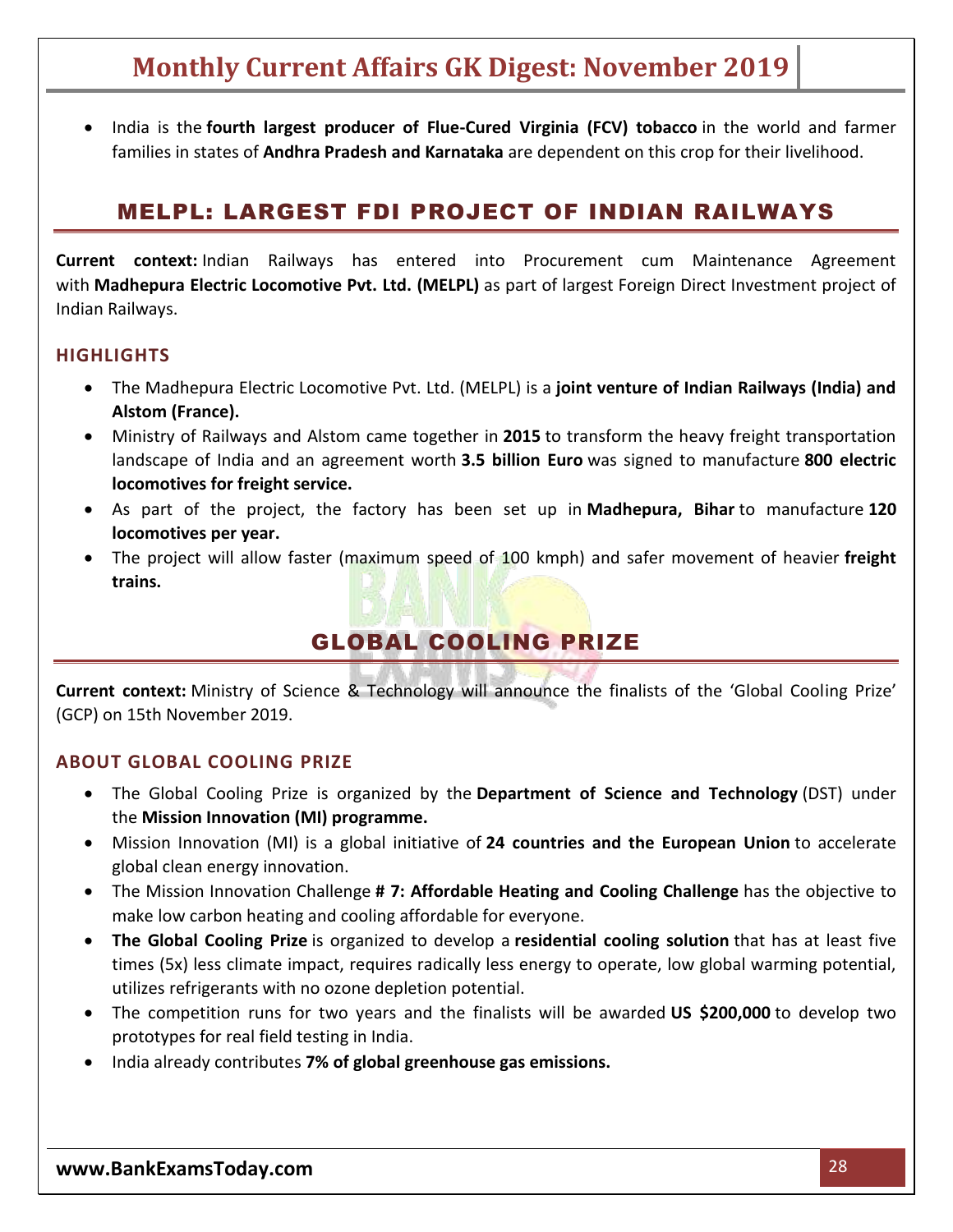### 'NISHTHA' SCHEME LAUNCHED IN J&K

**Current context: National Initiative for School Heads' and Teachers' Holistic Advancement (NISHTHA)** was launched in the Union Territory of Jammu and Kashmir on 15th November 2019.

#### **FACTS**

- NISHTHA is a National Mission aimed at **"Improving learning outcomes at Elementary level"** through **Integrated Teacher Trainings.**
- It brings competencies among all the teachers and school principals at the elementary stage to address the diverse needs of children through multiple pedagogies.
- The main **expected outcomes from NISHTHA** are:
	- 1. Creation of a healthy and safe school environment.
	- 2. To make teachers aware of the social, emotional and psychological needs of students
	- 3. Improvement in learning outcomes of the students.
	- 4. Teachers adopt Activity Based Learning away from rote learning etc.

### CHINA INTERNATIONAL TRAVEL MART (CITM)

<span id="page-29-0"></span>**Current context:** The **Ministry of Tourism**, is participating at China International Travel Mart (CITM) to be held at **Kunming, China** from 15th -17th November 2019.

#### **ABOUT CITM**

- CITM **aims** to increase Tourism, Trade & Tourist arrivals and investments between India & China.
- The Mart will attract more travellers from China as part of India's **"Act East"and "China Ready" Policies.**
- CITM is one of the largest Travel shows in Asia and this the **21st edition of CITM.**
- A large **India Pavilion** is being set up at CITM to promote India's varied tourism products and services including the **Buddhist Circuit** to attract Chinese travellers to visit India.

### <span id="page-29-1"></span>UNESCO & MGIEP DIGITAL LEARNING DRAFT GUIDELINES

**Current context:** The **40th UNESCO General Conference** was held in **Paris on 15th November 2019.**

#### **KEY HIGHLIGHTS**

- Shri Ramesh Pokhriyal 'Nishank', Union Minister, Ministry of Human Resource Development launched the **'Industry Guidelines on Digital Learning (discussion draft)'** at the event.
- The Draft Guidelines were developed by **UNESCO & MGIEP (Mahatma Gandhi Institute of Education for Peace and Sustainable Development),** based in New Delhi.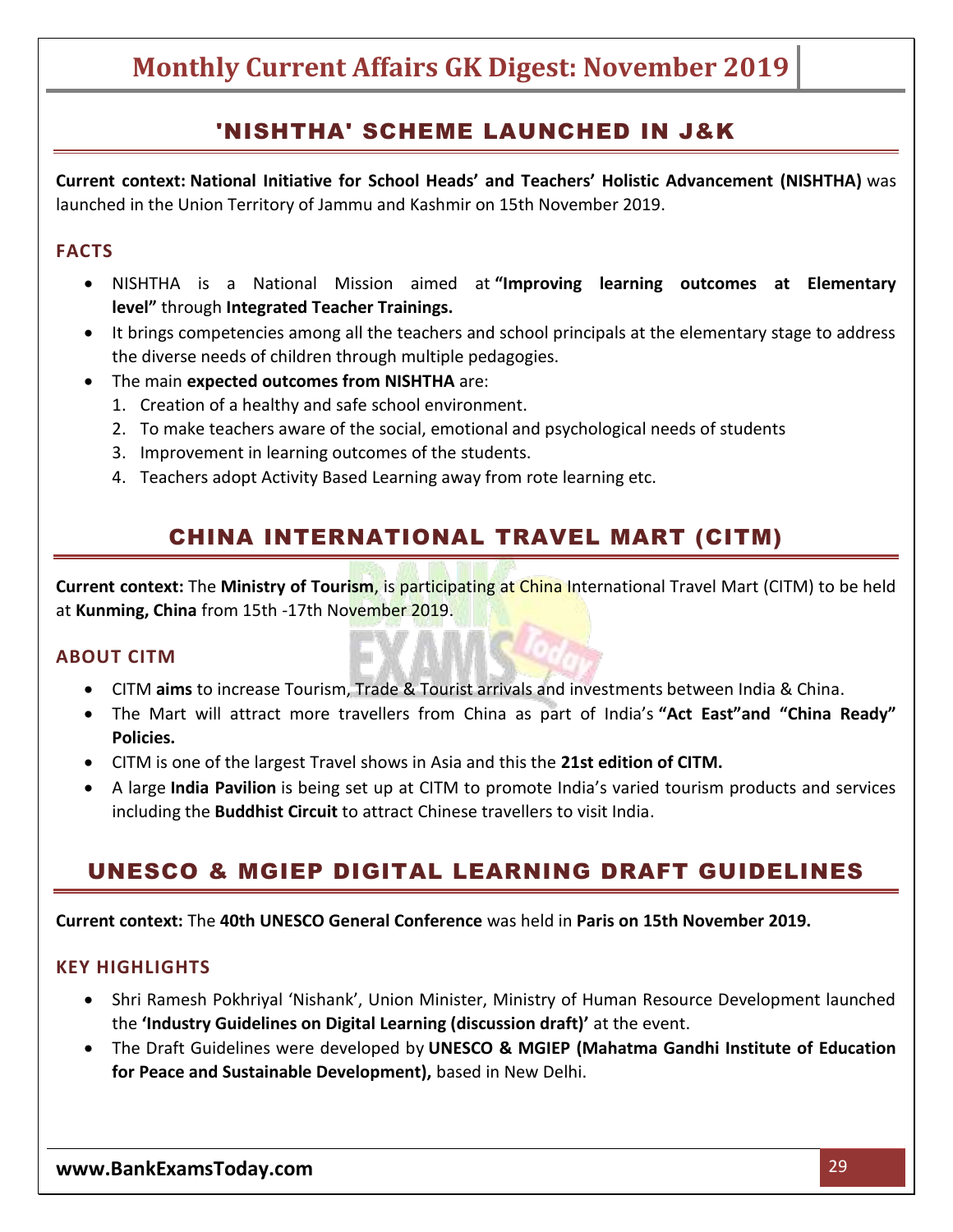- The draft guidelines are made in response to the **"Vizag Dcelaration"** on digital learning adopted at **TECH 2018**, which was an international conference organised by the UNESCO, MGIEP and Andhra Pradesh government.
- The Ministerial roundtable at the 40th UNESCO General Conference in Paris was jointly organised by the **Government of India and Finland.**
- <span id="page-30-0"></span>The roundtable was on **'Media and Information Literacy and Games in the Digital World'.**

### INTERNATIONAL BUYER SELLER MEET ON AGRICULTURE & HORTICULTURE

**Current context:** The **first ever International Buyer Seller Meet on Agriculture & Horticulture produce** is was held in **Itanagar, Arunachal Pradesh** on 14th November 2019.

#### **HIGHLIGHTS OF THE EVENT**

- The **Agricultural and Processed Food Products Export Development Authority (APEDA)** under the Department of Commerce, Ministry of Commerce and Industry has organised the meet.
- The products of Arunachal Pradesh like Mandarin oranges, kiwi, pineapple, king chilly and others were showcased to the **International buyers from seven countries of Bangladesh, Nepal, Greece, Sultanate of Oman, Indonesia, UAE and Bhutan.**
- The conference will provide a platform for **B2B (Business to Business) and B2G (Business to Government) meetings** of international buyers with the importers/exporters and farmers from the North East Region (NER).
- <span id="page-30-1"></span> APEDA has organised the International Buyer Seller Meet in the North East Region to showcase the **products of the North East States to the international market.**

### 8TH INTERNATIONAL CONFERENCE ON AGRICULTURAL STATISTICS

**Current context:** The **Ministry of Agriculture** has organized the 8th **International Conference on Agricultural Statistics (ICAS)** in **New Delhi from 18th to 21st November 2019.**

#### **FACTS**

- The conference is organized in collaboration with the **Ministry of Statistics and Programme Implementation,** ADB, World Bank, AfDB and various other organizations.
- The **theme** of ICAS for 2019 is **'Statistics for Transformation of Agriculture to Achieve the Sustainable Development Goals (SDGs)'.**
- **Bill Gates** will be the Chief Guest at the conference.
- The conference is conducted **every three years** and the last conference was held in **Rome in 2016.**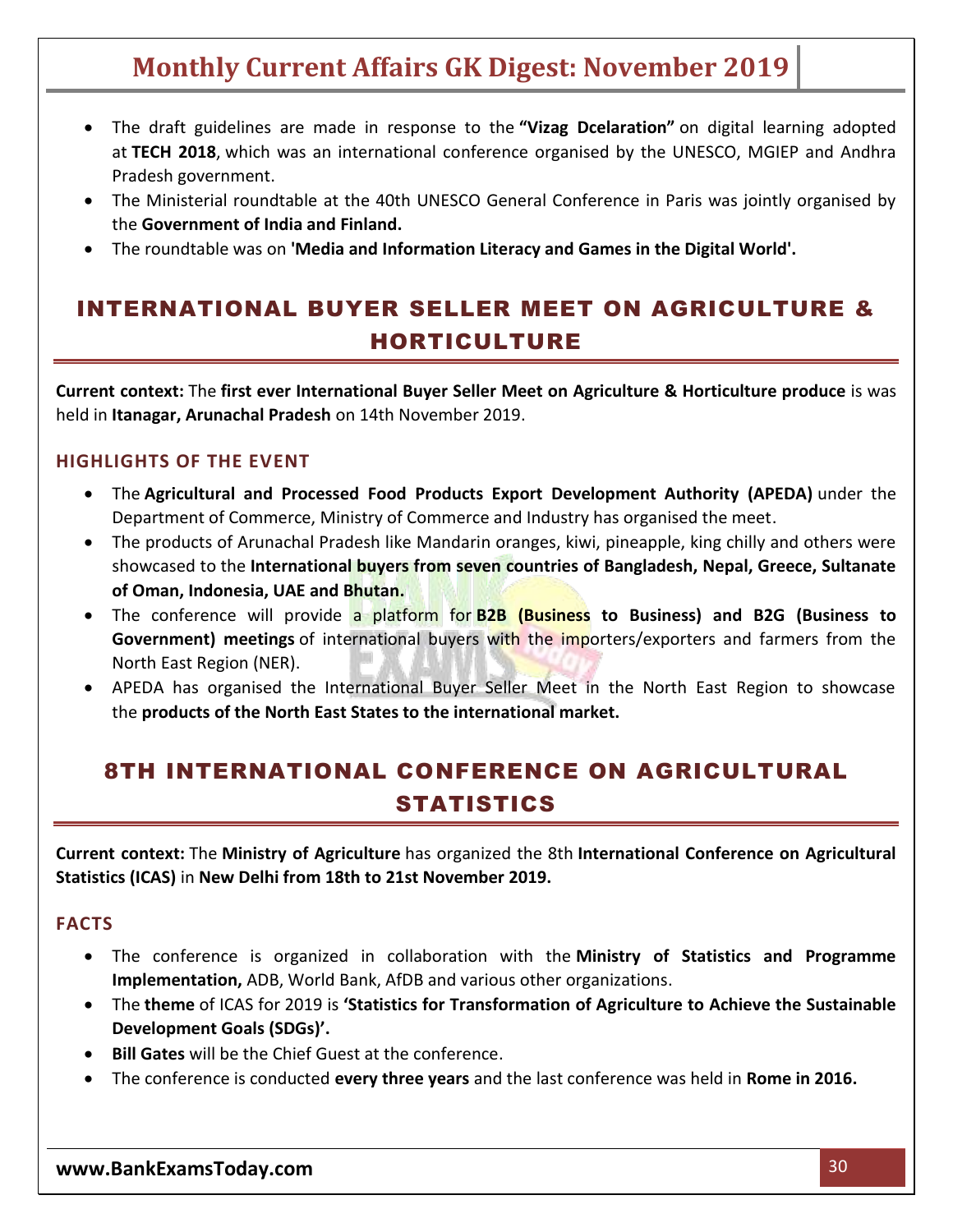- The conference on agricultural statistics is to provide learning opportunity for the scientists and statisticians to adopt modern practises in agriculture that includes AI, precision farming, Big Data analysis etc.
- The conference is being held to solve the problems in the field of statistics in the country, even after a large amount of data is available.

### <span id="page-31-0"></span>NATIONAL AWARDS FOR EXCELLENCE IN JOURNALISM 2019

**Current context:** Vice President M. Venkaiah Naidu awarded the **'National Awards for Excellence in Journalism 2019'** at New Delhi on the **National Press Day on 16th November 2019.**

#### **ABOUT NATIONAL AWARDS FOR EXCELLENCE**

- The 'National Awards for Excellence in Journalism 2019' was organized by the **Press Council of India.**
- The Vice President of India also released the Norms of Journalistic Conduct Edition -2019 at the function.
- The recipients of the awards are:
	- 1. **Gulab Kothari:** selected under the category of "Raja Ram Mohan Roy Award"
	- 2. **Sanjay Saini and Raj Chengappa:** award in the category of "Rural Jounalism"
	- 3. **Shiva Swaroop Awasthi and Anu Abrahim:** jointly selected in the category of 'Development Reporting"
	- 4. **P.G.Unnikrishnan:** in the category of"Photo Journalism- Single News Picture"
	- 5. **Sipra Das:** in the category of "Photo Journalism-Photo Feature"
	- 6. **Saurabh Duggal:** selected in the "Sports Reporting"
	- 7. **Ruby Sarkar and Anuradha Mascarenhas:** jointly awarded in the newly introduced award category of 'Gender Based Reporting'
	- 8. **Krishn Kaushik and Sandeep Singh:** selected in the newly introduced award category of 'Financial Reporting'

#### WATER QUALITY REPORT

<span id="page-31-1"></span>**Current context:** The **Ministry of Consumer Affairs, Food and Public Distribution** have released the **Water Quality Report for State Capitals & UT.**

#### **KEY HIGHLIGHTS**

- The study **on the quality of piped drinking water being supplied in the country** is undertaken by the **Bureau of India Standards (BIS).**
- And based on the quality of tap water, the States, Smart Cities and even Districts would be ranked in the report.
- The **objective** of the report is to provide clean drinking water to all citizens.
- The Union government is in the process to make BIS standard compulsory for Tap Water to ensure drinking water quality.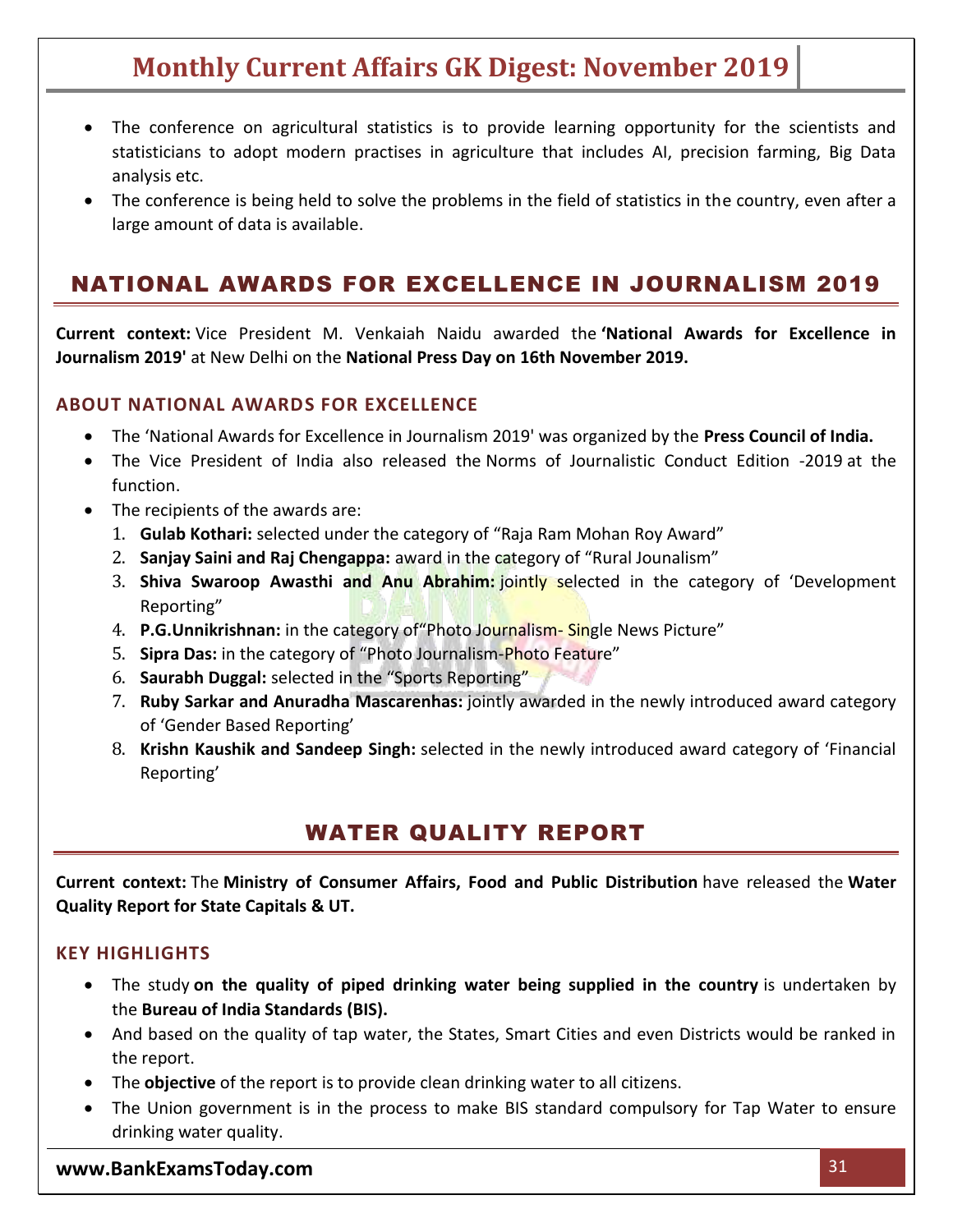- The survey is conducted in four Phases:
	- 1. **Phase 1:** Drinking water samples would be taken from various locations across Delhi
	- 2. **Phase 2:** samples were drawn from 20 State capitals
	- 3. **Phase 3:** samples from Capital cities of the North Eastern States and Smart Cities as identified by the Ministry of Housing and Urban Affairs would be tested
	- 4. **Phase 4:** test samples drawn from all the district headquarters of the country

### <span id="page-32-0"></span>NATIONAL SUMMIT ON GOOD, REPLICABLE PRACTICES AND INNOVATIONS

**Current context:** Union **Minister for Health & Family Welfare** Dr Harsh Vardhan, has inaugurated the **6th National Summit on Good, Replicable Practices and Innovations** at Gandhinagar (Gujarat).

#### **ABOUT SAANS CAMPAIGN**

- The **objective** of the summit is to provide a platform to the health workers, functionaries, doctors etc. for sharing of knowledge and experiences with each other and meet health outcomes.
- **SAANS campaign "Social Awareness and Action to Neutralise Pneumonia Successfully"** was launched at the Summit to control **Pneumonia.**
- The initiative aims to create mass awareness about the effective solutions for pneumonia prevention including immunization, good quality air, breastfeeding etc.
- The interventions taken in the SAANS campaign for the most fatal childhood illnesses, Pneumonia are:
	- 1. A child suffering from Pneumonia will be treated with a pre-referral dose of **Amoxicillin by ASHA.**
	- 2. **Pulse Oximeter** will be used at the Health and Wellness Centre for identification of low oxygen levels in the blood.

#### 6TH ASEAN DEFENCE MINISTERS" MEETING-PLUS

<span id="page-32-1"></span>**Current context:** Defence Minister Rajnath Singh will represent India in the **6th ASEAN Defence Ministers' Meeting-Plus (ADMM-Plus) in Bangkok, Thailand** on 18th November 2019.

#### **ABOUT ASEAN**

- Defence Ministers of **18 ADMM-Plus countries** will attend the meeting.
- Rajnath Singh will held bilateral meetings on the side-lines of ADMM-Plus with :
	- 1. US Secretary of Defence Mark Esper
	- 2. Deputy Prime Minister of Thailand, General Prawit Wongsuwan
	- 3. Defence Minister of Japan Taro Kono
	- 4. Defence Minister of Australia Linda Reynolds
	- 5. Defence Minister of New Zealand Ron Mark.
- **ADMM-Plus** is the meeting of the **ASEAN countries and its 8 Dialogue Partners.**
- It **aims** to enhance defence cooperation for peace, stability and security in the region.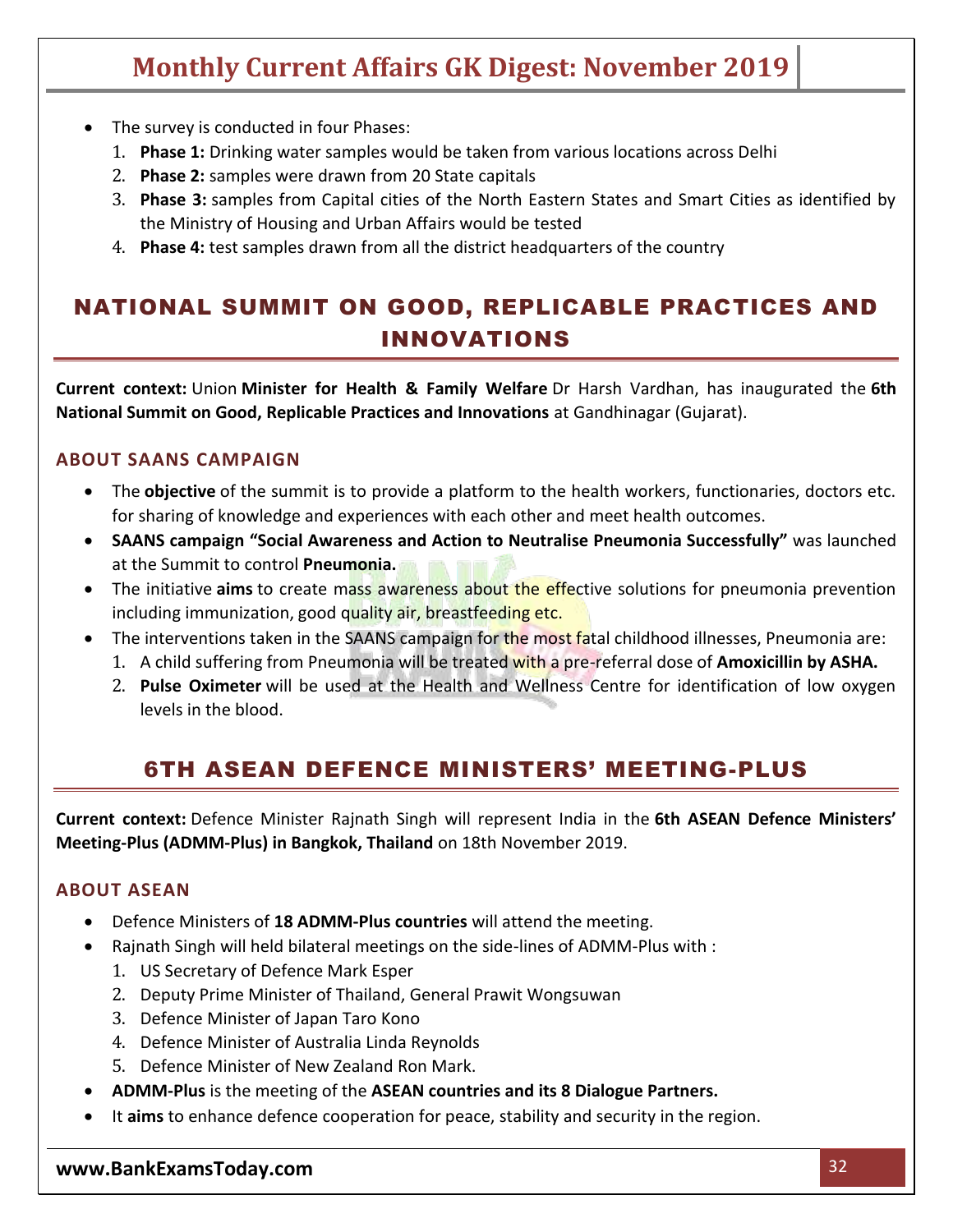- The Concept Paper to establish the ADMM-Plus was adopted in the **2nd ADMM, which was held in Singapore in 2007.**
- The **1st ADMM Plus** was convened in **Ha Noi, Vietnam in 2010.**
- <span id="page-33-0"></span> The **current Chairman of the ADMM-Plus** is **H.E. Gen. Prawit Wongsuwon** (Minister of Defence), Kingdom of **Thailand.**

#### 1ST WINTER-GRADE DIESEL

**Current context:** The **first Winter-Grade Diesel outlet for Ladakh** region was launched by the Union Home Minister Amit Shah on 17th November 2019.

#### **HIGHLIGHTS**

- The first Winter-Grade Diesel was launched to **avoid the problem of freezing of diesel in the vehicles** when winter temperatures drop to as low as **-30 degree Celsius.**
- Normal grade of Diesel loses its **fluidity function in the extreme winter** weather of the region.
- The grade diesel will held in smoothening the travel and transportation during peak tourist season in extreme cold, along with tourism and supply needs of the people of the region.
- <span id="page-33-1"></span>The winter-grade diesel is developed by the **Indian Oil Corporation (Indian Oil).**

### INDIA BAGGED 9 MEDALS AT WORLD PARA ATHLETICS CHAMPIONSHIP

**Current context:** India has bagged the **best-ever nine medals haul at the World Para Athletics Championship.**

#### **ABOUT WORLD PARA ATHLETICS CHAMPIONSHIP**

- The World Para Athletics Championship 2019 was held in **Dubai.**
- **India scored two gold, two silver and five bronze medals** in the event.
- **•** India secured 13 qualifying spots at the Tokyo 2020 Paralympics.
- Before this year, India's best-ever show of **5 medals in the joint 34th place was seen in London 2017.**
- **Sundar Singh Gurjar** (F46 category) and **Sandeep Chaudhary** (F64 category) won Gold for India in the Championship.
- **Sumit Antil and Sharad Kumar** claimed silver in the event.
- <span id="page-33-2"></span>**China** topped the medals tally with **59 medals** followed by **Brazil** (39) and **Great Britain** (28).

### EXERCISE ZA"IR-AL-BAHR (ROAR OF THE SEA)

**Current context:** The Bilateral Maritime Exercise **Za'ir-Al-Bahr (Roar of the Sea)** is being conducted between the **Navies of India and Qatar** from 17th to 21st Nov 19.

#### **HIGHLIGHTS**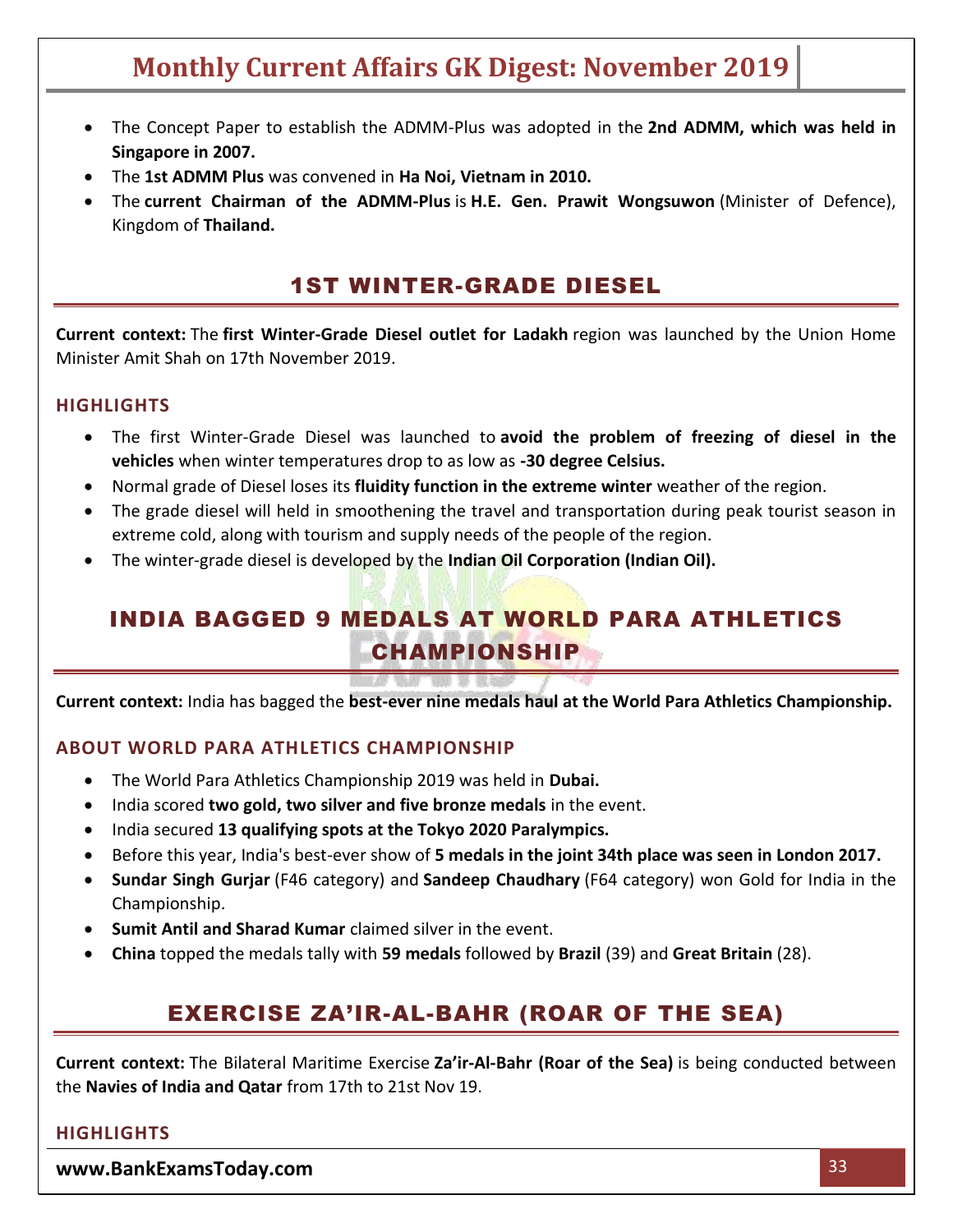- This will be the **inaugural edition** of the Exercise Za'ir-Al-Bahr (Roar of the Sea).
- The exercise will be held between the **Indian Navy and Qatari Emiri Naval Forces in Doha, Qatar.**
- The Za'ir-Al-Bahr 2019 is organised to strengthen cooperation and enhance interoperability between the two navies.
- The exercise will include a three-day **Harbour Phase** (seminar, professional interaction, official visits, and sports) and Two days **Sea Phase** (Maritime Exercise involving Maritime Surveillance and Interdiction Operation).
- Anti-Ship Missile equipped **Barzan Class Fast Attack Craft and Rafale multi-task fighter aircraft** will participate from Qatari Naval Forces.
- <span id="page-34-0"></span>**INS Trikand and Patrol Aircraft P8-I** will participate from India in the exercise.

### ADB, INDIA SIGN \$91 MILLION LOAN

**Current context:** Government of India signed a **\$ 91 million loan** with the **Asian Development Bank** (ADB) for Comprehensive **Water Management in Karnataka.**

#### **HIGHLIGHTS OF THE PROJECT**

- The loan has been taken to improve irrigation water use efficiency by:
	- 1. Modernizing the **Vijayanagara Channel irrigation systems**
	- 2. Preparing river basin management plans in the **Krishna river basin**
- The loan is signed for the Karnataka Integrated and Sustainable Water Resources Management Investment Program (**IWRM**) that involves two projects.
- The **first project** is helping the modernization of the **Gondi irrigation system** and the **second Project** to modernize **Vijayanagara Channel.**
- <span id="page-34-1"></span> **ADB** was established in **1966**, owned by 68 members - **49 from the Asia-Pacific region** and aims to eradicate extreme poverty and achieve inclusive, resilient, and sustainable Asia and the Pacific.

### INDIAN RAILWAYS LAUNCHED "HERITAGE WEEK"

**Current context:** Indian Railways is launching **"Heritage Week" Special Tour Package from Mumbai to Ahmedabad** from 22nd to 25th November 2019.

#### **ABOUT**

- The tourism arm of Indian Railways, **Indian Railway Catering and Tourism Corporation Limited**, is organising the "Heritage Week".
- The "Heritage Week" is celebrated on the occasion of **World Heritage Week 2019** which is observed from 19th to 25th November 2019.
- The **objective** of the week is to increase awareness about the preservation of cultural heritages and monuments.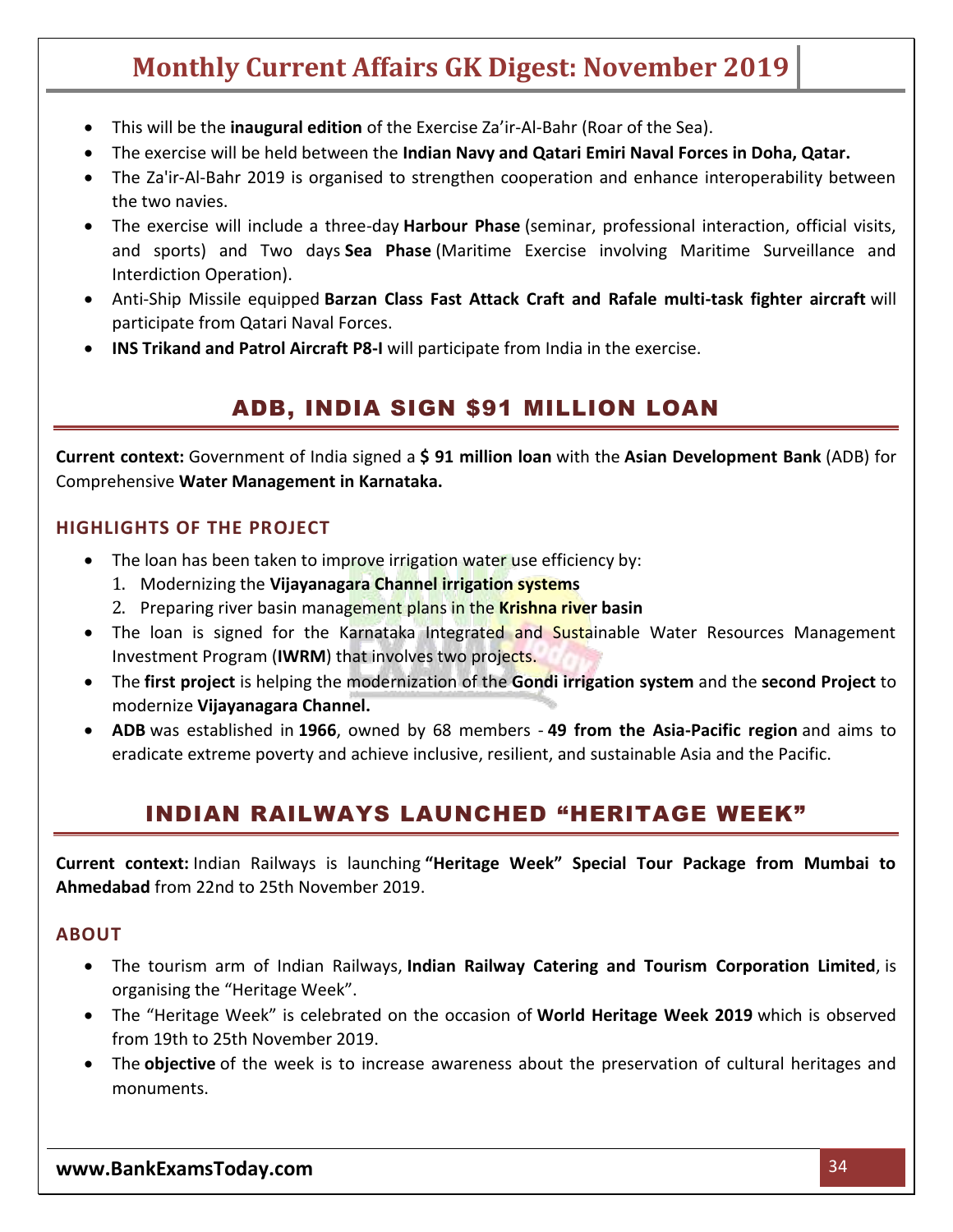- The Special Tour Package will explore **the heritage and culture of Gujarat** and will cover the UNESCO World Heritage Site of **"Rani ki Vav", Champaner-Pavagadh Archaeological Park, Modhera Sun Temple** etc.
- <span id="page-35-0"></span> There are a total of **38 World Heritage Sites in India that are** listed by United Nations Educational, Scientific and Cultural Organization (UNESCO) that includes **30 cultural sites, 7 natural sites and 1 mixed site.**

### TARGET OLYMPIC PODIUM SCHEME

**Current context:** Minister of State for **Youth Affairs and Sports, Kiren Rijiju** gave information about the **Target Olympic Podium (TOP) Scheme**, during a written reply in the Rajya Sabha on 18th Nov 19.

#### **KEY FACTS**

- The Target Olympic Podium (TOP) Scheme was **formulated in July 2014**, under the ambit of the **National Sports Development Fund (NSDF).**
- The scheme **aims** to identify and prepare potential players for the Olympic and Paralympic Games.
- A **"High priority category"** has been created to focus on those players who have won medals in the Commonwealth Games, Asian Games or in which India has a good chance of winning medals in Olympics.
- **Nine sports disciplines** are included in the high priority category: **Athletics, Badminton, Hockey, Shooting, Tennis, Weightlifting, Wrestling, Archery and Boxing.**
- <span id="page-35-1"></span>About **54%** of the National Sports Development Fund (NSDF) is incurred on TOP Scheme.

### JUSTICE SA BOBDE TOOK OATH AS 47TH CJI

**Current context: Justice Sharad Arvind Bobde** took oath as the **47th Chief Justice of India** on 18th Nov 19.

#### **ABOUT JUSTICE SA BOBDE**

- **President Ram Nath Kovind** administered him the **oath** of office at Rashtrapati Bhavan.
- Justice Bobde **succeeded Justice Ranjan Gogoi** as he was retired on 17th Nov 19. Justice Bobde is the senior-most Judge in the Supreme Court in hierarchy after CJI Ranjan Gogoi.
- Justice Bobde will hold the office of CJI for a **tenure of around 18 months till his retirement on April 23, 2021.**
- He was appointed as a Judge of the Supreme Court on **April 12, 2013.**
- He began practising law in 1978 before the Nagpur bench of the Bombay high court.
- <span id="page-35-2"></span> He was also the member of the **5-judge constitution bench** which delivered the landmark **Ayodhya verdict** and was a party in the judgement to ban crackers in the wake of Delhi pollution in the city, Aadhaar ruling which upheld a citizen's right to privacy etc.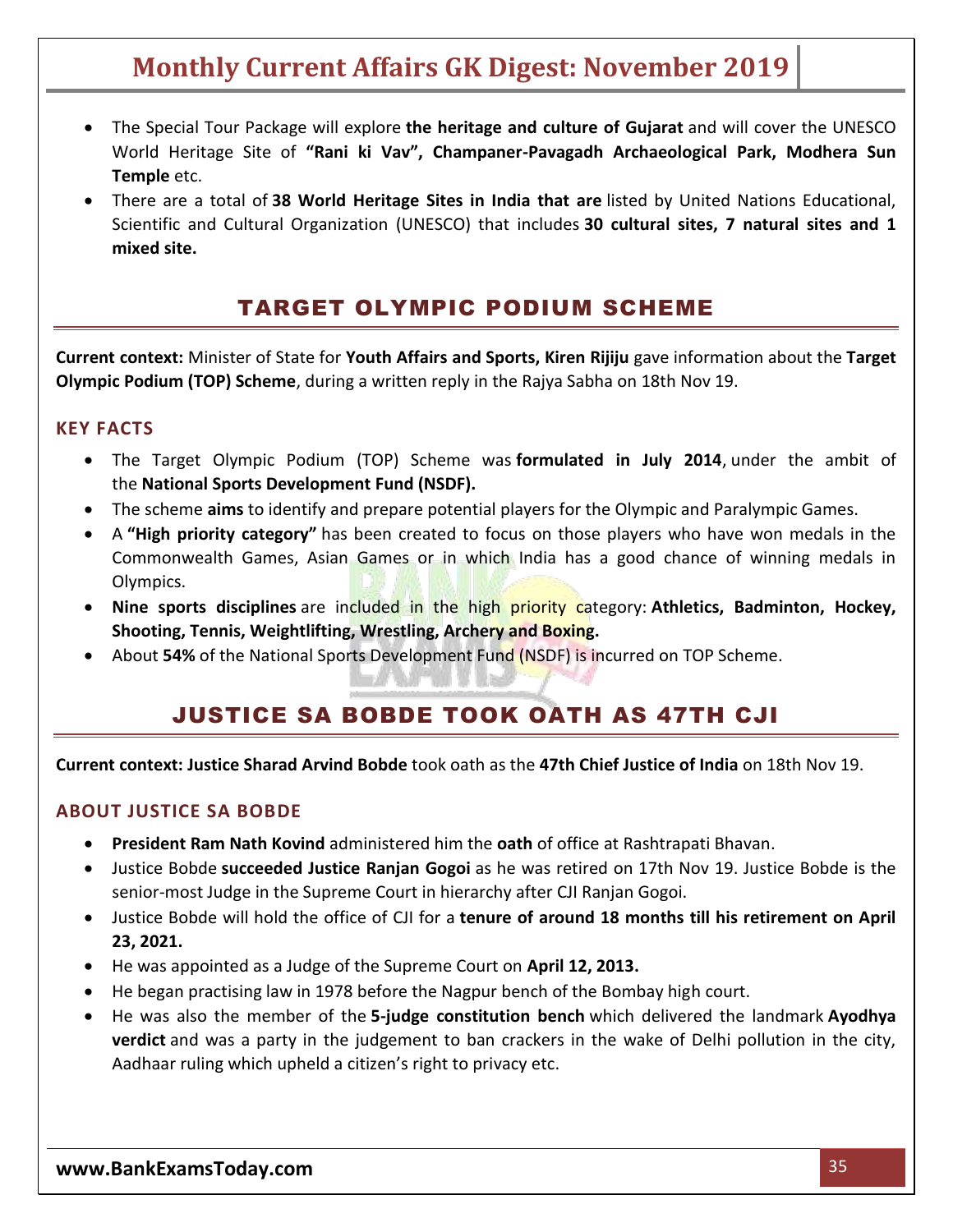### 2ND EDITION OF ISA-STEEL CONCLAVE 2019

**Current context:** The Second Edition of **"ISA – Steel Conclave 2019"** is to be held in New Delhi from 21st-22nd November 2019.

#### **KEY HIGHLIGHTS**

- The **Indian Steel Association (ISA)** supported by the **Ministry of Steel**, Government of India is organising the conclave to deliberate on Indian and Global Perspectives of the Steel Industry.
- **"Status of Indian Steel Industry" report** will be released at the conclave along with **ISA STEEL AWARDS** under the categories of:
	- 1. Award for "Outstanding Researcher (Steel) in an Academic Institute/ R&D Labs."
	- 2. Award for "Excellence in Steel Journalism"
	- 3. Award for "Excellence in Innovation by Downstream Steel Industry".
	- 4. Award for "Excellence in Domestic Sales by Downstream Steel Industry".
- The steel sector contributes around **2% of India's GDP.**
- India is the **2nd largest producer of crude steel and 3rd largest consumer of finished steel** in the world.
- <span id="page-36-0"></span>• The ISA – Steel Conclave 2019 will look on forward strategies to create the premier platform for the entire Steel Ecosystem in the country.

### GOLDEN CHARIOT TRAIN

**Current context: Indian Railways** has signed a Memorandum of Understanding (**MoU**) with **Karnataka State Tourism Development Corporation (KSTDC)** to market and operate the **Golden Chariot Train in New Delhi.**

#### **KEY FACTS**

- The train is proposed to include Bandipur, Mysore, Hampi, Bijapur, Halebid, Chikmagalur and Goa.
- **IRCTC (Indian Railway Catering & Tourism Corporation Limited)** will commence operations from **March 2020.**
- The Golden Chariot train started its operations in **2008**, is a **Government of Karnataka** initiative in a Joint Venture with the Ministry of Railways.
- It is the **first and only luxury train in the whole of South India** that showcases the rich culture and heritage of the region.
- <span id="page-36-1"></span> The train has a capacity of 84 guests and covers **tourist attractions in the state of Karnataka** and other south Indian states.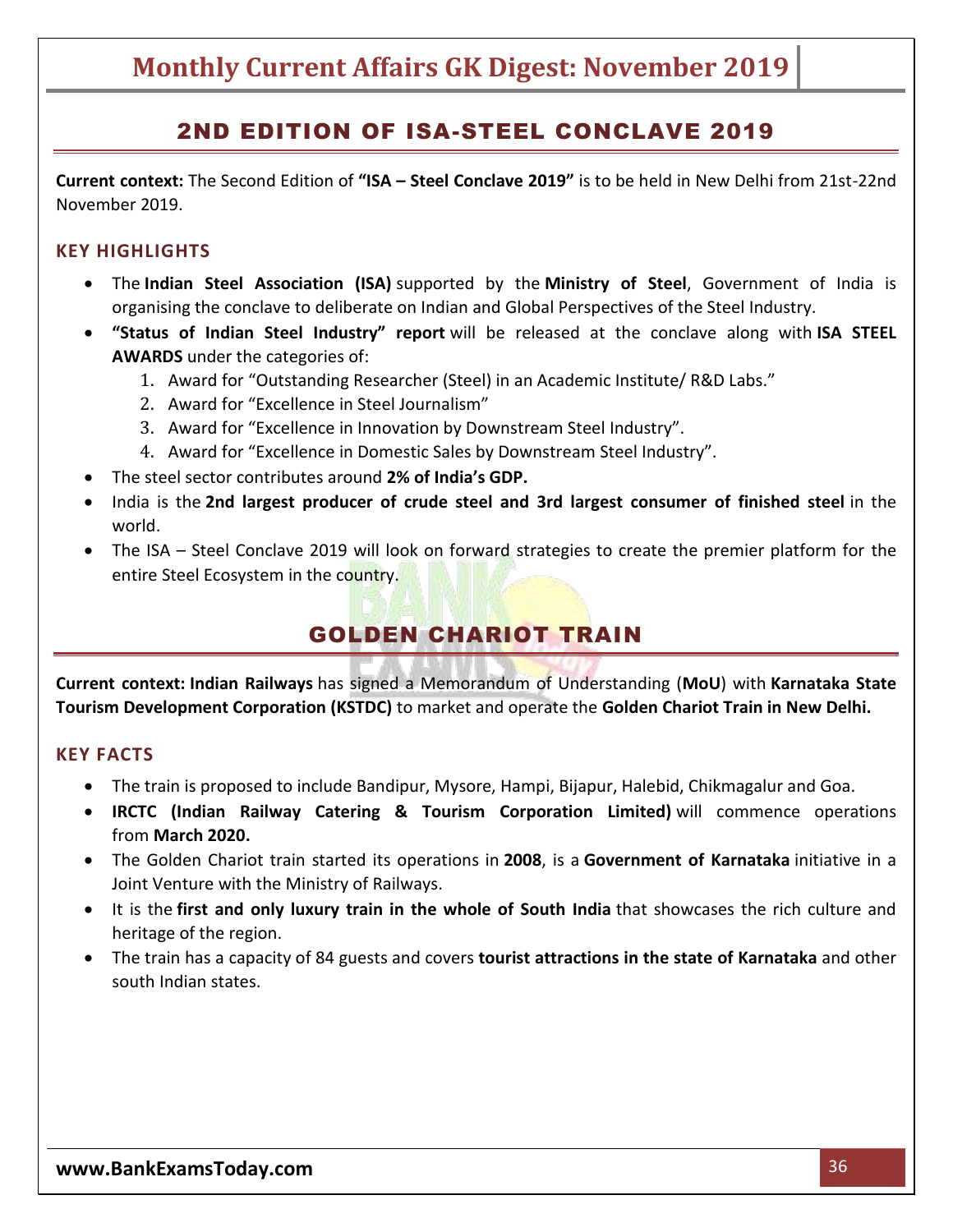### 2019 WORLD CONFERENCE ON ACCESS TO MEDICAL PRODUCTS: ACHIEVING THE SDGS 2030

**Current context:** Dr. Harsh Vardhan, Union Minister for Health & Family Welfare inaugurated the **'2019 World Conference on Access to Medical Products Achieving the SDGs 2030'** on 19th Nov 19 in **New Delhi.**

#### **ABOUT CONFERENCE**

- The conference was held to analyse possibilities to achieve the **Sustainable Development Goal 3 (SDG 3) - Good Health and Well-being**, at ensuring healthy lives and promote well-being for all at all ages.
- The conference **aimed** to find solutions and measures on issues surrounding provisioning of **affordable, quality medical products** as part of public health care delivery systems.
- The main **objective** of the 2019 World Conference is to track the progress on **recommendations made in 2018 World Conference** for accessing medical products.
- The **theme** of the conference was **'Universal Health Coverage (UHC) and innovation'.**
- The 2019 World Conference seeks to take forward the international and national agenda on access to medical products.
- The conference is a follow on from the **"2017 and 2018 World Conference on Access to Medical Products",** which was organised by the **Ministry of Health and Family Welfare** in November 2017 and October 2018.
- The inaugural session saw the release of:
	- 1. **Position Paper-2019** World Conference on Access to Medical Products–Achieving the SDGs 2030'.
	- 2. **'White Paper** on Safety of Rotavirus Vaccine in India: Smart Safety Surveillance Approach'.
	- 3. The **'National Guidelines** for Gene Therapy Product Development and Clinical Trials'.

#### WORLD FISHERIES DAY

<span id="page-37-0"></span>**Current context: Department of Fisheries** organized a function to celebrate the **World Fisheries Day in New Delhi on 21st November.**

#### **KEY POINTS**

- The **World Fisheries Day** is celebrated every year throughout the fishing communities to demonstrate solidarity with all fisherfolk, fish farmers and concerned stakeholders throughout the world.
- Rallies, workshops, public meetings, cultural programs and exhibition are organised by the fishing communities to bring **awareness about lives of water creatures to humans.**
- Union Minister for Animal Husbandry, Dairying and Fisheries **Giriraj Singh** said in the function that India's annual production of fisheries has reached up to **13 million metric tonnes.**
- The Ministry has set the target to achieve **20 million metric tonne in the next five years.**
- The World Fisheries Day was **started in 1997 where "World Forum of Fish Harvesters & Fish Workers"** meet at New Delhi leading to formation of **"World Fisheries Forum"** for a global mandate of sustainable fishing practices and policies.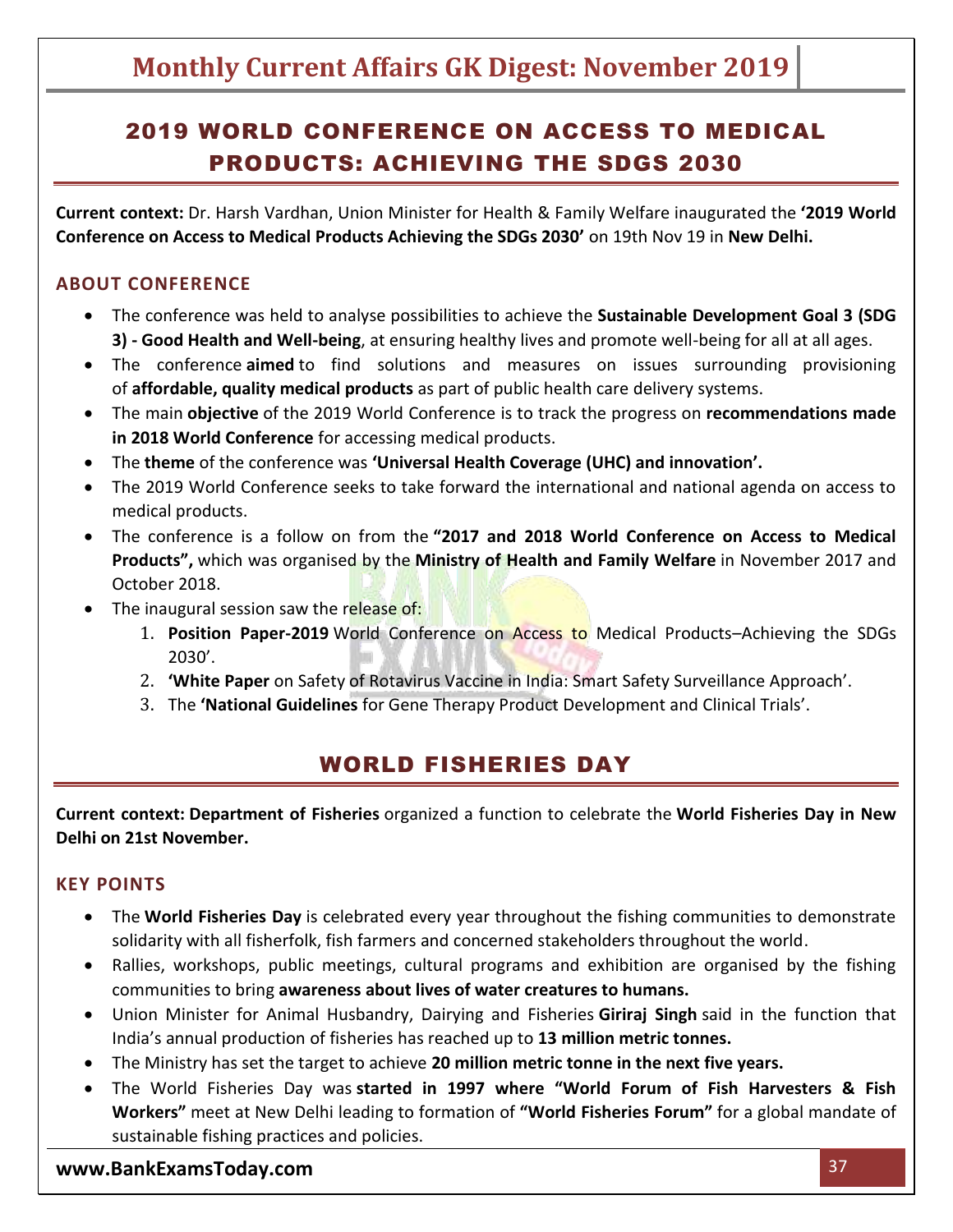#### NATIONAL INSTITUTE FOR SOWA-RIGPA

<span id="page-38-0"></span>**Current context:** Union Cabinet headed by Prime Minister Narendra Modi approved the **establishment of the National Institute for Sowa-Rigpa (NISR) in Leh on 21st Nov 19.**

#### **ABOUT NISR**

- The **National Institute for Sowa-Rigpa (NISR) in Leh, Union Territory of Ladakh** would be an autonomous organization under the **Ministry of AYUSH.**
- The NISR aims to bring useful synergy between Traditional Wisdom of Sowa-Rigpa and modern science, tools and technology.
- The Ministry has been allocated **Rs. 47.25 crore for the Institute.**
- The Institute has been established to promote Sowa-Rigpa system of medicine for the revival of Sowa-Rigpa in the Indian Sub-continent.
- The Institute will provide opportunities to **Indian students as well as students from other countries.**
- <span id="page-38-1"></span> **Sowa-Rigpa** is a Traditional Medical system of the Himalayan belt and is practiced in Sikkim, Arunachal Pradesh, Darjeeling, Union Territory of Ladakh etc.

### GLOBAL BIO-INDIA SUMMIT 2019

**Current context: Three-day Global Bio-India Summit** is to begin in New Delhi from **21st November 2019.**

#### **ABOUT "GLOBAL BIO-INDIA SUMMIT" 2019**

- **"Global Bio-India 2019" Summit** is one of the largest biotechnology stakeholders conglomerates which will be **held for the first time in India at New Delhi.**
- Hosting the Summit, India is aiming to attract investments, indigenous talent pool, commercialization of biotech equipment etc.
- The Summit is being **organized by the Department of Biotechnology** under the Ministry of Science & Technology with its Public Sector Undertaking, **Biotechnology Industry Research Assistance Council (BIRAC).**
- Stakeholders from 30 countries, 250 start-ups, 200 exhibitors would be bought together at the event.
- The Summit will **focus** on strengthening the indigenous research capabilities, bio-entrepreneurship, investments and last-mile-delivery of technology across rural India and tier-2, 3 cities.

### <span id="page-38-2"></span>SEBI ISSUED STRICTER DISCLOSURE NORMS FOR LISTED COMPANIES

**Current context:** The Securities and Exchange Board of India, SEBI, has approved stricter disclosure norms for listed companies.

#### **HIGHLIGHTS**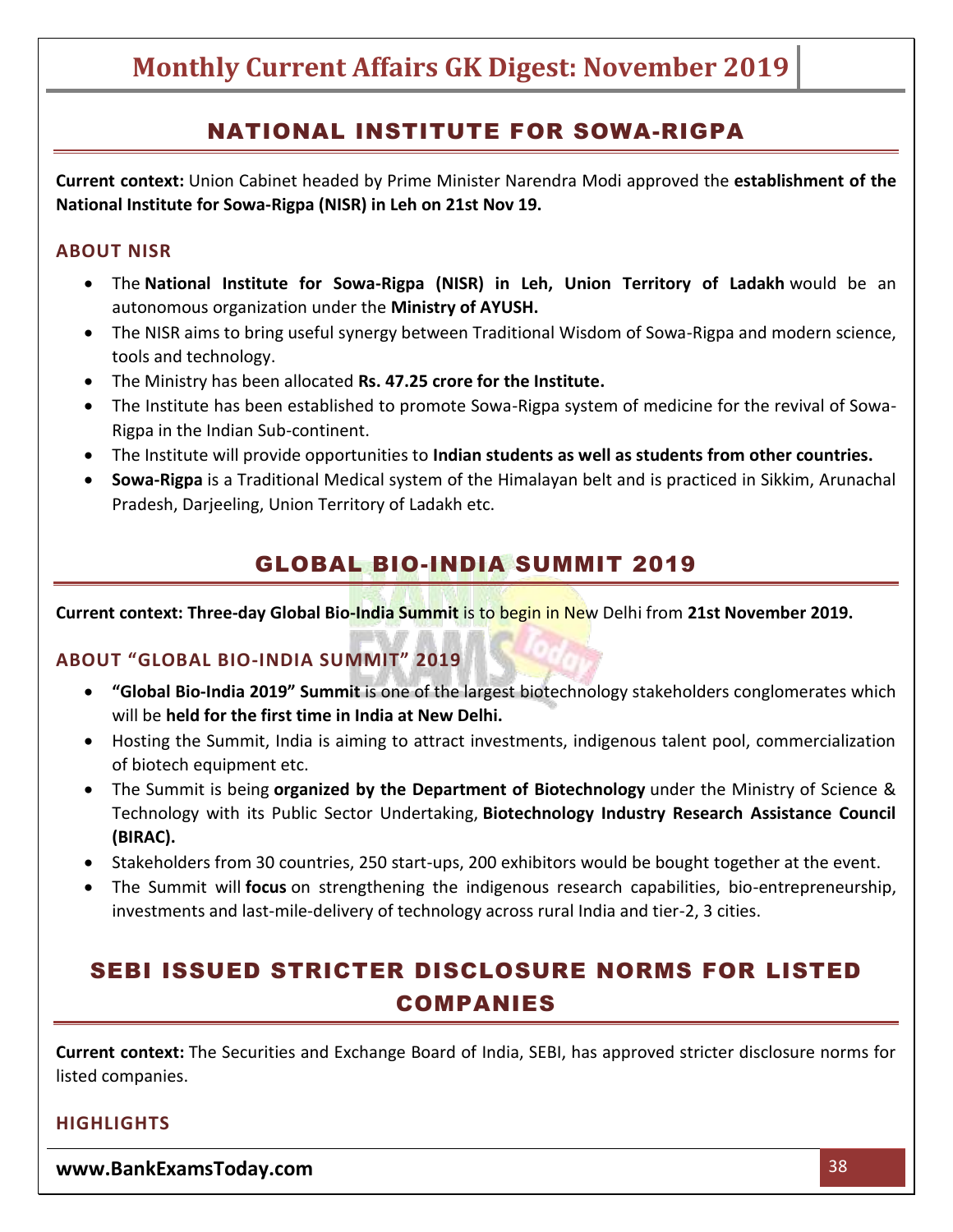- **SEBI Chairman Ajay Tyagi** announced the changes focuses on the need to build trust among whistleblowers after a **whistle-blower** approached the US watchdog, **Securities and Exchange Commission** with a complaint against IT major Infosys instead of SEBI.
	- The SEBI has proposed following rules for the listed companies:
		- o The listed companies will have to disclose the default's fact **within 24 hours**, in case of default in **repayment of loans beyond 30 days.**
		- o **Portfolio Managers (PM) Regulations, 2019** have been amended following which net worth requirement of portfolio managers has been **enhanced from 2 crore to 5 crore rupees.**
		- o Reduction in the overall time taken for a rights issue from **55 days to 31 days.**
		- o Extended the **Business Responsibility Report requirement to top 1,000 companies**, from 500 currently.

### GOVT APPROVED SALE OF STAKES IN 5 CPSES

<span id="page-39-0"></span>**Current context:** The **Cabinet Committee on Economic Affairs (CCEA)** has approved the sale of government stake in five Central Public Sector Enterprises (CPSEs).

#### **DETAILS**

- **The objective of disinvestment is to:**
	- o To widen the bandwidth of disinvestment window in select CPSEs.
	- o Promoting efficient management of Government investment in CPSEs.
	- o The increasing contribution of the CPSEs towards higher economic growth.
- **The nod for strategic disinvestment is given in:**
	- o Bharat Petroleum Corporation Limited **(BPCL)**
	- o Shipping Corporation of India **(SCI)**
	- o Container Corporation of India **(CONCOR)**
	- o North Eastern Electric Power Corporation Limited **(NEEPCO)**
	- o Tehri Hydro Development Corporation India Limited **(THDC)**
- The resources obtained after the disinvestment would be used to finance the social sector and developmental programmes of the government.
- The government will sell its 53.29 per cent stake in BPCL, 63.75 per cent in SCI, 30.8 per cent in CONCOR, 74.23 per cent in THDCIL and 100 per cent in NEEPCO.
- <span id="page-39-1"></span> The CCEA also approved reduction of government's stake in select PSUs **below 51 %, while retaining the management control.**

### AGRO-BASED AGRO-VISION INAUGURATED

**Current context:** Union Agriculture Minister Narendra Singh Tomar inaugurated **the Agro-based Exhibition-Agro-Vision on 22nd November 2019 in Nagpur.**

#### **HIGHLIGHTS**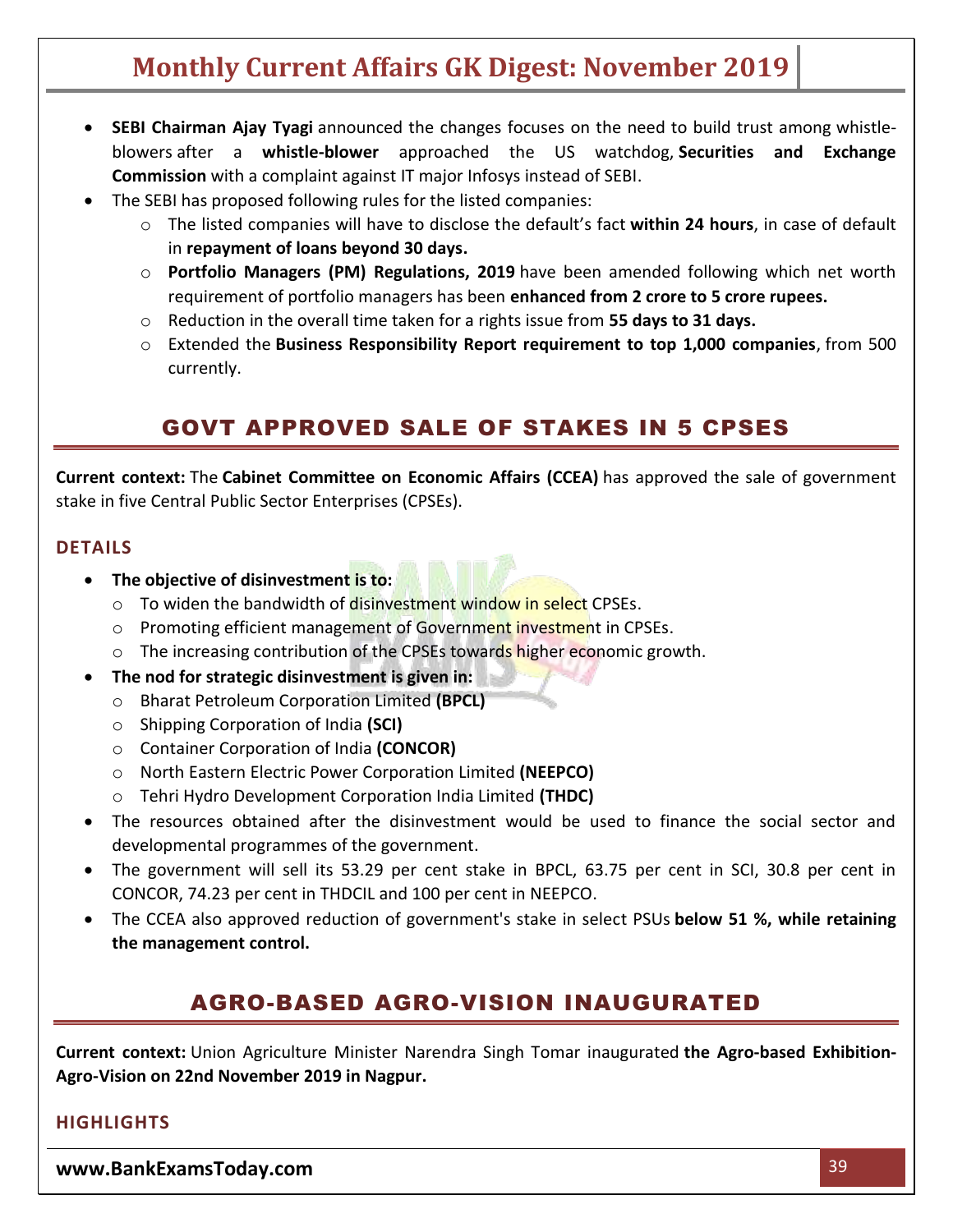- **Agro-Vision, an Agro-based Exhibition**, aims to cater the requirements of farmers of **Vidarbha region.**
- The exhibition comprises of **National Agri-Exhibition Workshop** for farmers and seminars and showcase new technology in farming, suggestions for allied business etc. to enhance farmer's income.
- This is the **11th edition of the exhibition** and also include dedicated stalls to Micro, Small and Medium Enterprises and display of livestock in which Agricultural machinery and components would be displayed by the Small entrepreneurs.
- **The highlights of the four day event of Agro-vision are:**
	- o Showcase of best of innovations, technologies, new products and services
	- o Free interactive workshops for farmers
	- o Conference on current issues in agriculture or allied agriculture sectors
	- o Huge exhibition with the participation of over 400 organizations

### 8TH INTERNATIONAL TOURISM MART

<span id="page-40-0"></span>**Current context:** The Ministry of Tourism is organising the "International Tourism Mart" (ITM) at **Imphal, Manipur from 23rd to 25th Nov 19.**

#### **KEY HIGHLIGHTS**

- This is the 8th edition of ITM and is organised in association with the eight North Eastern States **(Mizoram, Nagaland, Tripura, Arunachal Pradesh, Assam, Manipur, Meghalaya and Sikkim).**
- **The 8th ITM will focus on "Sustainable Tourism an engine for Economic Growth and Employment".**
- The event will include presentations on tourism potential in the domestic and international markets by the representatives of State Tourism Departments of these North East States.
- Interactions with Buyers-sellers, Government agencies, media and other stakeholders would be held at the event.
- The International Tourism Mart is organised in the North Eastern States on a **rotation basis.**
- <span id="page-40-1"></span> The earlier edition of the mart has been held in Guwahati, Tawang, Shillong, Gangtok, Agartala and **Manipur is hosting the mart for the 2nd time.**

### CHIT FUNDS (AMENDMENT) BILL, 2019

**Current context:** The Lok Sabha has passed the **Chit Funds (Amendment) Bill, 2019** by voice vote on 21st Nov 19.

#### **KEY POINTS**

- The Bill seeks to amend **Chit Funds Act, 1982.**
- The Chit Funds Act, 1982 regulates chit funds and prohibits a fund from being created without the prior sanction of a State Government.
- The amendment has been made to streamline operations of chit funds that are popular among lowincome families in India, as it offers both access to funds and save option and to protect the interests of investors.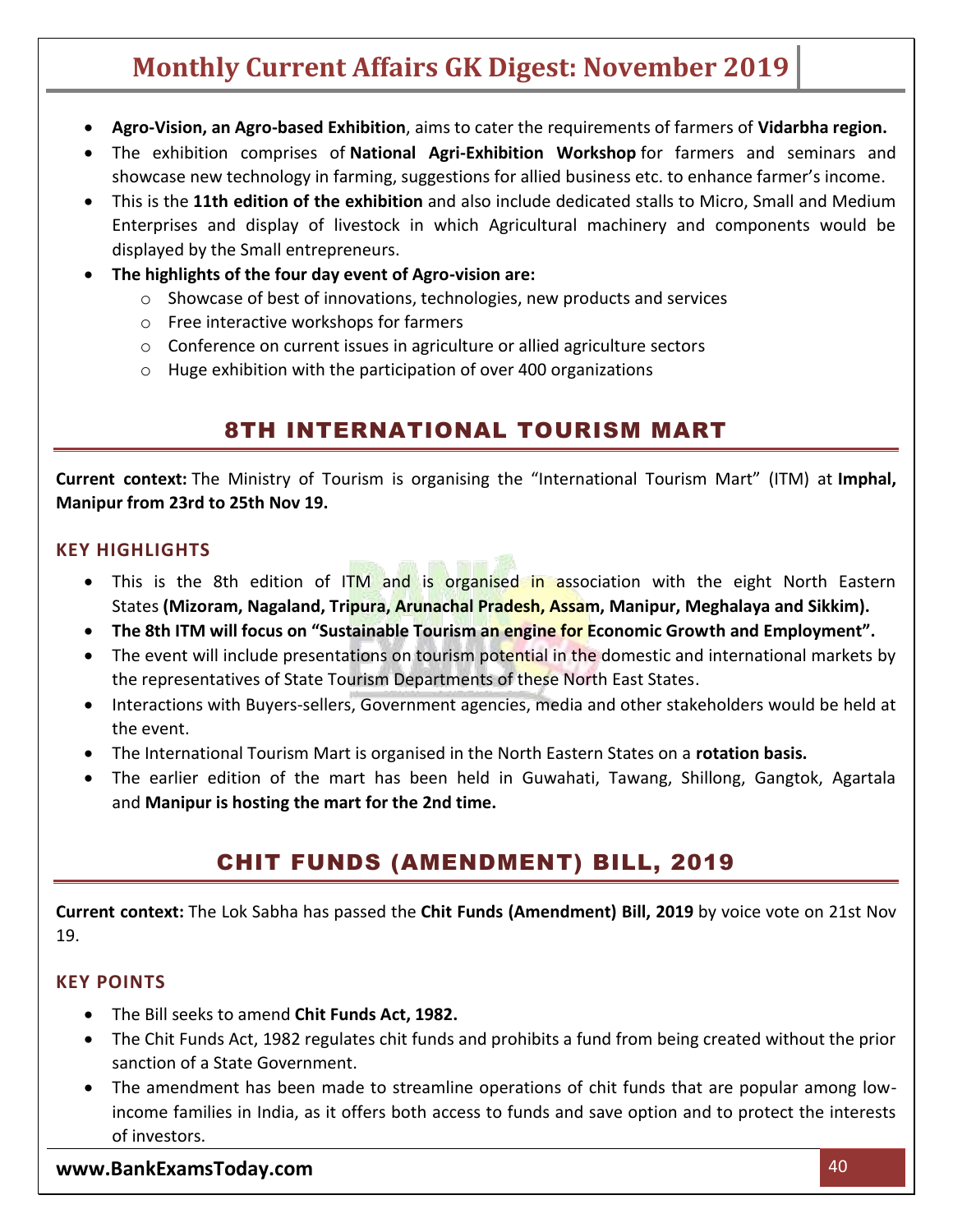- **The provisions prescribed in the Chit Funds (Amendment) Bill, 2019 are:**
	- o The prescribed ceiling of aggregate chit fund amount for individuals has been raised from **Rs 1 lakh to Rs 3 lakh.**
	- o The prescribed ceiling of aggregate chit fund amount for the firms has been raised from **Rs 6 lakh to Rs 18 lakh.**
	- o The word chit amount is substituted with terms **gross chit amount,** dividend and prize amount with the **share of discount and net chit amount.**
	- o The maximum commission of a foreman has been increased from **5% to 7%.**

### RBI CONSTITUTED 3-MEMBER PANEL FOR DHFL

<span id="page-41-0"></span>**Current context:** The Reserve Bank of India (RBI) has constituted a three-member panel to advise the Administrator of **Dewan Housing Finance Corporation Limited, DHFL.**

#### **HIGHLIGHTS**

- RBI has set up the 3-member panel in exercise of the power conferred under section 45 IE 5(a) of the RBI Act 1934.
- **Rajiv Lall**, chairman of IDFC, **N S Kannan**, Managing Director of ICICI Prudential Life Insurance's and **N S Venkatesh**, Chief Executive of Mutual Funds' Association AMFI's will be the members of the panel with DHFL administrator **R. Subramaniakumar.**
- Reserve Bank of India **superseded DHFL's board** on 20th Nov 19 and placed the company under an administrator to help recover nearly Rs 84,000 crore and ensure that the debt-laden company's asset quality does not worsen any further.
- RBI will further refer the mortgage lender to the **National Company Law Tribunal (NCLT)** for appointing the administrator as the insolvency resolution professional.
- The RBI has taken the step in the wake of governance issues and severe liquidity crisis which had led to a string of defaults.
- <span id="page-41-1"></span>DHFL is the **first non-bank lender** to be referred to the NCLT.

### GLOBAL PROSPERITY INDEX 2019

**Current context: Three Indian cities** appeared in the Global Prosperity Index **including Bengaluru, Delhi and Mumbai.**

#### **GLOBAL PROSPERITY INDEX 2019**

- Bengaluru was ranked **83rd in the list**, Delhi and Mumbai stood at **101st and 107th position.**
- The Index ranked **113 cities across the globe** in terms of their inclusive prosperity of their economies measuring not only economic growth but its distribution across their population.
- **Basque institutions** has commissioned the **Prosperity & Inclusion City Seal and Awards (PICSA) Index** and was compiled by D&L Partners.
- The Index measured the economic Prosperity in terms of: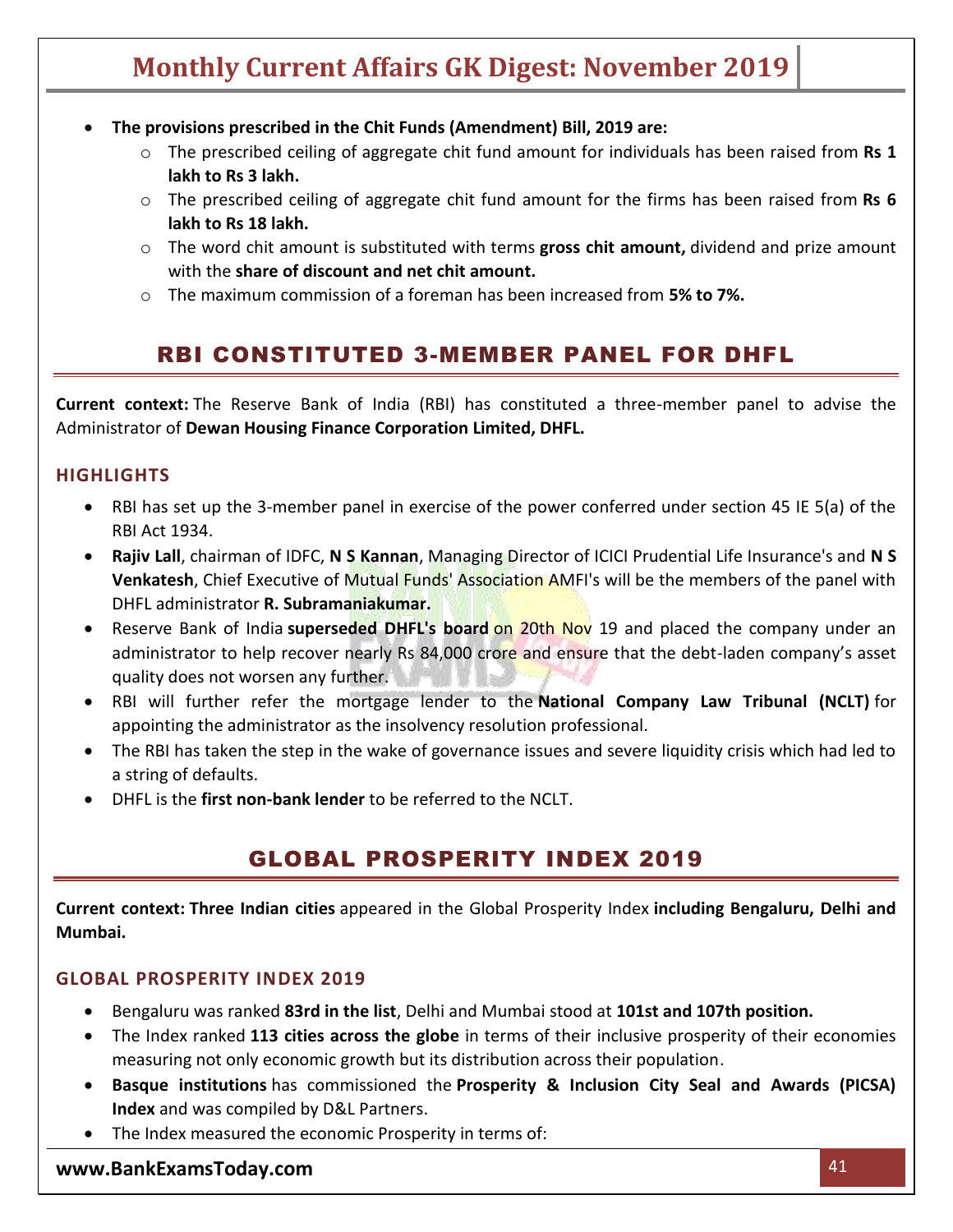- o GDP per capita and empirical quality of life measures
- o Social Inclusion (Personal Safety, ICT)
- o Spatial Inclusion (Affordable housing, environment quality, healthcare)
- The list is **topped by Zu rich (Switzerland), followed by Vienna (Austria) and Copenhagen (Denmark)** in the second and third place.
- <span id="page-42-0"></span> **PICSA index** is the first non-commercial ranking index that finds measures of economic productivity and shows how well people are in the economy.

### UNSC OPPOSITION TO CHEMICAL WEAPONS

**Current context:** The **United Nations Security Council (UNSC)** has unanimously passed a declaration for the **Convention on the Prohibition of the Development, Production, Stockpiling and Use of Chemical Weapons.**

#### **KEY HIGHLIGHTS**

- The declaration was proposed by Britain and was passed unanimously by the **15-member UNSC body (10 elected members and 5 permanent members).**
- The Convention on the Prohibition of the Development, Production, Stockpiling and Use of Chemical Weapons **aims to eliminate weapons of mass destruction.**
- It prohibits stockpiling, retention, transfer, production, development or acquisition of chemical weapons
- The UNSC said that those responsible for the use of chemical weapons should be held accountable.
- It also urged the countries to ratify the Convention. **North Korea, Egypt and South Sudan** have not signed it, while **Israel** has signed but not ratified the pact.
- The convention was signed in **1993** and came into force in **1997.**
- **Organisation for the Prohibition of Chemical Weapons (OPCW)** administers the convention which is headquartered in **Hague, Netherlands.**
- The 5 elected members of UNSC are France, the United Kingdom, China, the United States and Russia.

### <span id="page-42-1"></span>NK SINGH RECOMMENDS FURTHER SIMPLIFICATION OF GST

**Current context: N K Singh, Chairman of 15th Finance Commission (FC)** has called for major changes in the GST (Goods and Service Tax) structure.

#### **KEY POINTS**

- The recommendations are made **to help increase revenue, foster better tax compliance, scrutinise and optimise revenue etc.**
- It focused was on simplifying the GST structure and minimising the cost compliance.
- In order of making the **15th FC report,** the FC visited nearly all states and many of them have complained that the fiscal autonomy has been circumscribed by GST.
- **The highlights of the recommendations are:**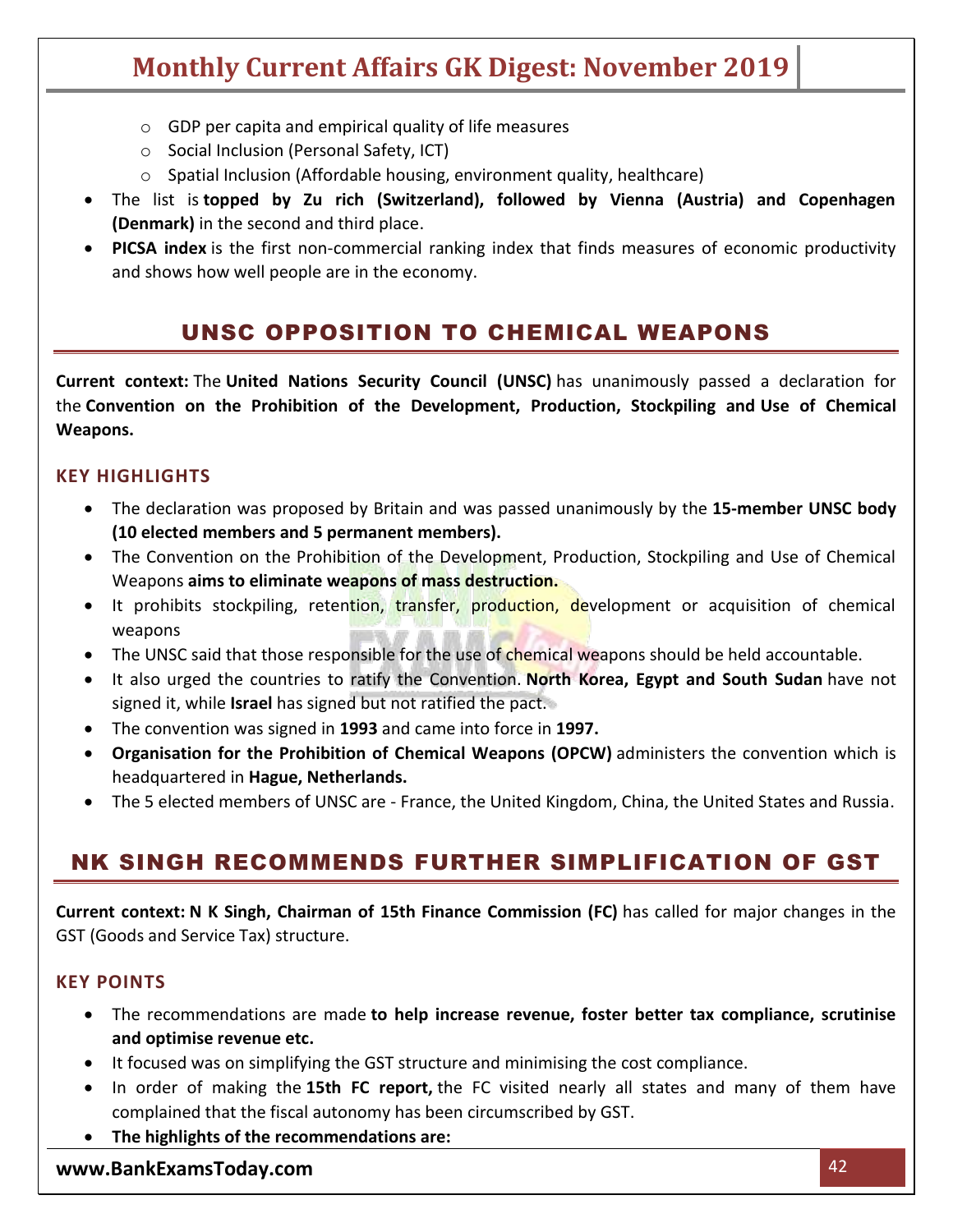- o Doing away with frequent rate changes.
- o Credible policy for rationalization of Centrally- sponsored schemes.
- $\circ$  Recommend distribution of revenues between union and the states and thereafter, among the states further to the 3rd tier.
- o Aligning the Fiscal and Debt path of both Centre and the states.
- o Reconsider the design and structure of a fiscal partnership between centre and states.

### WEB PORTAL LAUNCHED BY TAX DEPARTMENT

<span id="page-43-0"></span>**Current context:** The tax department has launched a web portal and was inaugurated on Income Tax website by the **Central Board of Direct Taxes (CBDT) Chairman P C Mody on 22nd Nov 19.**

#### **ABOUT**

- The portal will provide information about procedures related to **automatic exchange of information under common reporting standards.**
- The web portal will be the repository of circulars, notifications issued by CBDT, links to relevant circulars and guidance issued by the regulatory bodies both national and international, get information about the Indian laws etc.
- The portal will be **useful for domestic financial institutions, foreign tax authorities and financial institutions, and public.**
- <span id="page-43-1"></span> Under the **Common Reporting Standard (CRS) on Automatic Exchange of Information (AEOI),** India is committed to exchange financial account information automatically from **2017.**

### RAFEL NADAL WON THE 6TH DAVIS CUP TITLE

**Current context: Rafael Nadal** has clinched the **sixth Davis Cup title in tennis for Spain over Canada** at the Caja Mágica in **Madrid, Spain.**

#### **DETAILS**

- He has defeated **Denis Shapovalov of Canada** by 6-3, 7-6 (9-7) to clinch Spain's 2-0 win against Canada.
- **Roberto Bautista Agut**, had given Spain a 1-0 lead by beating **Felix Auger-Aliassime** 7-6 (3), 6-3 in the first singles match.
- Canada was the **1st time finalist** fighting for the Davis Cup title.
- This was **Spain's first Davis Cup title since 2011.**
- <span id="page-43-2"></span>• In 2019 Rafael Nadal won the Australian Open final, the French Open and the US Open and the Wimbledon semifinals.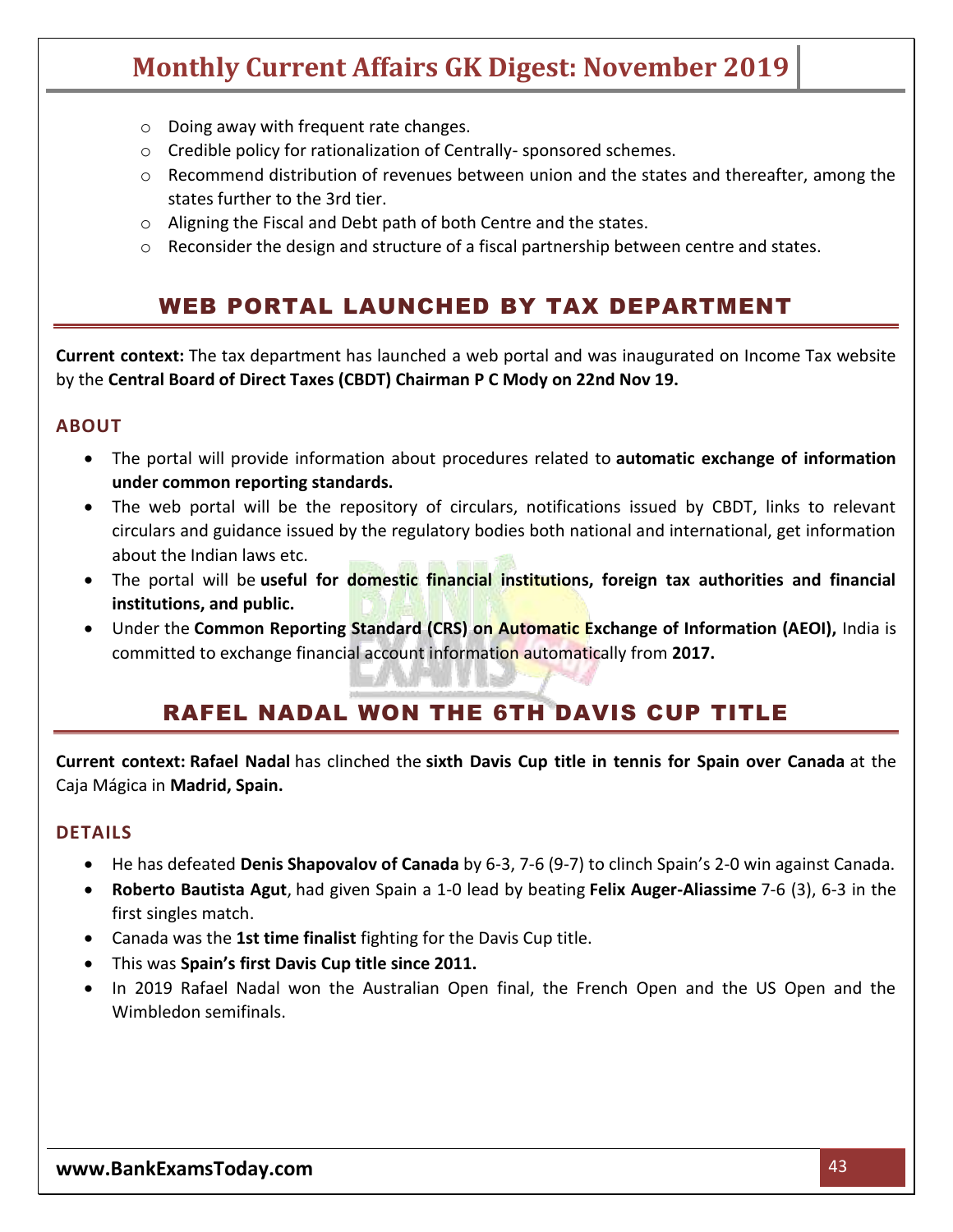### CREDIT-LINKED SUBSIDY SERVICES AWAS PORTAL

**Current context:** Hardeep Singh Puri, Minister for Housing and Urban Affairs launched **Credit-linked Subsidy Services Awas Portal (CLAP)** on 25th Nov 19 in New Delhi.

#### **ABOUT CLAP**

- The Portal will provide a robust and transparent real-time **web-based monitoring system to the beneficiaries of credit-linked Subsidy Services (CLSS).**
- Under the portal, the **real-time tracking of the application status** is accessible to the beneficiary.
- The **Credit Linked Subsidy Scheme (CLSS)** is a benefit under the **Pradhan Mantri Awas Yojana** which focuses on helping the beneficiaries to bring down their housing loan EMIs by over **Rs. 2,000 per month by offering an interest subsidy.**
- The beneficiaries under the scheme include **Middle Income Groups, Economically Weaker Sections, and Lower Income Groups.**
- Through CLSS, the Government of India aims at **increasing the credit flow in institutions** to meet the housing needs of the urban poor population in the country.
- <span id="page-44-0"></span> **Housing Urban Development Corp and National Housing Bank** are the two nodal agencies that administers the implementation of the CLSS in India.

### TAXATION LAWS (AMENDMENT) BILL, 2019

**Current context:** Finance Minister Nirmala Sitharaman introduced the **Taxation Laws (Amendment) Bill, 2019** in the Lok Sabha on 25th Nov 19.

#### **KEY HIGHLIGHTS**

- The Taxation Laws (Amendment) Bill, 2019 seeks to **replace the ordinance, issued on 20th Sept 19** that contains the provision of:
	- 1. Lowering of the corporate tax rate to **22% from 30%** for companies that don't seek exemptions.
	- 2. Reduced the rate for new manufacturing companies to **15% from 25%.**
- The Taxation Laws (Amendment) Bill, 2019 slashes the corporate rate tax to **22% for domestic companies** provided they do not claim certain deductions under the IT Act.
- The bill provides an option to pay income tax at the rate of **15% to new domestic manufacturing companies**, provided they do not claim certain deductions.
- <span id="page-44-1"></span> Currently, **25%** is the rate of income tax that is paid by the domestic companies with an **annual turnover of up to Rs 400 crore** and **30%** is the rate for other domestic companies.

### CONSTITUTION DAY

**Current context: Constitution Day or Samvidhan divas** is observed across the country on 26th Nov every year.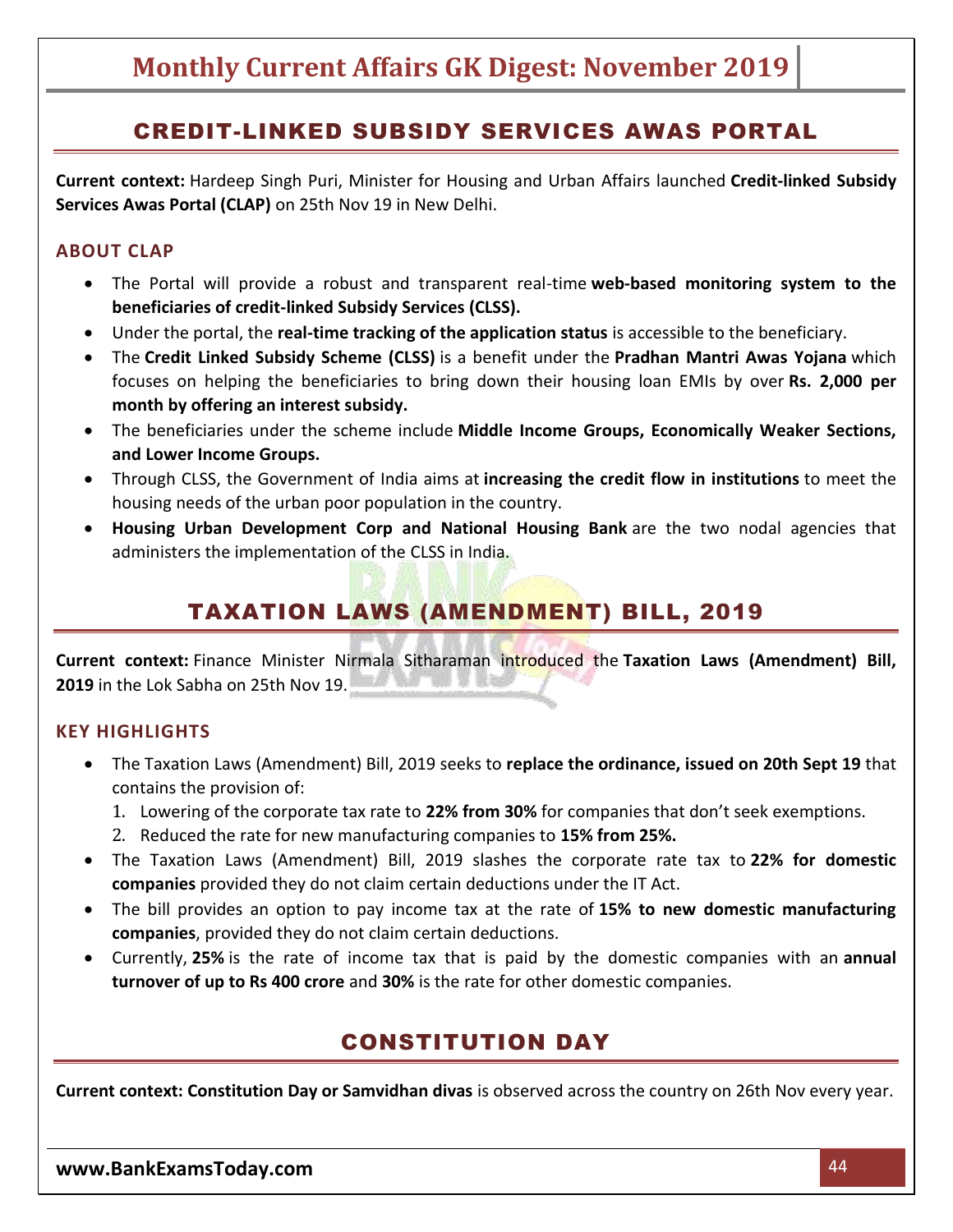#### **BACKGROUND**

- The day marks the **adoption of the Indian Constitution by the Constituent Assembly in 1949.**
- The constitution came into force on **26th January, 1950.**
- The government has planned year-long activities to mark 70 years of the adoption of the Constitution.
- Narendra Modi in 2015 marked the day as a tribute to Dr B R Ambedkar, who has drafted the constitution. Thus, **Constitution Day was first celebrated in 2015.**
- It took **two years, eleven months and seventeen days** to the constituent Assembly to draft the Indian Constitution.
- The Constitution of India is the **longest written constitution of any sovereign country in the world.**
- <span id="page-45-0"></span>**Pandit Jawaharlal Nehru** was the Chairman of the Union Constitution Committee.

### 63RD NATIONAL SHOTGUN SHOOTING CHAMPIONSHIP

**Current context: Sangram Dahiya and Varsha Varman** clinched double trap titles, **winning gold at the 63rd National Shotgun Shooting Championship** in New Delhi on 25th Nov 19.

#### **KEY HIGHLIGHTS**

- Sangram shot 142 out of 150 targets in **men's category** leaving behind former world champion **Ankur Mittal who won silver** with 137 hits.
- **Prithvi Singh Chahal won bronze** with a score of 135.
- Varsha Varman hit 97 out of 120 targets in the **women's category** to clinch the gold.
- **Manisha Keer** had 93 hits and won **Silver** and **Mahima Vishwakarma** ensured 92 hits wining **bronze** at the event.
- **Haryana's Sangram Dahiya and Varsha Varman of Madhya Pradesh** also won the team gold for their respective States.
- **The 63rd National Shooting Championship Competitions (NSCC) 2019** in Shotgun events is being held at Dr. Karni Singh Shooting Ranges, **New Delhi** from 16th to 30th November 2019.
- <span id="page-45-1"></span>The NSCC 2019 is being organized by the **National Rifle Association of India.**

### NATIONAL MILK DAY

**Current context: National Milk Day** is being celebrated in India on **26th Nov 19** every year.

#### **ABOUT**

- **World milk day is celebrated on 1st June** in entire world but in India National, Milk Day is celebrated on 26th Nov every year.
- The day is celebrated to commemorate the **birthday of Dr. Verghese Kurien**, the **Father of India's White Revolution.**
- Dr Kurien helped in flourishing the organized milk sector in the country after Independence.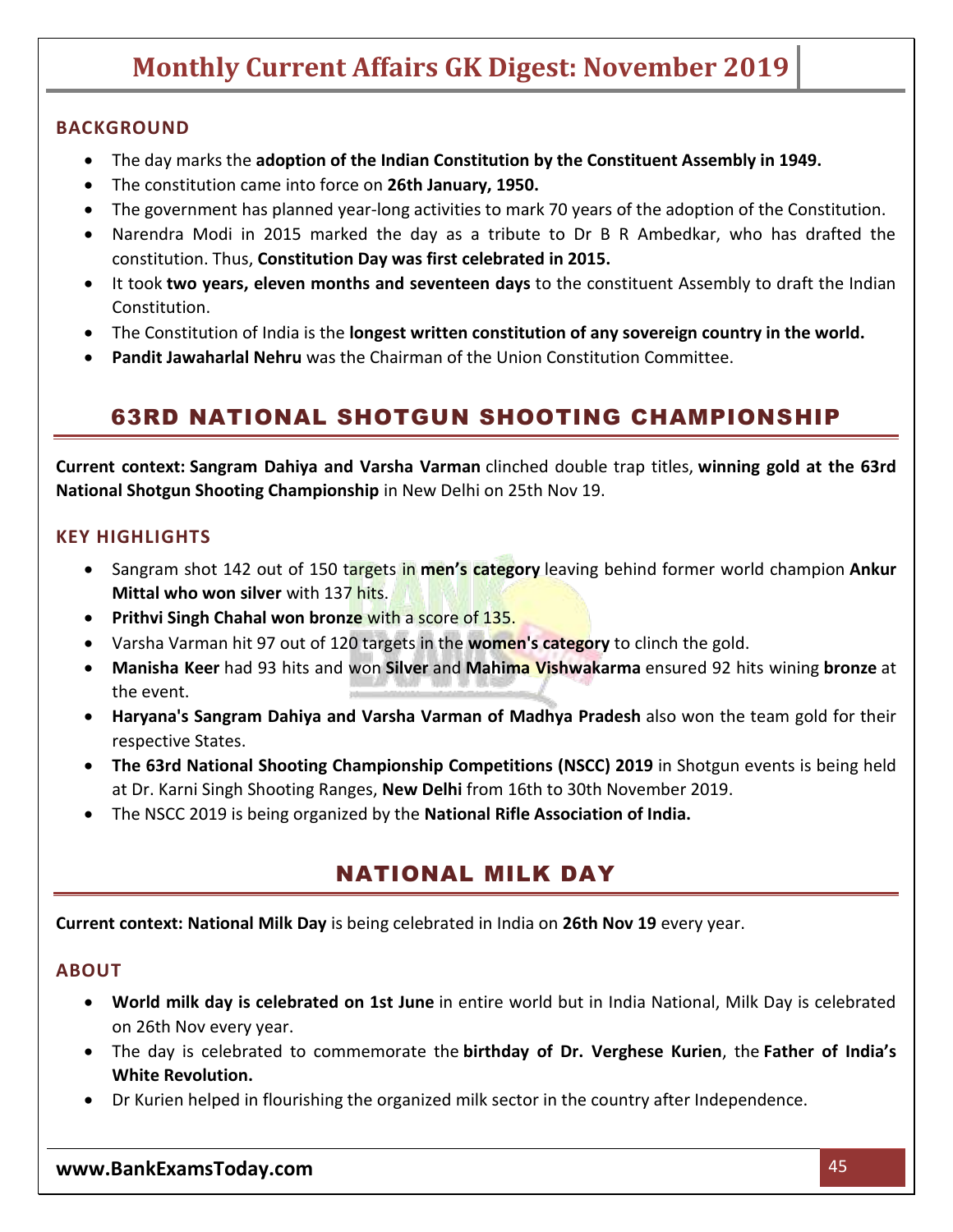- He launched the **Operation Flood, the world's largest agricultural dairy development programme**, which made dairy farming India's largest self-sustaining industry.
- He is also known as the **Milkman of India.**
- <span id="page-46-0"></span> At present, India contributes about **22% of the world's total milk production** and is the **largest producer of milk in the world** with over 187.7 million tonnes of milk production every year.

### OCEAN DANCE FESTIVAL 2019

**Current context:** The Ocean Dance Festival 2019 has begun in **Cox Bazar of Bangladesh** on 22nd Nov 19.

#### **INTERNATIONAL DANCE DAY**

- **KM Khalid, State minister of cultural affairs** inaugurated the festival as the chief guest.
- Ocean Dance Festival is the **largest international dance festival of Bangladesh.**
- The festival observes the participation of dancers, choreographers and scholars from **15 countries** including India, Taiwan, Hong Kong, Canada, Lithuania etc.
- The **theme** of this year's festival is **'Bridging the distance' or Durotter Shetubandhan.**
- The festival is being organised by the Bangladesh wing of World Dance Alliance (WDA), **"Nrityajog".**
- Ardhanarishwara was performed by Zuairiyah Mouli of Bangladesh on the opening day of the festival.
- <span id="page-46-1"></span>• India and Bangladesh also performed on the inaugural day of the festival at Cox Bazar.

### NCC 71ST RAISING DAY

**Current context:** The **National Cadet Corps (NCC),** celebrated its **71st Raising Day** on 24th Nov 19 across the country.

#### **ABOUT NCC**

- NCC is the **world's largest uniformed youth organization**, also called the youth wing of Armed Forces.
- Defence Secretary Dr Ajay Kumar and DG NCC Lt Gen Rajeev Chopra paid homage to the martyrs on the Raising Day who made the sacrifice in the service of the nation.
- The NCC also contributes towards **social causes and community development activities** in the country.
- It is a **tri-service organization active since 1948** in grooming the youth of the country into disciplined and patriotic citizens.
- It comprises **Army, Navy and Air Force** and was created under **Indian Defence Act, 1917.**
- <span id="page-46-2"></span>• The NCC was created to make up the shortage in army and is open to school and college students on a voluntary basis.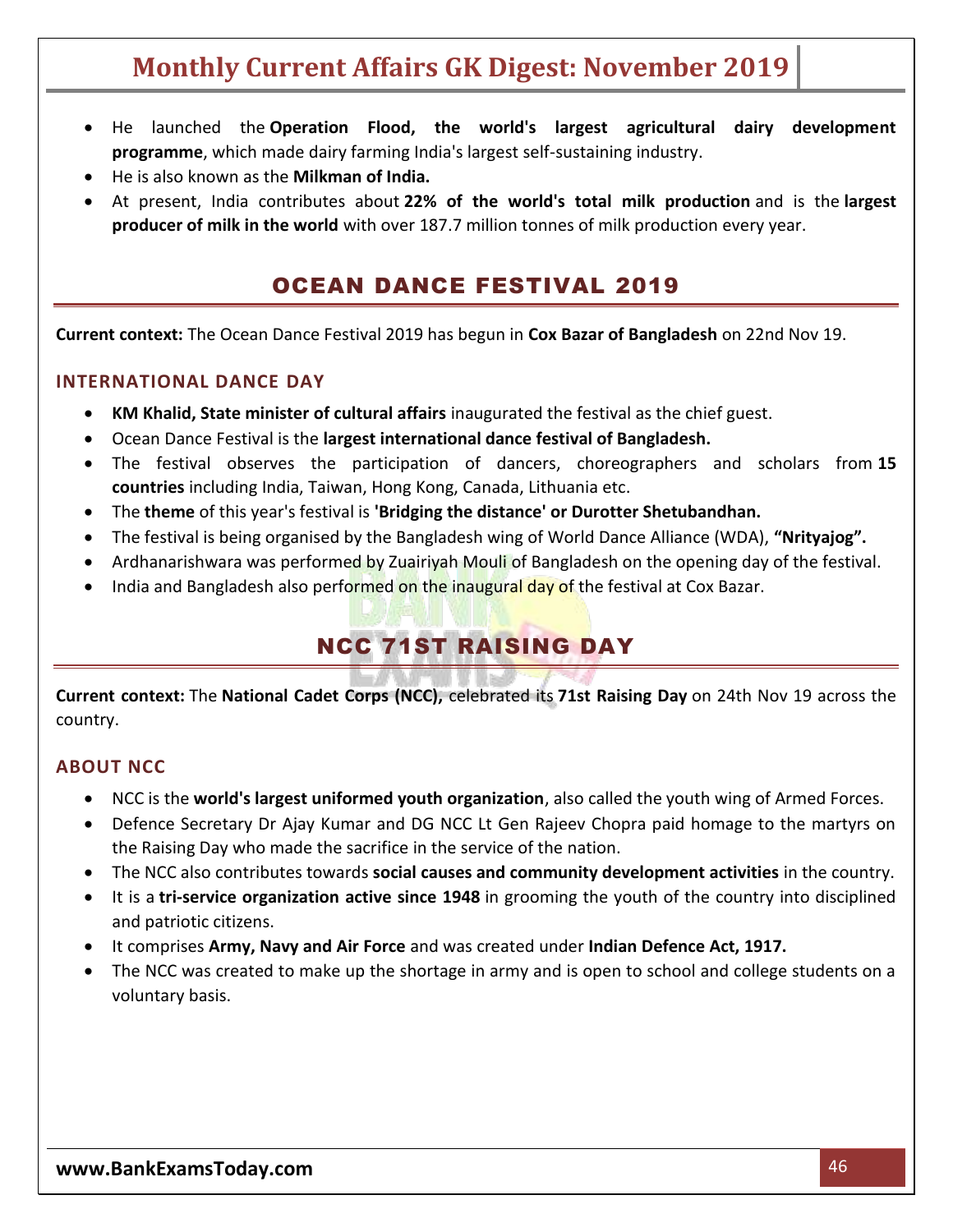### CAPITAL SMALL FINANCE BANK RAISED EQUITY CAPITAL FROM OOJIF

**Current context:** Punjab based lender **Capital Small Finance Bank** has raised capital of **Rs 84 crore equity capital** from the **Oman India Joint Investment Fund II (OIJIF)** on 26th Nov 19.

#### **KEY HIGHLIGHTS**

- **OIJIF, a growth capital private equity (PE) fund** has bought a **9.9% stake** in Punjab-based Capital Small Finance Bank.
- Bangalore-based mid-market private equity fund **Amicus Capital Private Equity and Amicus Capital Partners India Fund** also invested Rs 38 crore in June and Rs 5 crore, respectively as part of the capital raise round.
- ICICI Prudential Life, Small Industries Development Bank of India (SIDBI) and HDFC Life are among its investors.
- **Sarvjit Singh Samra** is the founder and managing director of Capital Small Finance Bank who founded the bank in **2000.**
- The capital raised would help the bank deepen its penetration in Punjab and expand into the states of Haryana, Rajasthan and NCT (National Capital Territory) Delhi.
- The bank has been granted an **'in-principle' approval from the Reserve Bank of India to set up a small finance bank.**
- **OIJIF was set up in 2010 and is currently investing out of its second fund.**
- OIJIF is co-sponsored by **State Bank of India (SBI) and State General Reserve Fund of Oman (SGRF).**

### <span id="page-47-0"></span>INDIA RATINGS AND RESEARCH (IND-RA) GROWTH FORECAST

**Current context: Fitch group firm India Ratings and Research** lowered India's GDP growth forecast for current fiscal for the **fourth time.**

#### **ABOUT IND-RA**

- **Ind-Ra** has revised its GDP growth forecast for **FY20 to 5.6%.**
- It has also forecasted that the Indian economy may have slowed for the **sixth consecutive quarter in July-September to 4.7%.**
- The 4.7% projection for the 2nd quarter would mark **6 consecutive quarters of slowing growth which is a first since 2012.**
- **Ind-Ra projected that the Current Account Deficit would decline to 1.8% of GDP in FY20.**
- The crunch was started with the non-banking finance institutions and spreading to the automobile sector, home sales, heavy Industries etc.
- Despite of recent fiscal stimulus like reduction in corporate rates, bank recapitalization, support for the auto sector etc. no improvement is registered.
- The agency had revised its FY20 GDP growth forecast **to 6.1% a month ago.**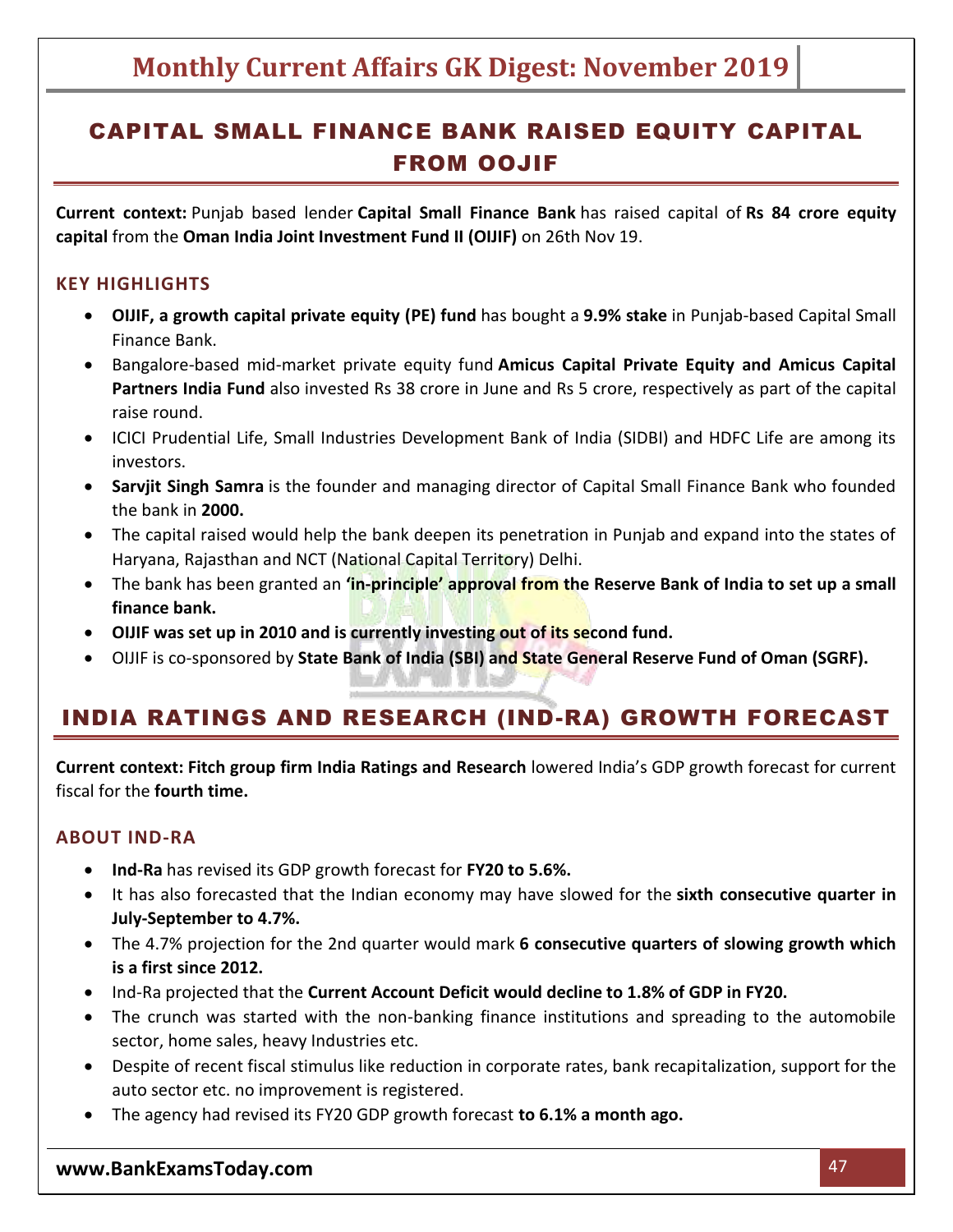### <span id="page-48-0"></span>UP GOVERNMENT TO SET UP STATE'S 1ST VULTURE CONSERVATION

**Current context:** The Uttar Pradesh Government has decided to set up state's first vulture conservation and breeding centre **Maharajganj district.**

#### **HIGHLIGHTS**

- The decision was taken in the concern of the data presented by the Environment Minister in Parliament recently about a sharp decline in the population of vultures in the country.
- As per the data, the **endangered vulture population** has come down from **40 million to 19,000 in a span of over three decades.**
- The vulture conservation centre will be set up on the lines of **Jatayu Conservation Breeding Centre at Pinjore in Haryana (first in the country).**
- <span id="page-48-1"></span> The new centre would be set up in association with the **Bombay Natural History Society, a wildlife research organization.**

### CARTOSAT-3 SUCCESSFULLY LAUNCHED

**Current context:** ISRO has successfully launched the latest **Earth observation satellite, Cartosat-3** on 27th Nov 19.

#### **KEY HIGHLIGHTS**

- The Cartosat-3 satellite was launched from the **Satish Dhawan Space Centre at Sriharikota in Andhra Pradesh.**
- The satellite was carried out by the **PSLV C-47 rocket** along with **13 customer payloads belonging to a US space technology firm.**
- The 13 satellites are launched under a **commercial agreement with the New Space India Limited (the commercial arm of the ISRO).**
- The Cartosat-3 is the most advanced and complex **Earth observation satellite ever built by the ISRO.**
- With the successful launch of Cartosat-3, this became the **74th launch mission** for the ISRO from Sriharikota.
- Cartosat-3 is the 9th satellite of its class and is the **1st in the series of the third generation payloads.**
- <span id="page-48-2"></span> It has an **operational life of 5 years** and has the capacity to generate 2000 MW power, using its solar panels.

### PROHIBITION OF ELECTRONIC CIGARETTES BILL

**Current context:** The **Lok Sabha passed the Prohibition of Electronic Cigarettes Bill, 2019** on 27th Nov 19.

#### **KEY HIGHLIGHTS**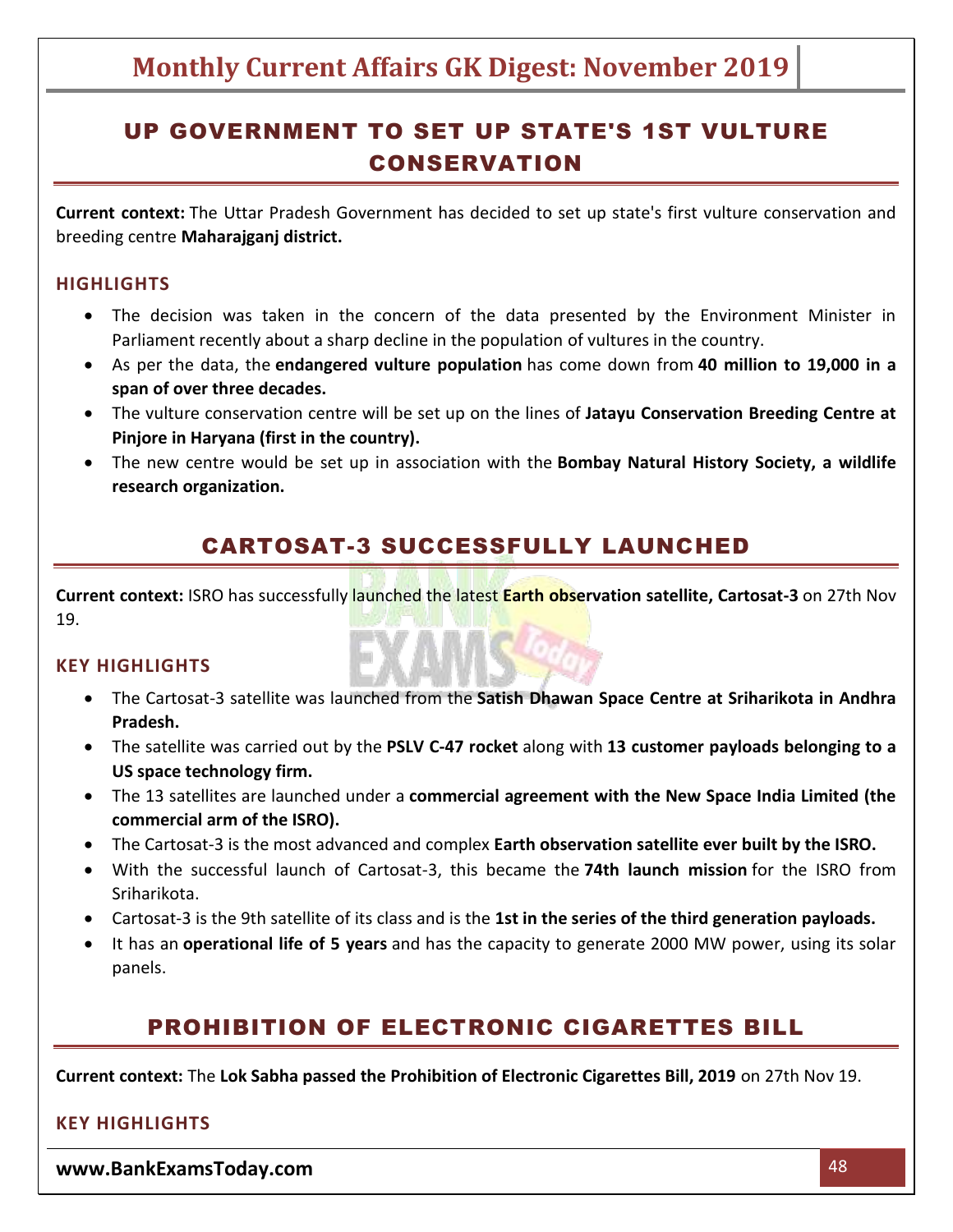- The Bill seeks to prohibit the **production, trade, transport, storage and advertisement of electronic cigarettes (e-cigarettes).**
- As per the bill, **electronic cigarettes (e-cigarettes)** is an electronic device that creates vapour for inhalation by heating a substance containing nicotine and other chemicals.
- Some important provisions of the bill are:
	- 1. Imprisonment of up to **3 years, along with a fine of up to Rs 5 lakh** will be imposed on a person for a subsequent offence.
	- 2. No person is allowed to use any place for the storage of any stock of e-cigarettes.
	- **3.** The penalty for storage of e-cigarette is **imprisonment for up to 6 months or a fine of Rs 50,000 or both.**
- <span id="page-49-0"></span> The Health Minister Dr Harsh Vardhan said that it will be difficult to ban the e-cigarette once it have a large consumer base in the country, therefore the bill is a pre-emptive strike to ban before the product gains a large consumer base and social acceptance.

### NUGEN MOBILITY SUMMIT 2019

**Current context:** NuGen Mobility Summit 2019 was organised at the International Centre for Automotive Technology Centre (ICAT) in Gurugram on 27th Nov 19.

#### **ABOUT NUGEN MOBILITY SUMMIT 2019**

- Minister of Heavy Industries & Public Enterprises Nitin Gadkari addressed the event and called upon the auto industry to focus on future technologies as skilled man-power in the auto sector.
- The objective of the Summit is to share global experiences, ideas, innovations and future technology for faster adoption and development of advanced automotive technologies.
- This event served as a platform for bringing together all stakeholders in the automotive industry to understand global advancements in technologies.
- The event aims to bring together the automotive OEMs, professionals, researchers, academic experts, vehicle system suppliers, etc. and students from all over the world.
- <span id="page-49-1"></span>• ICAT Manesar is a division of NATRIP Implementation Society (NATIS) under the Department of Heavy Industries, Government of India.

### SPECIAL PROTECTION GROUP (AMENDMENT) BILL

**Current context: Lok Sabha passed the Special Protection Group (Amendment) Bill, 2019** on 27th Nov 19.

#### **KEY POINTS**

- As per the provisions of the Bill:
	- 1. The Special Protection Group will provide **security to Prime Minister, and members of his immediate family** residing with him at his official residence.
	- 2. Security to **former prime ministers, and his immediate family members** residing with him at the residence allotted to him for a period of 5 years will also be provided.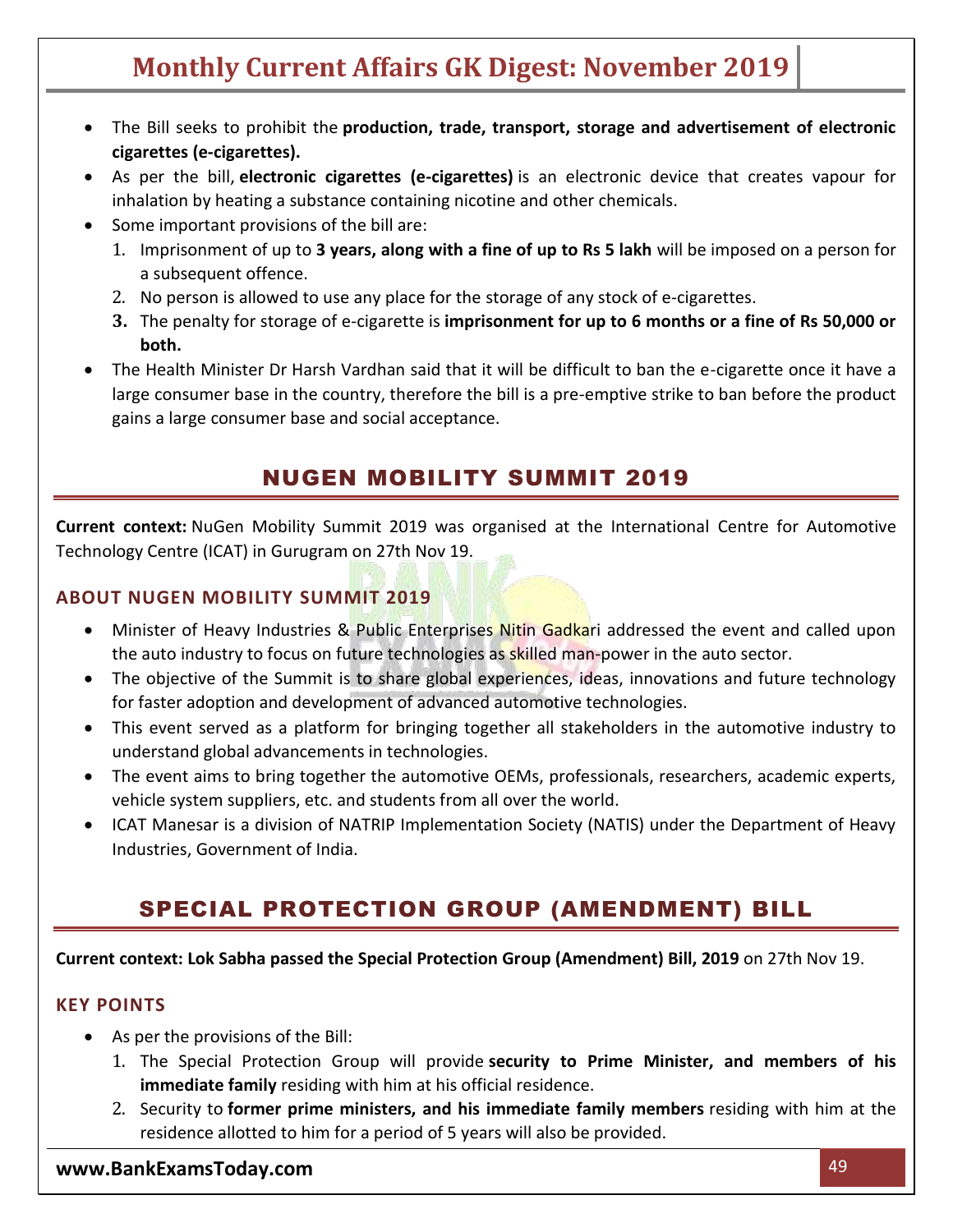- As per original Act, SPG cover solely meant for the security of the Prime Minister.
- The main **aim** of bringing the amendment is to provide a better security to protect the Prime Minister.
- The bill was introduced in the Lok Sabha by the **Minister of Home Affairs, Amit Shah**, on 25th November 2019.
- <span id="page-50-0"></span>The Bill amends the **Special Protections Group Act, 1988.**

### ALL INDIA POLICE SCIENCE CONGRESS

**Current context:** The 47th **All India Police Science Congress (AIPSC)** will begin in **Lucknow, Uttar Pradesh** from 28th Nov 19.

#### **INDIAN SCIENCE CONGRESS**

- **Puducherry Lieutenant Governor, Kiran Bedi** will inaugurate the 2-day event.
- Union Home Minister Amit Shah will be the chief guest at the valedictory function.
- The event is organised by **Uttar Pradesh Police in association with the Home Ministry and the Bureau of Police Research and Development.**
- Lucknow is organising the event for the **2nd time** and the last time Lucknow was host for AIPSC was in 1997.
- The subject of discussion at the event includes:
	- 1. Reforms in Policing
	- 2. Role of social media in countering radicalization and terrorism and Inculcating right kind of attitudes in police officers
	- 3. Resources upgradation and effective use in investigation
	- 4. Safety of women and children

### 5TH NITI AAYOG–DRC DIALOGUE

<span id="page-50-1"></span>**Current context:** The **5th Dialogue of NITI Aayog and Development Research Centre (DRC), China** was held in **Wuhan, China** on 28th Nov 19.

#### **KEY HIGHLIGHTS**

- Dr Rajiv Kumar, **Vice-Chairman of NITI Aayog** led the delegation with **Ma Jiantang**, Party Secretary of DRC.
- The Dialogue took place under the MoU between NITI Aayog and DRC signed during the visit of **Hon'ble Prime Minister of India to China in May 2015.**
- Preliminary findings of joint research in the areas of WTO reform and urbanization as per the **4th Dialogue held in Mumbai in 2018** were presented in the fifth dialogue.
- The topics included in the discussion were:
	- 1. Sino-India trade and economic cooperation
	- 2. Globalisation and macroeconomic policies in China and India
	- 3. The global economy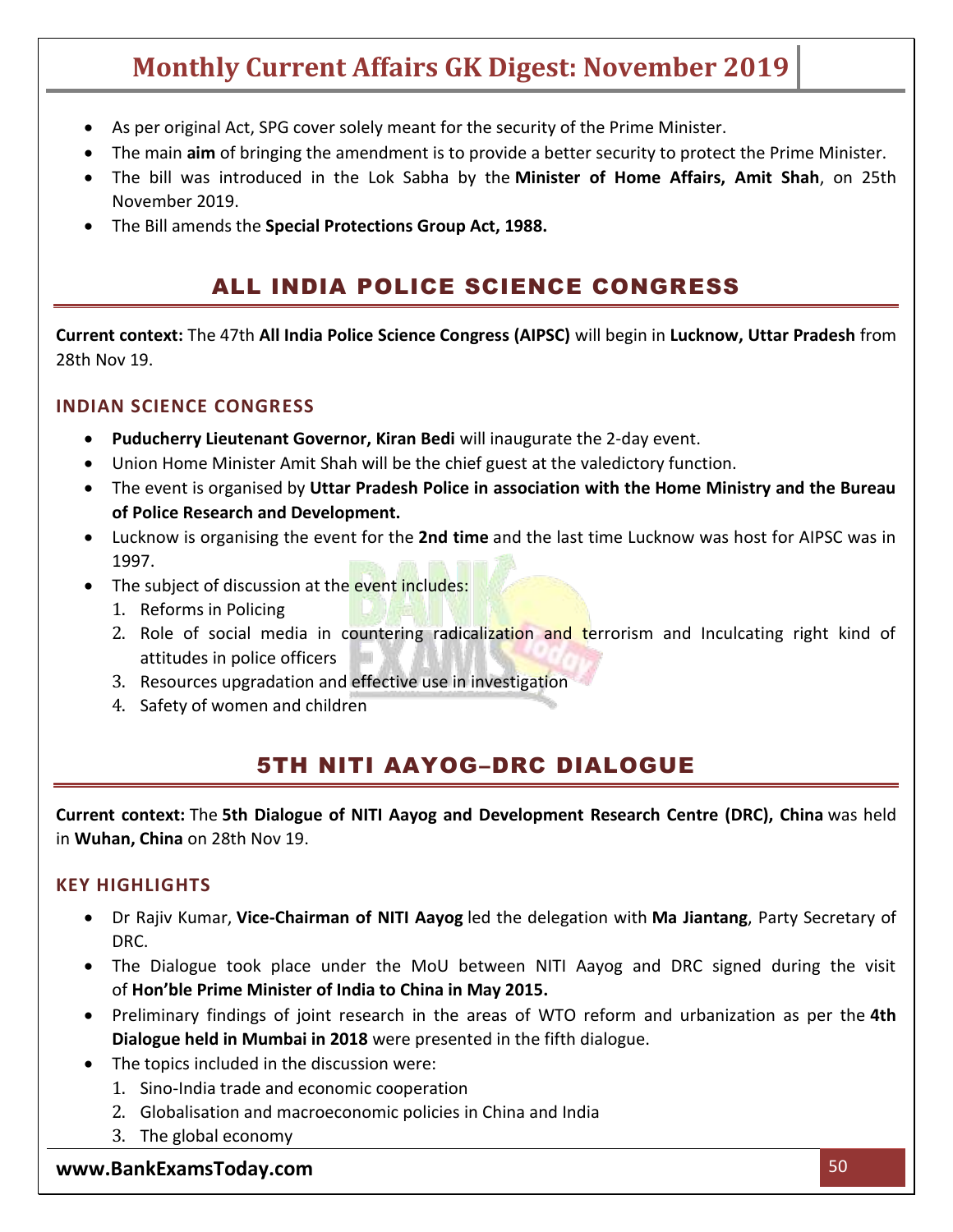- 4. Fair and reasonable trade rules etc.
- Both the countries emphasised on promoting sustainable urbanization, green transportation, and development of Smart Cities etc.
- <span id="page-51-0"></span>The **Sixth NITI Aayog–DRC Dialogue** will be convened in **India** in the second half of **November 2020.**

### YUWAAH YOUTH SKILLING INITIATIVE

**Current context: Ministry of Women and Child Development** has announced that the United Nations Children's Fund (**UNICEF**) has launched **'YuWaah' Generation Unlimited in India.**

#### **ABOUT**

- Generation Unlimited, called **YuWaah** in India, is a multi-stakeholder alliance that aims to provide **relevant skills to the youth** for productive lives and the future of work.
- The target age group of YuWaah includes **adolescent girls and boys.**
- Its key mission is to promote access to foundational, transferable and 21st century skills for youth **inside and outside formal education systems.**
- The skills provided under the YuWaah includes defining foundational skills, life skills and flexible learning and identifying and scaling impactful delivery models.
- YuWaah intends to create platforms to guide youth to market opportunities (career guidance, mentorship, internships, apprenticeships) and facilitate integration of career guidance in school education.

### <span id="page-51-1"></span>EXPERT COMMITTEE CONSTITUTED TO REVIEW DRAFT NATIONAL SPORTS CODE

**Current context:** The Ministry of Sports has constituted a **13-member expert committee to review the Draft National Sports Code.**

#### **KEY POINTS**

- The expert committee will be headed by former Supreme Court judge **Justice Mukundakam Sharma.**
- Other members in the Panel constitutes:
	- 1. A representative from the Indian Olympic Association
	- 2. Director General Sports Authority of India
	- 3. National badminton coach Pulella Gopichand
	- 4. Former sports persons Gagan Narang, Bhaichung Bhutia, Anju Bobby George
	- 5. Boxing and Kho Kho Federation president Ajay Singh and Sudhanshu Mittal respectively
	- 6. Athletics Federation president Adille Sumariwala
	- 7. Weightlifting Federation president B P Baishya
- **Objective:** To strike a balance between the autonomy of the NSFs and its accountability and transparency. Also it aims to bring the government and all the stakeholders on the same page.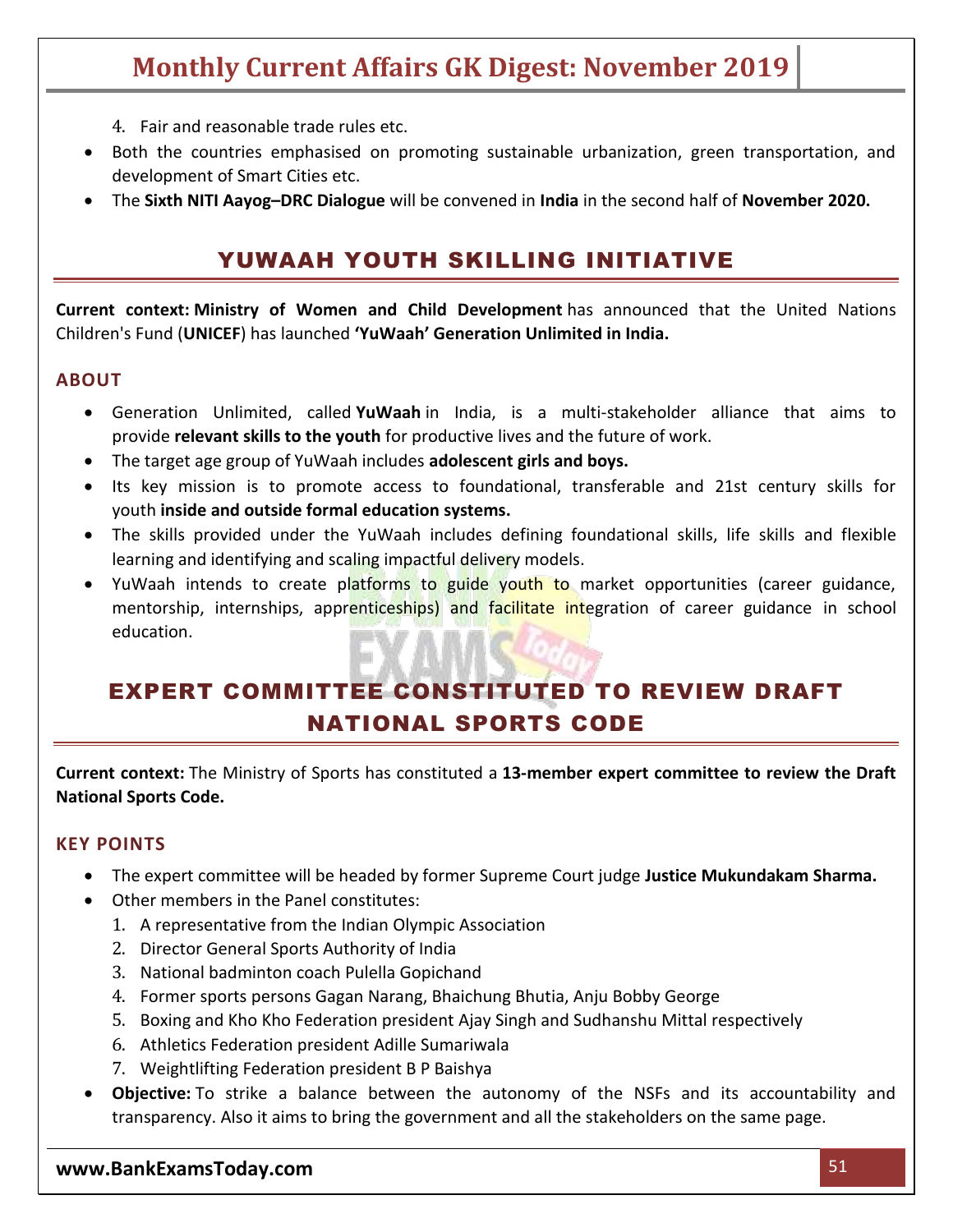<span id="page-52-0"></span> The committee will work on the comments received from the Indian Olympic Association (IOA) and other national federations related to the National Code for Good Governance in Sports, 2017.

### ABHISHEK-JYOTHI CLAIMED GOLD AT ASIAN ARCHERY C'SHIPS

**Current context: Abhishek Verma and Jyothi Surekha Vennam** claimed **gold** in compound mixed pair event at the **21st Asian Archery Championships.**

#### **HIGHLIGHTS**

- The 21st Asian Archery Championships was held in **Bangkok, Thailand.**
- The Indian team defeated Chinese Taipei opponents **Yi-Hsuan Chen and Chieh-Luh Chen** in the finales by 158-151.
- India scored one gold, two silver and four bronze medals (a total of 7 medals) in the event.
- The trio of **Abhishek Verma, Rajat Chauhan and Mohan Bhardwaj** bagged a **silver** medal in the compound team event.
- **Jyothi, Muskan Kirar and Priya Gurjar** also won the **silver** medal in the compound women's team event.
- Due to the suspension of the national federation **Archery Association of India (AAI),** the Indian archers participated as **neutral athletes** under the **World Archery flag** in the tournament.

### <span id="page-52-1"></span>RBI IMPOSED RS 1.50 CRORE PENALTY ON CORPORATION BANK

**Current context:** The Reserve Bank of India (RBI) has imposed a **monetary penalty of Rs 1.50 crore on Corporation Bank,** by an order dated 29th November 2019.

#### **KEY HIGHLIGHTS**

- The penalty has been imposed for non-compliance with certain provisions of directions issued by RBI on:
	- 1. Prudential Norms on Income Recognition, Asset Classification and Provisioning Pertaining to Advances - Divergence in NPA Accounts.
	- 2. Prudential Norms for Classification, Valuation and Operation of Investment Portfolio by Banks.
	- 3. Framework to Revitalise the Distressed Assets in the Economy Rectification and Restructuring.
	- 4. End Use of Funds Monitoring", "Discounting/Rediscounting of Bills by Banks.
	- 5. Reserve Bank of India (Frauds classification and reporting by commercial banks and select FIs) directions 2016.
- RBI has imposed the penalty in exercise of powers vested under the provisions of Section 47 A (1) (c) read with **Section 46 (4) (i) and 51 (1) of the Banking Regulation Act, 1949.**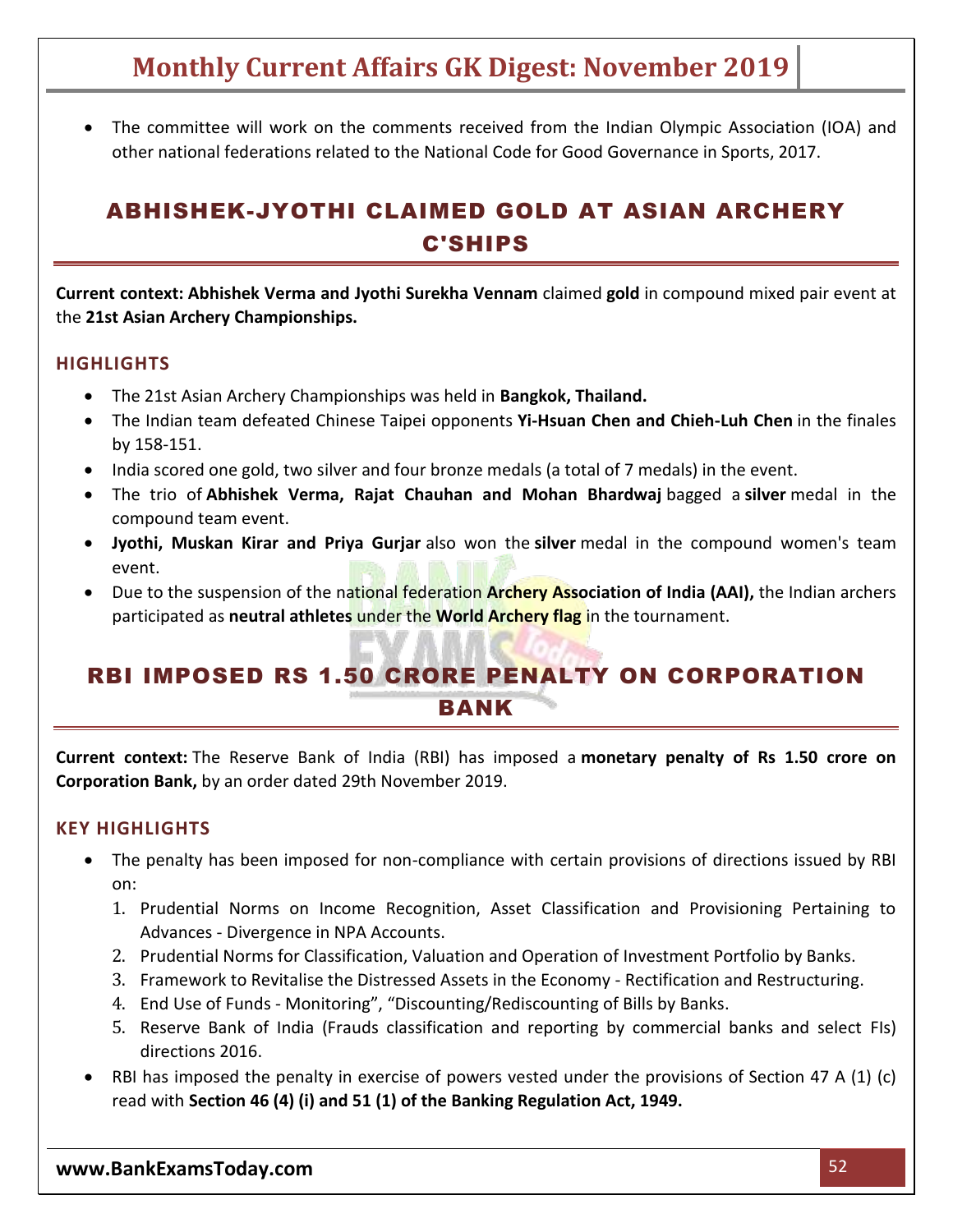- Non-compliance with the RBI directions was revealed in the **statutory inspection of the bank** with reference to its financial position as on March 31, 2017 and the **Risk Assessment Report (RAR).**
- RBI concluded to impose the penalty after considering the bank's reply to show cause as to why penalty should not be imposed on it for non-compliance with the directions.
- **Corporation Bank is a public-sector banking company.**
- **Headquarter:** Mangalore, India
- **CEO:** P. V. Bharathi (1 Feb 2019 till present)
- **Founder:** Khan Bahadur Haji Abdullah Haji Kasim Saheb Bahadur
- **Founded:** 12 March 1906, Udupi
- <span id="page-53-0"></span>**Tagline:** A Premier Public Sector Bank, Prosperity for all

### H R KHAN APPOINTED AS CHAIRMAN OF CRL COMMITTEE

**Current context: H R Khan, former deputy governor of RBI**, has been appointed as the **first chairman of the steering committee of the Code for Responsible Lending (CRL) in micro-credit.**

#### **ABOUT CRL**

- **Microfinance Institutions Network (MFIN) and Sa-Dhan** launched the CRL in September 19, along with **Finance Industry Development Council** (an association of NBFCs).
- **Code for Responsible Lending (CRL)** is a self-regulatory step for the Micro-credit institutions like NBFCs, NBFC-MFIs, SFBs etc. to follow the standard of customer protection.
- The CRL was envisaged to be supervised and guided by a steering committee under an eminent independent chair.
- The code proposes to **cap the total indebtedness of a borrower to Rs 1 lakh and bar more than 3 lenders offering loans to a single borrower.**
- The other **members of the committee** include:
	- 1. Harsh Shrivastava of MFIN
	- 2. P Satish of Sa-Dhan
	- 3. Srinivas Bonam of IndusInd Bank
	- 4. Sonia Krishnankutty of L&T Finance among others

### <span id="page-53-1"></span>2ND INDIA-BHUTAN DEVELOPMENT COOPERATION TALKS

**Current context:** The 2nd Annual India-Bhutan Development Cooperation Talks were held in **New Delhi** on 29th Nov 19.

#### **DETAILS**

 **Mr T.S. Tirumurti,** Secretary (Economic Relations) and **Mr. Kinga Singye,** Foreign Secretary led the delegation from India and Bhutan respectively.